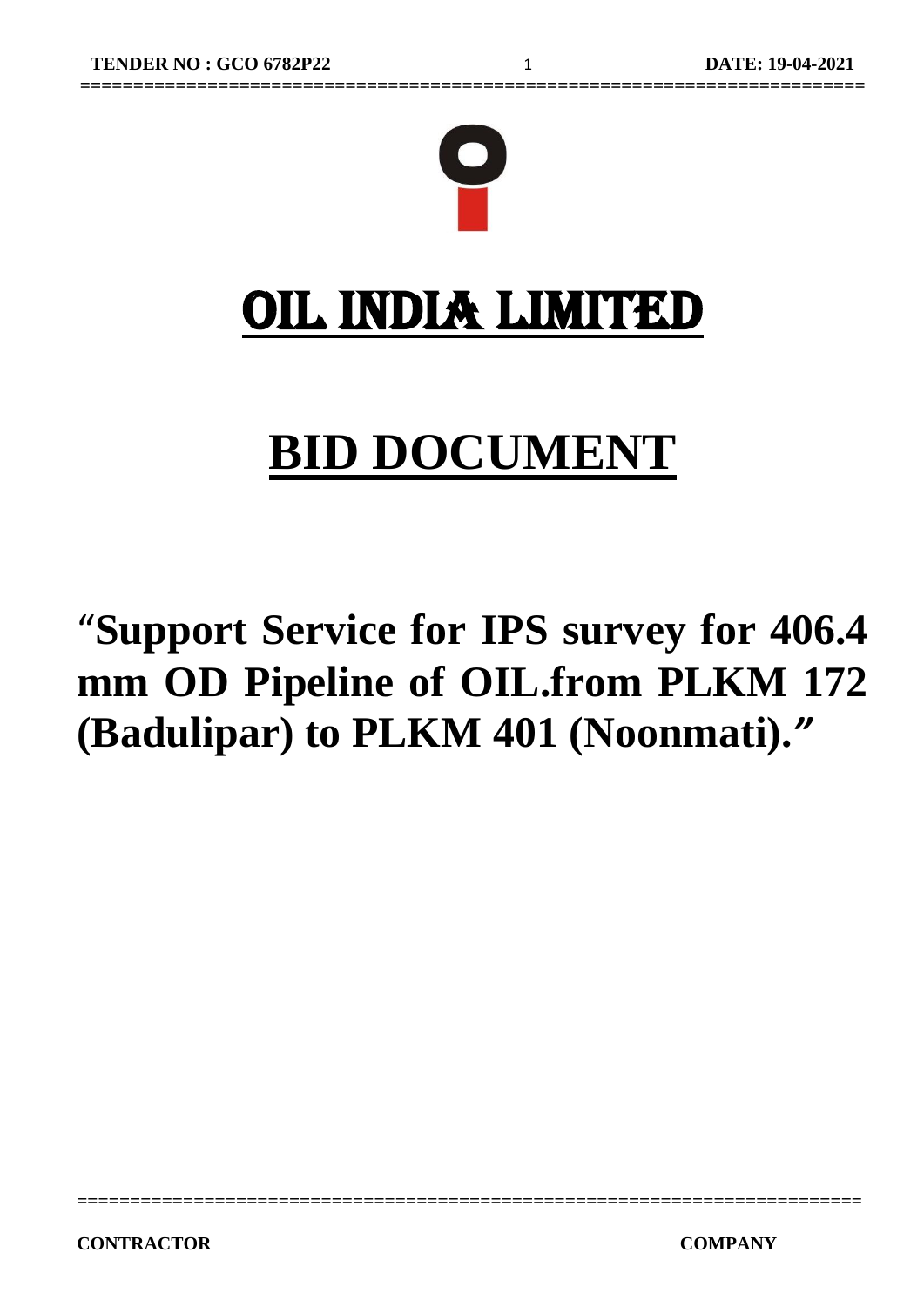### **INDEX:**

| Instruction to bidders                       |                      | $\ddot{\phantom{a}}$<br>Bidders are required to submit their hard copy bid with their<br>quoted rates as per <b>Price-Bid Format-A</b> along with all relevant<br>documents as required. |
|----------------------------------------------|----------------------|------------------------------------------------------------------------------------------------------------------------------------------------------------------------------------------|
| <b>Covering Letter with Salient features</b> |                      |                                                                                                                                                                                          |
| Part -I                                      | $\ddot{\phantom{0}}$ | <b>Bid Rejection/Evaluation Criteria</b>                                                                                                                                                 |
| Part-II                                      |                      | General terms and Condition of the Contract                                                                                                                                              |
| Section - II<br>Section - III                |                      | Schedule of Quantities, Service/work and Rates(PROFORMA-A)<br>Special Terms and Conditions of the Contract                                                                               |
| Section - IV                                 |                      | <b>Safety Measures</b>                                                                                                                                                                   |
|                                              |                      |                                                                                                                                                                                          |
| Proforma<br>- С                              | ÷                    | <b>Bid Security Declaration format</b>                                                                                                                                                   |

| <b>Proforma</b> | - D  | Bank Guarantee format for Performance Security Deposit   |
|-----------------|------|----------------------------------------------------------|
| <b>Proforma</b> | - E  | Undertaking on Non Judicial Stamp Paper(To be notorised) |
| Proforma        | - F. | Net worth Certificate                                    |
| Proforma        | - G  | e-payment vide RTGS                                      |
| <b>Proforma</b> | - H  | Undertaking for submission of authentic information.     |

**==========================================================================**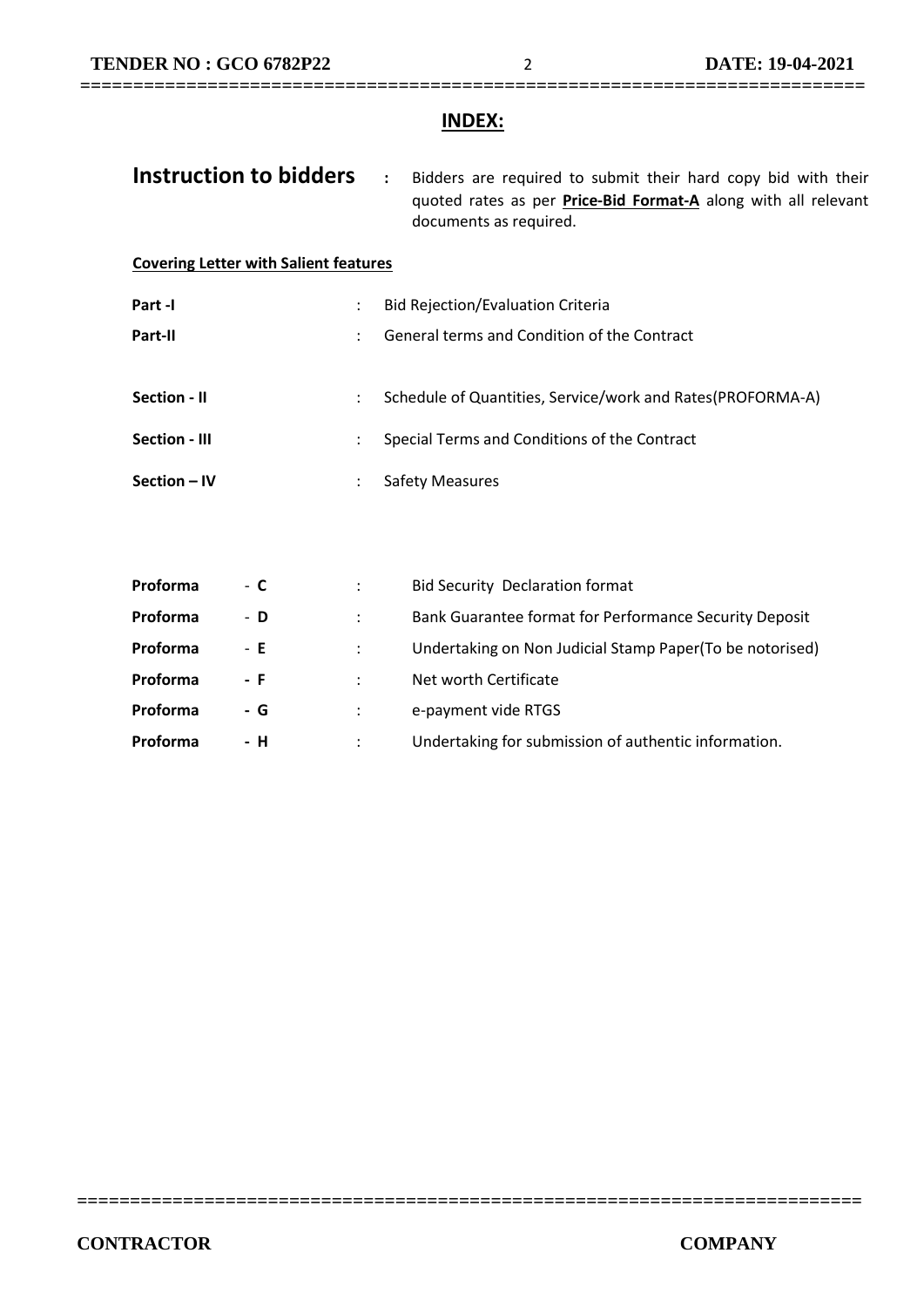**\_\_\_\_\_\_\_\_\_\_\_\_\_\_\_\_\_\_\_\_\_\_\_\_\_\_\_\_**

**\_\_\_\_\_\_\_\_\_\_\_\_\_\_\_\_\_\_\_\_\_\_\_\_**



| ंभारत सरकार का उद्यम )<br><b>Oil India Limited</b> | <b>Tender SI No:</b><br><b>Issued By</b> |
|----------------------------------------------------|------------------------------------------|
| (A Government of India Enterprise)                 | (Signature)                              |
| $\sim$                                             | <b>Name</b>                              |

 **(Contract Section) (A Govt. of India Enterprise) Udyan Vihar, Narengi, Guwahati Designation: \_\_\_\_\_\_\_\_\_\_\_\_ Assam**

**==========================================================================**

**To,**

#### **TENDER NOTICE NO. : GCO 6782 P22**

======================================================================= OIL INDIA LIMITED invites SEALED TENDERS from experienced and approved Contractors/ Firms for the under mentioned work:

| Description of Work / Service. Location                                                                                                                      |                                          | Contract<br>Period | i) Bid Closing Date $(BCD)$ /<br>Bid Opening date (BOD).<br>ii) Earnest money deposit<br>(EMD).                                                                                                                                                      |
|--------------------------------------------------------------------------------------------------------------------------------------------------------------|------------------------------------------|--------------------|------------------------------------------------------------------------------------------------------------------------------------------------------------------------------------------------------------------------------------------------------|
| "Support Service for IPS survey"<br>for 406.4 mm OD Pipeline of<br>OIL.from<br><b>PLKM</b><br>172<br><b>PLKM</b><br>401<br>(Badulipar)<br>to<br>(Noonmati)." | PHO,<br><b>PIPELINE</b><br><b>MAINT.</b> | 18 Months          | To<br>submitted<br>be<br>$\mathbf{i}$ )<br>at<br><b>GUWAHATI</b><br><b>BCD</b> at :<br>Guwahati on: 10-08-2021<br>at 11:30Hr<br><b>Bid opening at:</b><br>Guwahati on: 10-08-2021<br>at 13:00 hrs<br>$ii)$ <b>EMD</b> : NIL<br>iii) Tender Fee : NIL |

#### **a) Bid Security (EMD) : NIL (HOWEVER PROFORMA-C TO BE SUBMITTED)**

- 1. Earnest money deposited /Not deposited vide Online Transaction/Bank Guarantee / D. Draft/ B.Cheque/Money Receipt No. dated\_\_\_\_\_\_\_\_\_\_\_\_\_\_\_\_\_\_ of**\_\_\_\_\_\_\_\_\_\_\_\_\_ (strike out which is not applicable).**
- 2 The Bid Security is required to protect the Company against the risk of Bidder's conduct, which would warrant the security's forfeiture.

**==========================================================================**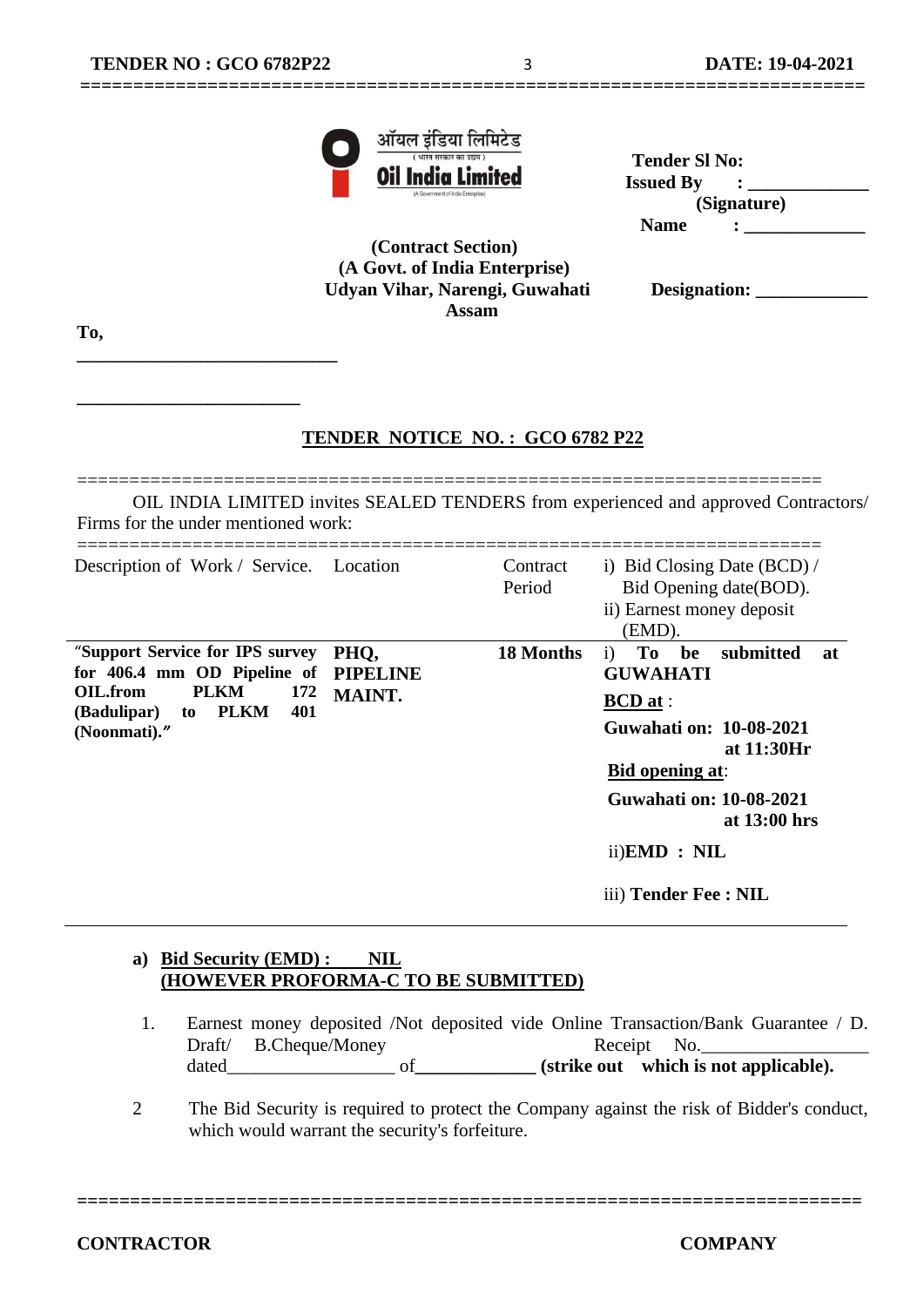3 The Bid Security shall be denominated in the currency of the bid or another freely convertible currency, and shall be in one of the following form:

**==========================================================================**

(a) A Bank Guarantee in the prescribed format vides **Annexure-A** or in another form acceptable to the Company issued by any of the following Banks.:

i)Any schedule Indian Bank or Any Branch of an International bank situated in India and registered with Reserve Bank of India as scheduled foreign bank in case of domestic bidder

#### **OR**

ii) Any foreign Bank which is not a Scheduled Bank in India, provided the Bank Guarantee issued by such Bank is counter-guaranteed by any Branch situated in India of any Scheduled Bank incorporated in India.

**Bank Guarantee issued by a scheduled Bank in India at the request of some other Non-Scheduled Bank of India shall not be acceptable.**

The Bank Guarantee shall be valid for **60 days beyond the validity of the bids** asked for in the Bid Document.

*Bank Guarantees issued by Banks in India should be on non-judicial stamp paper of requisite value, as per Indian Stamp Act, purchased in the name of the Banker.*

*The bank guarantee issued by the bank must be routed through SFMS platform as per the following details:*

- *a. (i) "MT760/ MT760 COV for issuance of bank guarantee"*
	- *(ii) "MT767/ MT767 COV for issuance of bank guarantee"*

*The above message/ intimation shall be sent through SFMS by the BG issuing bank branch to Axis Bank, Guwahati Branch, IFS Code- UTIB0000140, Branch Address – Axis Bank Ltd, Guwahati Branch, chibber House , G S Road, dispur,Assam , PIN- 781005."*

*b)The vendor shall submit to OIL the copy of SFMS message as sent by the issuing bank branch along with the original bank guarantee*

b) **Performance Security Deposit: N/A 3%** of the estimated contract value

Interested bidder may collect the Bid Documents from the office of the **General Manager (Contracts) Guwahati–781171** from **10-07-2021 to 09-08-2021** during office hours from 8.00 AM to 10.00 AM. The Bid Closing Date (BCD) is **10-08-2021 at 11.30 hrs**. and Bid Opening Date (BOD) is **10-08-2021 at 13.00 Hrs.**

 All corrigenda, addenda, amendments, time extension, clarification etc. to the tender will be hosted on the Oil Website and no separate notification shall be issued in the press.

**==========================================================================**

Prospective bidders are requested to regularly visit the website.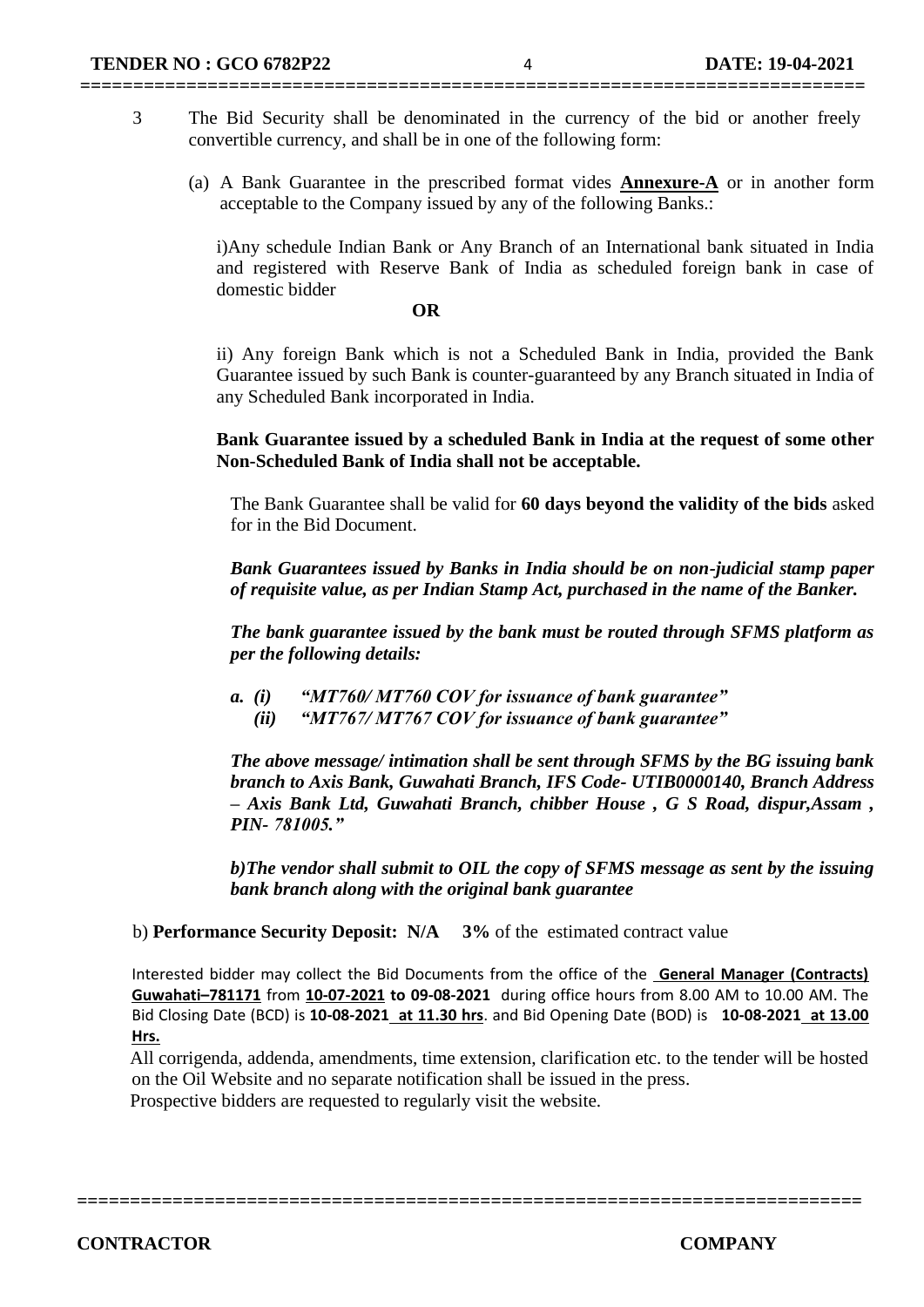.

#### **Bidders to submit the hard copy of the bid issued from OIL Contracts Office, PHQ,Narangi.**

**==========================================================================**

1.0 This bid document is not transferable and Bids can be collected by bidders w.e.f **10-07-2021 to 09-08-2021** (during office hours 08 AM to 10 AM). Bidders to submit the hard copy of the bid collected. In the event any bidder submits the bid by down loading the same from the OIL website, , the same will be rejected.

**==========================================================================**

Bid must accompany the **BID SECURITY DECLARATION FORMAT PROFORMA-C.** 

Otherwise the bid will be outright rejected.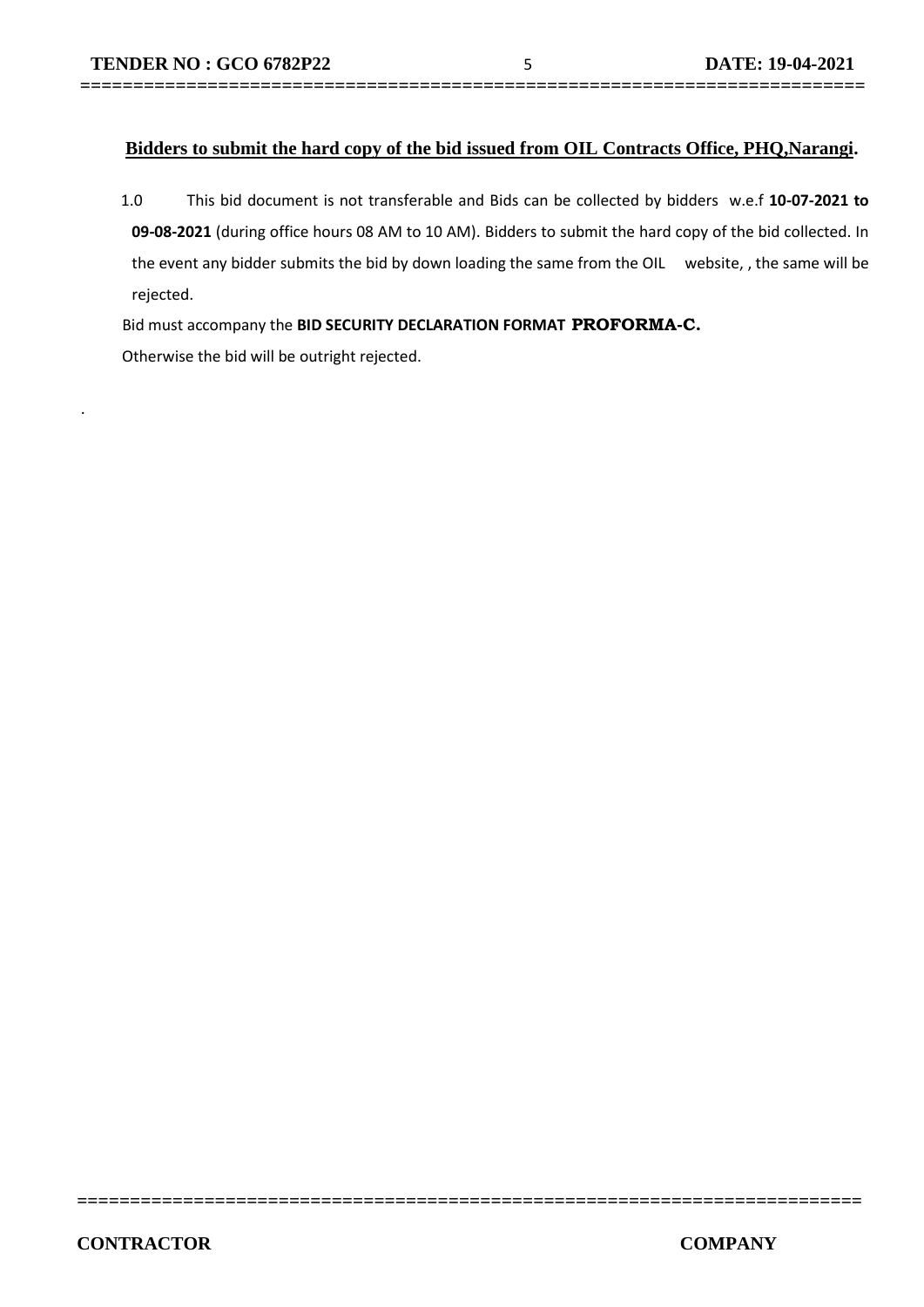## **==========================================================================**

| DECLARATION FOR BID SECURITY | <b>PROFORMA-C</b> |
|------------------------------|-------------------|
|                              |                   |

| To,                    |
|------------------------|
| M/s. Oil India Limited |
|                        |
|                        |
|                        |
|                        |

Dear Madam/Sir,

After examining / reviewing provisions of above referred tender documents (including all corrigendum/ Addenda), we M/s. …………… (Name of Bidder) have submitted our offer / bid no…………

We, M/s. ………………….(Name of Bidder) hereby understand that, according to your conditions, we are submitting this Declaration for Bid Security.

We understand that we will be put on watch list/holiday/banning list (as per policies of OIL INDIA in this regard), if we are in breach of our obligation(s) as per following:

- (a) have withdrawn/modified/amended, impairs or derogates from the tender, my/our Bid during the period of bid validity specified in the form of Bid; or
- (b) having been notified of the acceptance of our Bid by the OIL INDIALIMITED during the period of bid validity:
	- (i) fail or refuse to execute the Contract, if required, or
	- (ii) fail or refuse to furnish the Contract Performance Security, in accordance provisions of tender document.
	- (iii) Fail or refuse to accept 'arithmetical corrections' as per provision of tender document.
- (c) having indulged in corrupt/fraudulent/collusive/coercive practice as per procedure.

Place: [Signature of Authorized Signatory of Bidder] Date: Name: Designation: Seal: Seal: Seal: Seal: Seal: Seal: Seal: Seal: Seal: Seal: Seal: Seal: Seal: Seal: Seal: Seal: Seal: Seal: Seal: Seal: Seal: Seal: Seal: Seal: Seal: Seal: Seal: Seal: Seal: Seal: Seal: Seal: Seal: Seal: Seal: Seal: Seal:

The company reserves the right to refuse issuance of bid document without assigning any reason there of.

**==========================================================================**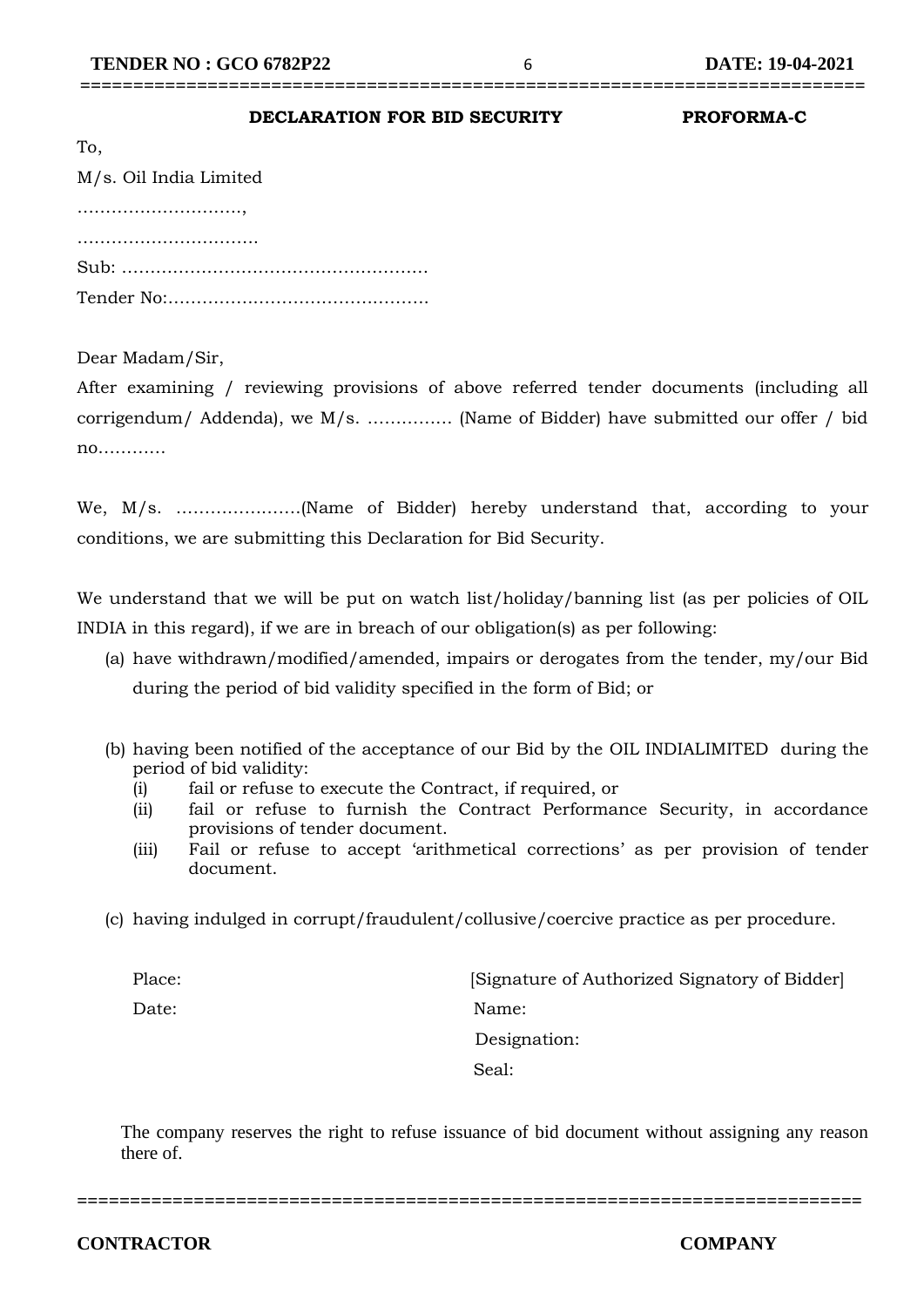2.0 SEALED ENVELOPES Containing the Tender shall be marked with the above Tender Number and description of work and addressed to the:

**==========================================================================**

GENERAL MANAGER (CONTRACTS), OIL INDIA LIMITED (A Govt. of India Enterprise) Udyan Vihar, Narengi, Guwahati 781 171

All tenderers shall submit the requisite **Bid Security Declaration Format** along with the Tender **Tenders received without Bid Security Declaration Format in the manner specified above will be summarily rejected**. The bid is to be submitted in **Original**.

- 3.0 Tenders will be received upto **11:30 AM (IST)** on the date as mentioned above and opened on the **date as mentioned above** day at **01:00 PM (IST)** at **GENERAL MANAGER (C &P), CONTRACTS SECTION Pipeline Head Quarters(PHQ) , Oil India Limited, Guwahati**  office before any attending tenderers. Tender box is placed at the office of **General Manager (C&P**). However, if the above mentioned closing / opening day of the tender happens to be nonworking day due to Bundh / Strike or any other reason, the tenders will be received and opened on the following working day at the same time except on Saturdays.
- 4.0 The rates shall be quoted per unit as specified in the Schedule of Work (Part II) and shall be in words as well as in figures. No overwriting shall be allowed, but all corrections may be inserted in the blank space above the corrected word / figure and must be initialled. However, white fluid shall not be used for making correction. Any bid not meeting this requirement will be rejected. In case of discrepancy the unit rate quoted in words shall be considerate to be correct.
- 5.0 The Company reserves the right to reject any or all the tenders or accept any tender in full or in part, without assigning any reason.
- 6.0 (a) No Tenderer must withdraw the tender after its public opening. Any such withdrawal will make the tenderer liable of forfeit his/her/their Earnest Money in full and debarred from further tendering at the sole discretion of the company and the period of debarment will not be less than 6(six) months.
	- (b) Once a withdrawal letter is received from any bidder, the offer will be treated as withdrawn and no further claim / correspondence will be entertained in this regard.
- 7.0 The tender must be valid for **90 (Ninety)** days from the date of opening of the tender.
- 8.0 Conditional tenders are liable to be rejected at the discretion of the Company.
- 9.0 Tenders can be dropped at the box placed at the office of Contract Department or can be sent by registered post addressed to

GENERAL MANAGER (CONTRACTS), PHQ OIL INDIA LIMITED (A Govt. of India Enterprise) P.O. :Udyan Vihar, Narengi, Guwahati, Assam

so as to reach his office before scheduled closing date and time. Company will not be responsible for any postal delay or non-receipt of the same.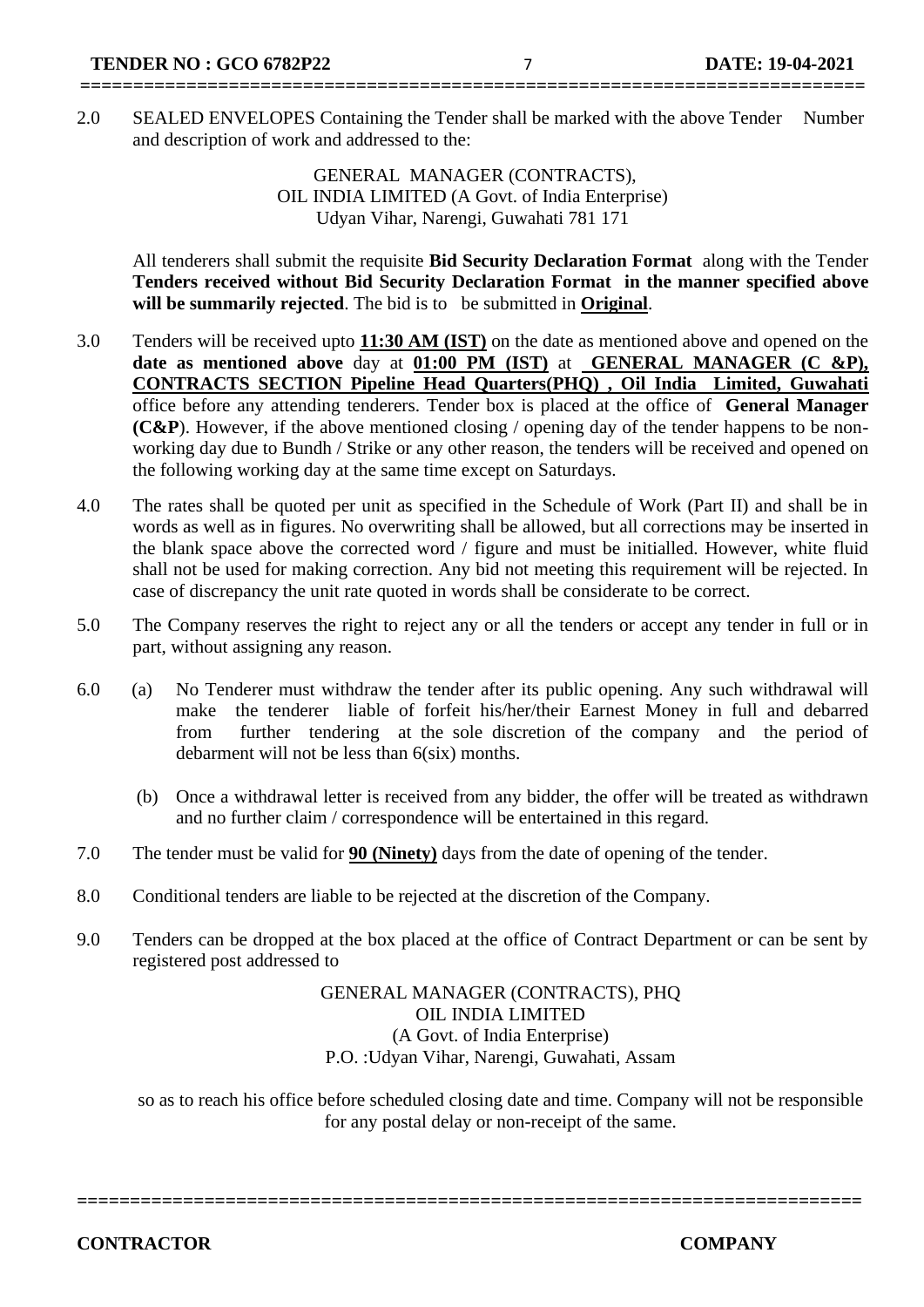10.0 The work may be split up amongst more than one contractor at the sole discretion of the Company.

**==========================================================================**

- 11.0 The bidders are required to furnish the composition and status of ownership of the firm in whose name tender documents have been purchased/issued along with one or more of the following documentary evidences(which are applicable to the bidder) in support of the same.
	- 01. In case of Sole Proprietorship Firm-Copies of Telephone/Electricity/Mobile Bill, PAN, latest Income Tax Return indicating therein the name, business and residential address, E-mail and telephone numbers of the owner and copies of GST and Central Excise Registration Certificate.
	- 02. In case of HUF-Copies of Telephone/Electricity/Mobile Bill, PAN, latest Income Tax Return, Family Arrangement indicating therein the name, residential address, E-mail and telephone numbers of the owners in general and Karta in particular and copies of GST and Central Excise Registration Certificate.
	- 03. In case of Partnership Firm-Copies of Telephone/Electricity/Mobile Bill, PAN, latest Income Tax Return indicating therein the name, residential address, E-mail and telephone numbers of all the partners(including the Managing Partner), registered partnership agreement/deed and copies of GST and Central Excise Registration Certificate.
	- 04. In case of Co-Operative Societies-Copies of Telephone/Electricity/Mobile Bill, PAN, latest Income Tax Return indicating therein the name, residential address, E-mail and telephone numbers of all the Directors or persons who are at the helm of affairs, registration certificate from Registrar of Co-Operative Societies and copies of GST and Central Excise Registration Certificate.
	- 05. In case of Societies registered under the Societies Registration Act -Copies of Telephone/Electricity/Mobile Bill, PAN, latest Income Tax Return indicating therein the name, residential address, E-mail and telephone numbers of all the Directors or persons who are at the helm of affairs, registration certificate from the Registrar of the state and copies GST and Central Excise Registration Certificate.
	- 06. In case of Joint Stock Companies registered under the Indian Companies Act Copies of Telephone/Electricity/Mobile Bill, PAN, latest Income Tax Return indicating therein the name, residential address, E-mail and telephone numbers of all the Directors or persons who are at the helm of affairs, Certificate of Incorporation from the Registrar of Companies, Memorandum and Articles and copies of GST and Central Excise Registration Certificate.
	- 07. In case of Trusts registered under the Indian Trust Act Copies of Telephone/Electricity/Mobile Bill, PAN, latest Income Tax Return indicating therein the name, residential address, E-mail and telephone numbers of all the Trustee or persons who are at the helm of affairs, registration certificate from the Registrar of the state, Trust Deed and copies GST and Central Excise Registration Certificate.
- 12.0 The selected tenderer will be required to enter into a formal contract, which will be based on their tender i.e O.I.L's Standard Form of Contract.

### 13.0 **PERFORMANCE SECURITY: 3% OF THE CONTRACT VALUE.**

**==========================================================================**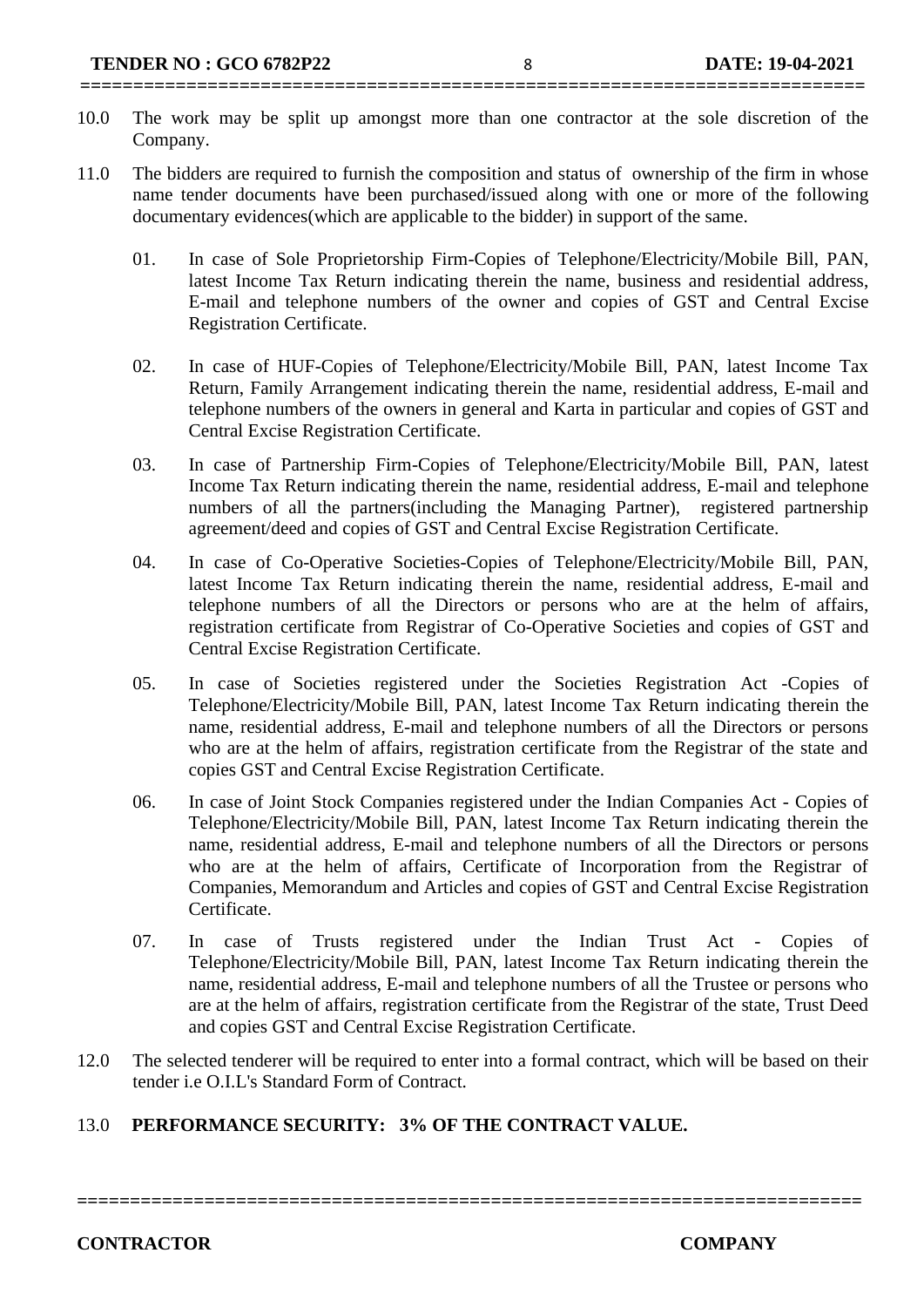13.1 Successful bidder shall be required to furnish an amount equivalent to **3%** of the estimated total contract value as Performance Security Deposit within 30 days of notification of award of contract and before signing of the formal contract. In case of default the award of contract may be cancelled and Security deposit forfeited. The Performance Security Deposit may be in the form of Demand Draft / Banker's Cheque/ Bank Guarantee issued by a Nationalized Bank. A copy of the Bank Guarantee format is enclosed as **Annexure –B.**

**==========================================================================**

- 13.2 The performance security and retention money shall be payable to Company as compensation for any loss resulting from Contractor's failure to fulfil its obligations under the Contract.
- 13.3 The performance security in the form of Bank Guarantee as specified above must be valid for 9**0 (Ninety)** days after the date of expiry of the tenure of the contract to cover the warranty obligations. The same will be discharged by company not later than 30 days following its expiry.
- 13.4 Failure of the successful Bidder to comply with the requirements of **clause 13.1 and /or 13.4** shall constitute sufficient grounds for annulment of the award and forfeiture of the Bid Security. In such an event the Company may award the contract to the next evaluated Bidder or call for new bid or negotiate with the next lowest bidder as then case may be.
- 14.0 The amount of retention money shall be released after expiry of Contractor's performance obligation under this contract.
- 15.0 The work shall have to be started within **10 DAYS** from the date of issue of work order.
- 16.0 Time will be regarded as the essence of the Contract and the failure on the part of the Contractor to complete the work within the stipulated time shall entitle the Company to recover liquidate damages and / or penalty from the Contractor as per terms of the tender /contract.
- 17.0 The contractor will be required to allow OIL officials to inspect the work site and documents in respect of the workers payment.

#### 18.0 **DISCOUNTS / REBATES:**

- 1.1 Unconditional Discounts/ Rebates if any given in the bid or along with bid will be considered for evaluation.
- 1.2 Post bid or conditional discounts / rebates offered by any bidder shall not be considered for evaluation of bids. However, if the lowest bidder happens to be the final acceptable bidder for award of contract and if they have offered any discount/rebate, the contract shall be awarded after taking into consideration such discount / rebate. These provisions shall be incorporated suitably in the Bid Document.

#### 19.0 **BACKING OUT BY BIDDER**:

In case any bidder withdraws their bid within the bid validity period, Bid Security will be forfeited and the party will be debarred for a period of 2(two) years from the date of withdrawal of bid.

#### 20.0 **BACKING OUT BY L-1 BIDDER AFTER ISSUE OF LOA**: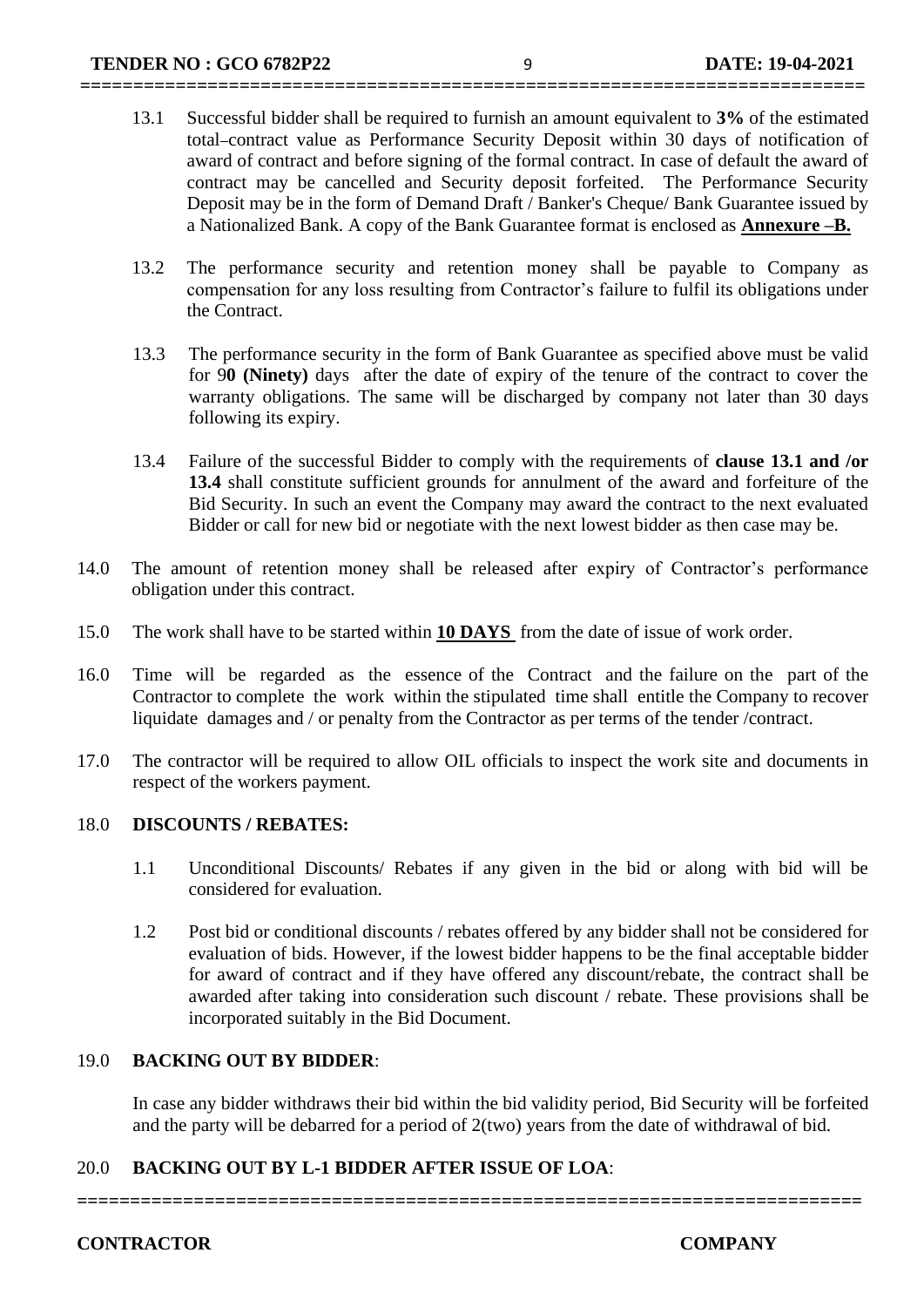In case LOA issued is not accepted by the L1 bidder or the Performance Security is not submitted as per the terms of the contract within the time specified in the Bid Document, the Bid Security shall be forfeited and the bidder shall be debarred for 2(two) years from the date of default.

**==========================================================================**

#### 21.0 **FURNISHING FRAUDULENT INFORMATION/DOCUMENT**:

If it is found that a Bidder/Contractor has furnished fraudulent document/information, the Bid Security/Performance Security shall be forfeited and the party shall be debarred for period of 3(three) years from date of detection of such fraudulent act, besides the legal action.

#### 22.0 **RESPONSIVENESS OF THE BIDS:**

The bids shall conform generally to the terms and conditions given in the bidding documents. Notwithstanding the general conformity of the bid, the following requirement under **Bid Rejection criteria (BRC)/ Bid Evaluation Criteria (BEC)** will have to be particularly met by the bidders without which the same will be considered non-responsive and rejected.

**\_\_\_\_\_\_\_\_\_\_\_\_\_\_\_\_\_\_\_\_\_\_\_\_\_\_\_\_\_\_\_\_\_\_\_\_\_\_**

### **BID REJECTION CRITERIA (BRC) / BID EVALUATION CRITERIA (BEC):**

1.0 The bid shall conform to the specifications and terms and conditions given in the Bidding Documents. Bids will be rejected in case services offered do not conform to the required parameters stipulated in the technical specifications. Notwithstanding the general conformity of the bid to the stipulated specifications, the BRC requirements will have to be particularly met by the Bidders without which the same will be considered as non-responsive and rejected. All the documents related to BRC shall be submitted along with the Bid.

[A] **Financial capability**: Bidders must have

1. (a) Annual financial turnover as per Audited Annual Reports in any of preceding three (3) financial years preceding scheduled bid opening date should be at least **Rs.1,49,600.00** .

**FOR CONSORTIUM**:At least one member of the consortium needs to meet the above criteria of 50% turnover.

The other members of consortium should meet minimum 25% turnover requirement.

(b) Net Worth should be positive for the preceding financial year.

**NOTE: -Considering the time required for preparation of Financial Statements, if the last date of preceding financial/ accounting year falls within the preceding six months reckoned from the original bid closing date and the Financial Statements of the preceding financial / accounting year are not available with the bidder, then the financial turnover of the previous three financial / accounting years excluding the preceding financial / accounting year will be considered. In such cases, the Net worth of the previous financial/ accounting year excluding the preceding financial/ accounting year will be considered. However, the bidder has to submit an affidavit/ undertaking**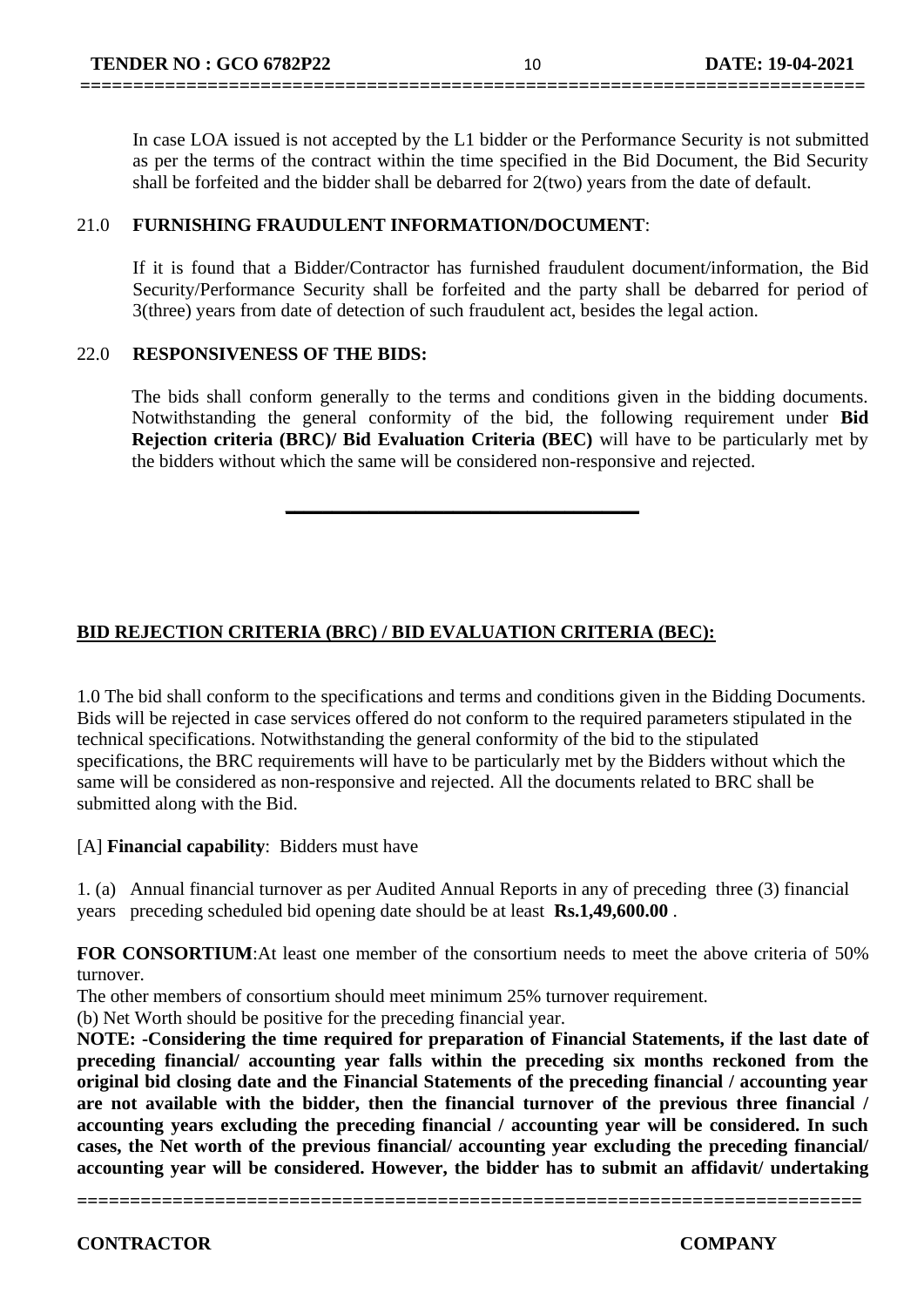## **==========================================================================**

**certifying that the balance sheet/ Financial Statements for the financial year 2020-2021 (or as the case may be) has actually not been audited so far.**

For proof of Annual Turnover & Net worth any one of the following document must be submitted along with the bid: -

i) A certificate issued by a practicing Chartered/Cost Accountant (with Membership Number and Firm Registration Number), certifying the Annual turnover & Net worth. *In addition to membership number & Firm Registration Number, UDIN is also to be specified in the certificate of Turnover & Net worth issued by the CA.*

OR

ii) Audited Balance Sheet along with Profit & Loss account.

(d) In case the bidder is a Central Govt. Organization/PSU/State Govt. Organization/Semi-State Govt. Organization or any other Central/State Govt. Undertaking, where the auditor is appointed only after the approval of Comptroller and Auditor General of India and the Central Government, their certificates may be accepted even though FRN (Firm Registration Number) is not available. However, bidder needs to provide documentary evidence for the same.

[B] **Experience**: Bidders must have;

Experience of having successfully completed similar works ( **Similar works mean "Providing support service/manpower services for IPS survey/ operation & maintenance of pump stations/ exposure repair of hydrocarbon pipelines/ construction and maintenance of hydrocarbon pipelines/ ROU maintenance in Central Govt. Organization/PSU/State Govt. Organization/Semi-State Govt. Organization or any other Central/State Govt. Undertaking in India during last 7 years to be reckoned from the original bid closing date should be of the following :**

(i) **One similar completed works costing not less than Rs. 2,49,200.00**.

For proof of requisite Experience, any one of the following document/ photocopy must be submitted along with the bid:

i) In case of contracts executed under Oil India Ltd., copy of 'Certificate of Completion (COC)'/ 'Certificate of Payment (COP)'/ 'Service Entry Sheet (SES)' of jobs successfully completed during the last 7 (seven) years ending bid closing date showing gross value of job done.

It may be clearly noted that simply mentioning of OIL CCO/ Contract Number will not be accepted.

ii) Certificate issued by any other Public Sector Undertaking/ Govt. Department/ Other Company in last 7 (seven) years ending bid closing date showing:

(a) Gross value of job done,

(b) Description of job done,

(c) Contract period

#### 2.0 **BID EVALUATION CRITERIA (BEC):**

2.1 The bids conforming to the technical specifications, terms and conditions stipulated in the tender documents and considered to be responsive after subjecting to Bid Rejection Criteria will be considered for further evaluation as per the Bid Evaluation Criteria given below.

2.2 To ascertain the inter-se-ranking, the comparison of the responsive bids will be made subject to loading for any deviation. Comparison of offers will be done on total evaluated cost on the basis of rates quoted in the Price Bid Format.

**==========================================================================**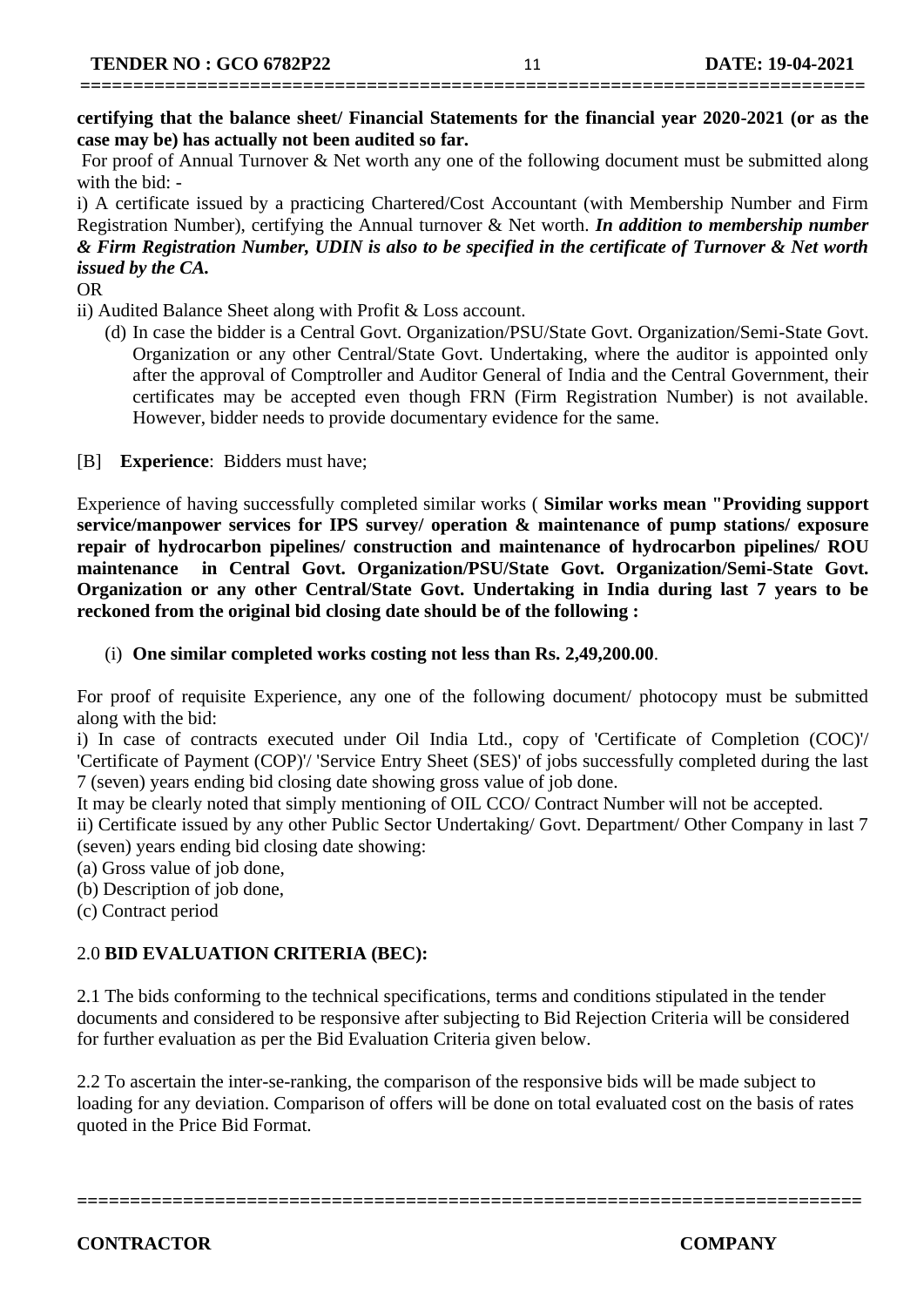2.3 In case of identical lowest offered rate by more than 1 (one) bidder, the selection will be made by draw of lot between the parties offering the same lowest price.

**==========================================================================**

Note:  $-1$ )A job executed by a bidder for its own organization / subsidiary cannot be considered as experience for the purpose of meeting BEC

2.4 In case of tenders for Annual rate contracts / Maintenance and Service contracts, if the prospective bidder is executing rate / maintenance /service contract which is still running and the contract value / quantity executed prior to due date of bid submission is equal to or more than the minimum prescribed value in the BEC such experience will also be taken in to consideration provided that the bidder has submitted satisfactory work / supply / service execution certificate issued by end user.

3) Documentary proof must be furnished in support of the experience by way of purchase order / work order / contract document along with completion certificate from the organization to whom such services have been rendered.

[C]Deviation to the following provision of the tender document shall make the bid liable for rejection:

ii. EMD / Bid Bond iii. Scope of work iv. Specifications v. Price Schedule vi. Delivery / Completion Schedule vii. Period of Validity of Bid viii. Liquidated Damages ix. Performance Bank Guarantee / Security deposit x. Guarantee of material / work xi. Arbitration / Resolution of Dispute xii. Force Majeure xiii. Applicable Laws xiv. Integrity Pact, if applicable xv. Any other condition specifically mentioned in the tender documents Elsewhere that non-compliance of the clause lead to rejection of the bid. 2.0 Other Information /Documents: Bidders must furnish the following information with relevant documents wherever necessary: a) Tax Exemption Certificate, if any, if /applicable. b) PAN no. (Photocopy of the PAN card required). c) Service Tax registration No. d) VAT registration no. , if applicable. e) Bank account No. with name of Bank, Type of account, Bank address. f) P.F. Account No. / Code.

#### *3. In case of OIL contractor, copy of certificate of completion (COC)/Work Order showing gross value of job. It may be clearly noted that simply mentioning of OIL COC/WO no. will not be accepted.* (D) **GENERAL:**

a) In case, any of the clauses in the BRC contradict with other clauses of Bid Document elsewhere, then the clauses in the BRC shall prevail.

i. Firm price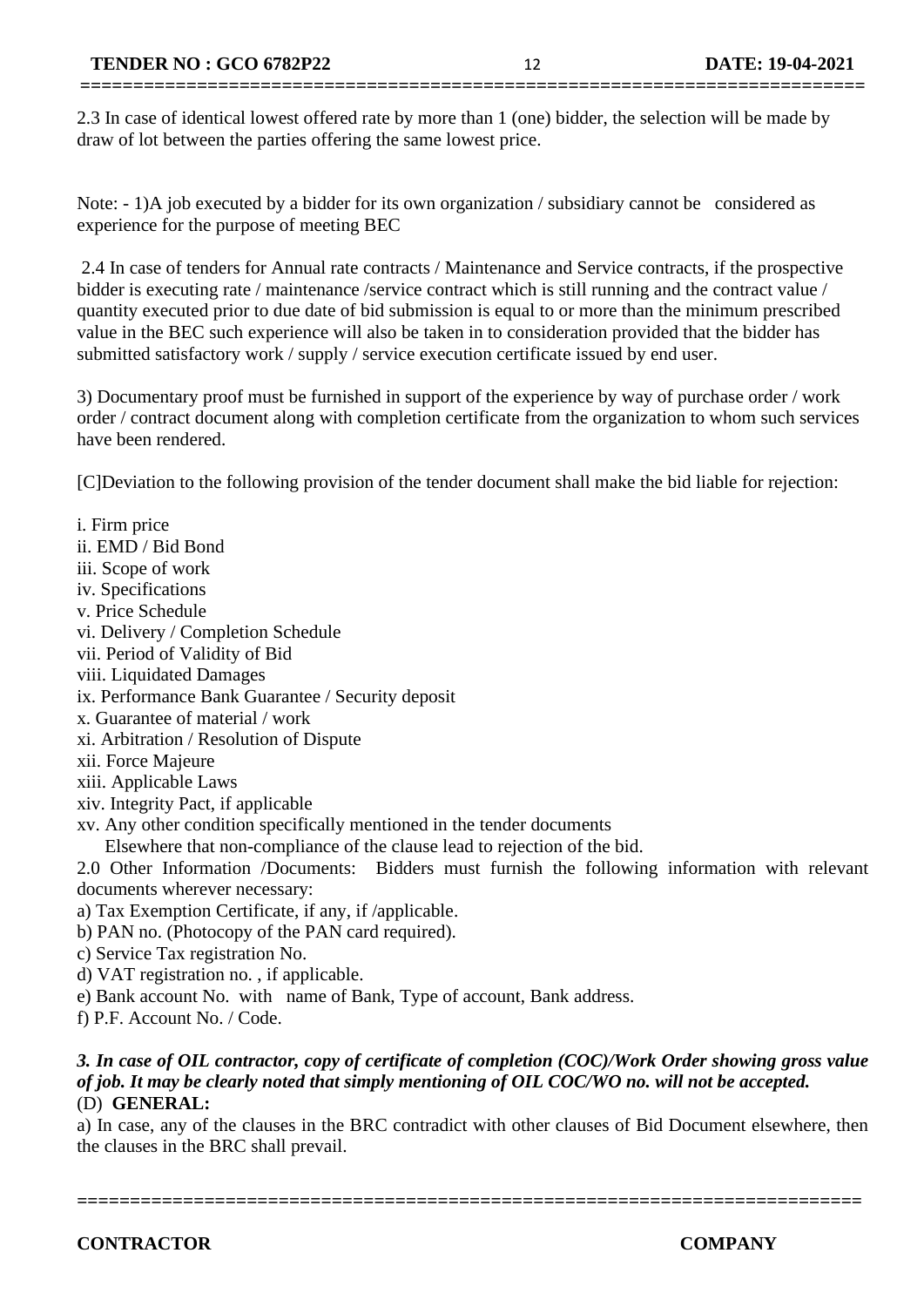#### **TENDER NO : GCO 6782P22** 13 **DATE: 19-04-2021**

b)In case Bidder takes exception to any clause of Tender Document not covered under BEC/BRC, then the Company shall exercise its discretion to load or reject the offer on account of such exception if the Bidder does not withdraw/ modify the deviation when/as advised by the Company. The loading so done by the Company will be final and binding on the Bidders.

**==========================================================================**

c)To ascertain the substantial responsiveness of the bid the Company reserves the right to ask the Bidder for clarification in respect of clauses covered under BEC/BRC also and such clarification fulfilling the BEC/BRC clauses must be received on or before the deadline given by the Company, failing which the offer will summarily rejected.

d)Any additional information/terms/ conditions furnished in sealed Price Bid will not be considered by Company for evaluation /award of contract.

e) The successful bidder /contractor shall undertake to indemnify the company against all claims which may arise under the under noted Acts during signing of the contract:

a) The FACTORY Act - 1948

b) The Minimum Wages Act 1948

c) The Workman's compensation Act 1923

d) The payment of wages Act 1963

e) The payment of Bonus Act 1965

f) The Contract Labour (Regulation and Abolition) Act 1970 and the rules framed thereunder.

g) Employees Pension Scheme 1995.

h)Interstate Migrant (regulation of Employment and Condition of Service) Act 1979

i)The Employees Provident Fund and Miscellaneous Provisions Act 1952

j) GST Act

#### (E) **COMMERCIA**L:

1 Bidder shall submit the offer under "*Single Stage Single Bid System*"- Technical bid" and the "Price Bid".

2. The original copy of documents [furnished by bidders(s)] shall have to be produced by bidder(s) to OIL as and when asked for.

3 The Technical Bid should not have any price indication.

5 Validity of the bid shall be minimum 90 days. Bids with lesser validity will be rejected.

6 Any bid received in the form of Telex/Cable/Fax/E-mail/ Telephone call will not be accepted.

7 Bidders must quote clearly and strictly in accordance with the price schedule outlined in relevant section of Bidding Documents; otherwise the bid will be rejected.

8 Any bid containing false statement will be rejected.

9 The Bid Documents are not transferable. Bids made by parties who have not purchased the Bid Documents from the Company will be rejected.

10 Any Bid received by the Company after the deadline for submission of bids prescribed by the Company will be rejected.

11 Price quoted by the successful Bidder must be firm during the performance of the Contract and not subject to variation on any account. A bid submitted with an adjustable price will be treated as nonresponsive and rejected.

12 Bids shall be typed or written in indelible ink and shall be digitally signed by the bidder or his authorized representative.

13 Any physical documents wherever called for, submitted by bidders shall contain no interlineations, white fluid erasures or overwriting except as necessary to correct errors made by the Bidder, in which case such correction shall be initialed by the person or persons who has/have digitally signed the Bid.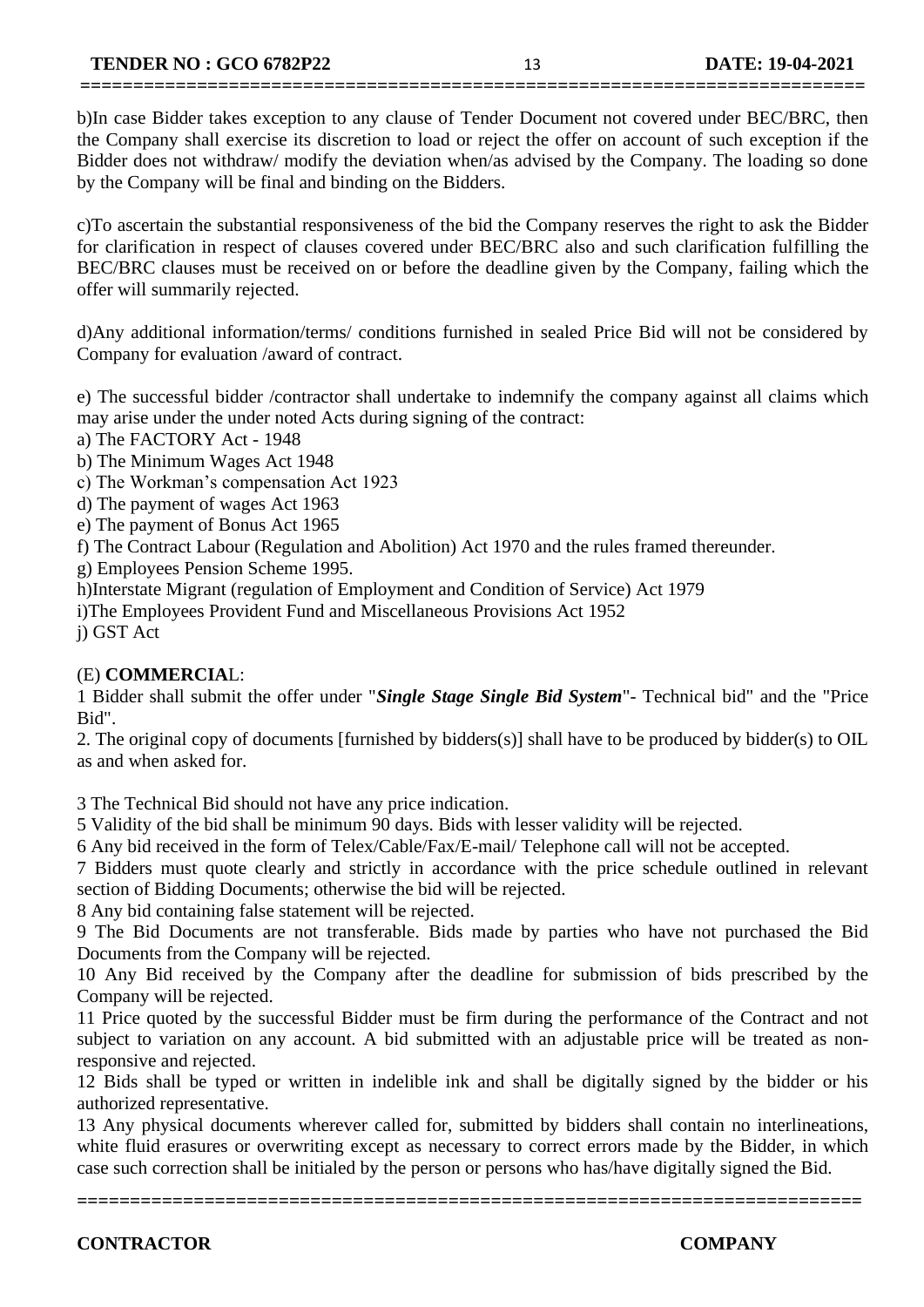- 14 Bidder shall fulfill all the relevant clauses applicable for this e-Tender.
- 15 The following Clauses with all its sub-clauses should be agreed in toto, failing which the bid will be rejected. To this effect Bidder shall submit an undertaking along with the Technical Bid.

**==========================================================================**

- a) Performance Security Clause
- b) Force Majeure Clause
- c) Termination Clause
- d) Settlement of disputes Clause
- e) Liquidated Damages Clause.
- f) Acceptance of Jurisdiction and applicable law.
- g) Tax liabilities clause.
- h) Insurance clause.
- i) With holding clause.
- j) Liability clause.
- k) Set off clause

#### **CERTIFICATE OF ANNUAL TURNOVER & NETWORTH**

 (To be issued by practicing Chartered/Cost Accountant Firm on their Letter Head)

#### TO WHOM IT MAY CONCERN

This is to certify that the following financial positions extracted from the audited financial statement of M/s\_\_\_\_\_\_\_\_\_\_\_\_\_\_\_\_\_\_\_\_\_(Name of the bidder) for the last three(3) completed accounting  $\gamma$ ears up to\_\_\_\_\_\_\_\_\_\_\_\_\_\_\_\_\_\_(as the case may be) are correct.

| <b>YEAR</b> | TURNOVER(₹) | NETWORTH(₹) |
|-------------|-------------|-------------|
|             |             |             |
|             |             |             |
|             |             |             |

Place:

Date:

Seal:

Membership Code and Registration No. **Signature** 

> Yours faithfully, For OIL INDIA LIMITED

 **General Manager (Contracts) For: Chief General Manager (Pipeline Services)** 

**\*\*\*\*\*\*\*\*\*\*\***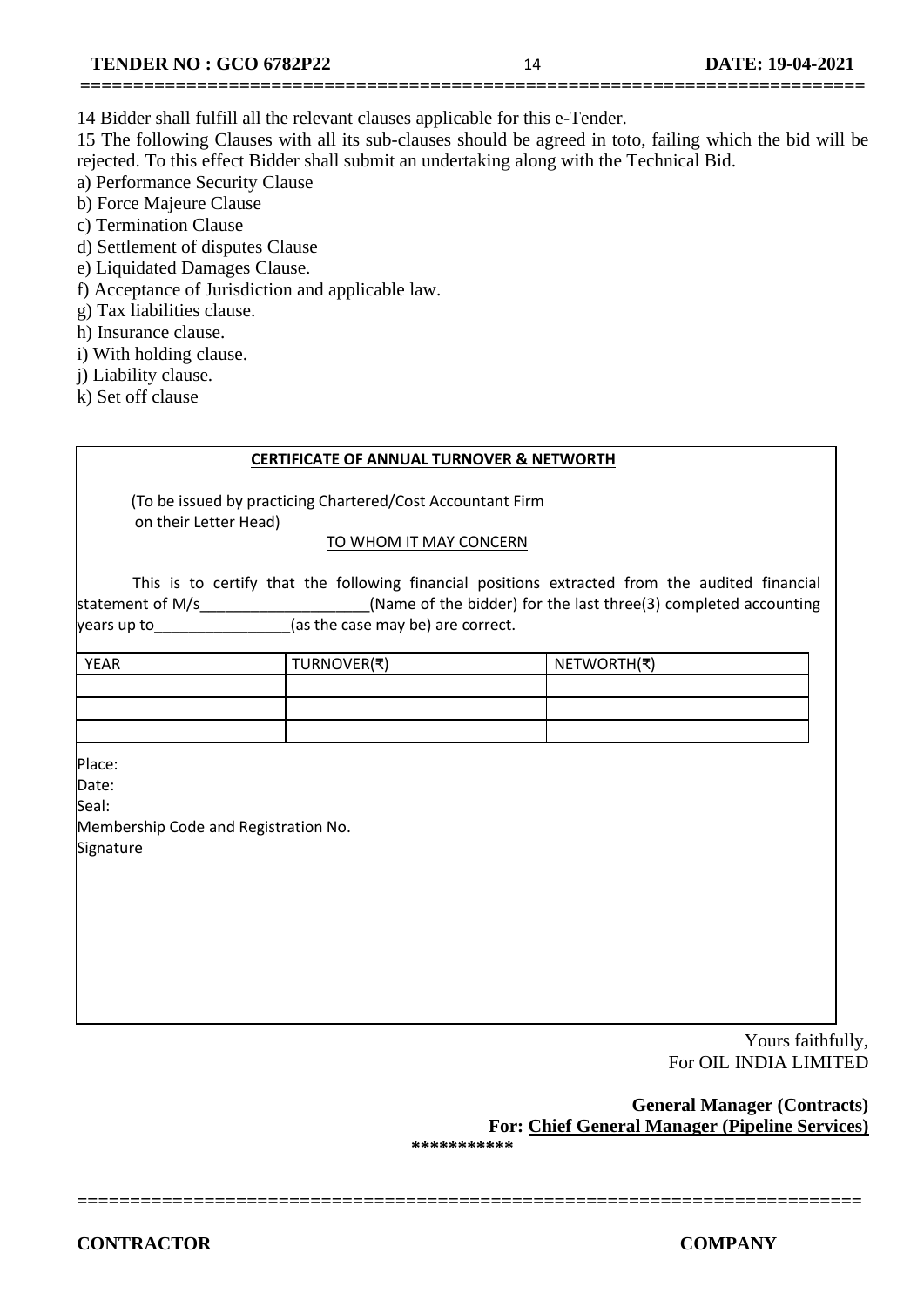#### OIL INDIA LIMITED (A Govt. of India Enterprise) Udyan Vihar, Narengi, Guwahati, Assam WORKS CONTRACT

**==========================================================================**

#### **DESCRIPTION OF WORK/SERVICE:**

"**Support Service for IPS survey for 406.4 mm OD Pipeline of OIL.from PLKM 172 (Badulipar) to PLKM 401 (Noonmati).***"*

#### **GENERAL CONDITIONS OF CONTRACT (GCC): PART-II**

MEMORANDUM OF AGREEMENT made this day of **Subsetuber OIL INDIA LIMITED** a Company incorporated under the Companies Act 1956 and having its Registered Office at Duliajan in the District of Dibrugarh, Assam ( hereinafter called Company ) of the one part and Shri/Smti \_\_\_\_\_\_\_\_\_\_\_\_\_\_\_\_\_\_\_ and Shri/Smti name and style of M/s.\_\_\_\_\_\_\_\_\_\_\_\_\_\_\_\_\_\_\_\_ with the main Office at\_\_\_\_\_\_\_\_\_\_\_\_\_\_\_\_\_\_\_\_\_\_in the District of \_\_\_\_\_\_\_\_\_\_\_\_\_\_\_\_\_\_\_\_\_\_\_\_\_\_\_\_\_\_\_\_\_ aforesaid hereinafter called ('Contractor') on the other part.

#### WITNESSETH :

- 1.
- a) The contractor hereby agrees to carry out the work set drown in the Schedule of work which forms part-II of this Contract in accordance with the 1968 General Conditions of Contract of Oil India Limited and General Specifications read in conjunction with any drawings and Particular Specifications & instructions which forms Part-III of the contract utilizing any materials/services as offered by the Company as per Part-IV of the contract at **\_OIL, PHQ PIPELINE MAINTENANCE**
- b) In this Contract all words and expressions shall have the same meaning as are respectively assigned to them in the 1968 General Conditions of Contract of Oil India Limited which the Contractor has perused and is fully conversant with before entering into this Contract.
- c) The clauses of this contract and of the specifications set out hereunder shall be paramount and in the event of anything herein contained being inconsistent with any term or terms of the 1968 General Conditions of Contract of Oil India Limited, the said term or terms of the 1968 General conditions of Contract to the extent of such inconsistency, and no further, shall not be binding on the parties hereto.
- 2. The contractor shall provide all labour, supervision and transport and such specified materials described in part-II of the Contract including tools and plants as necessary for the work and shall be responsible for all royalties and other levies and his rates shall include for these. The work executed and materials supplied shall be to the satisfaction of the Company's Engineer and Contractor's rates shall include for all incidental and contingent work which although not are necessary for its completion in a specifically mentioned in this contract sound and workman like manner.

**==========================================================================**

3. The Company's Engineer shall have power to: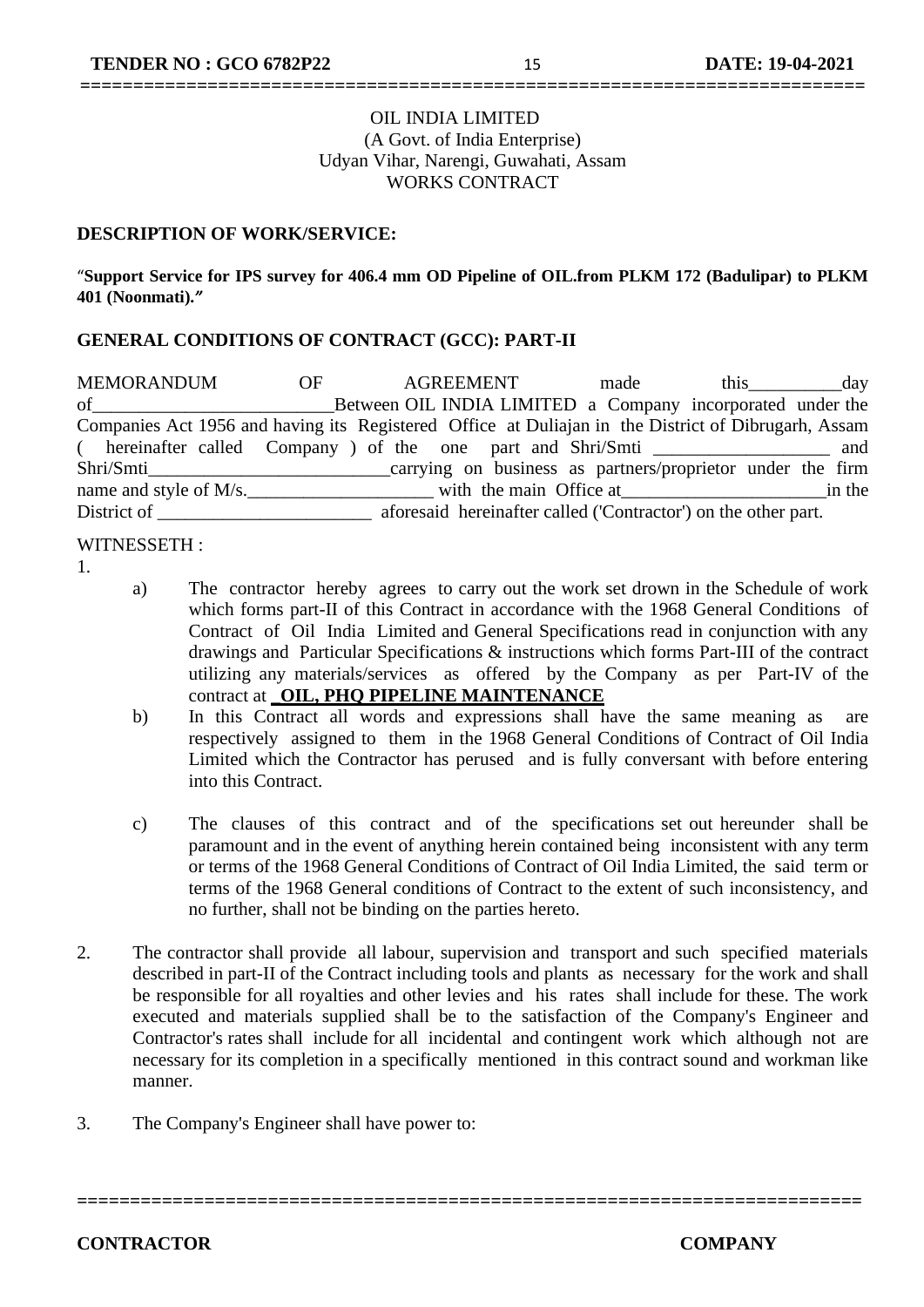a) Reduce the rates at which payments shall be made if the quality of work although acceptable is not upto the required standard set forth in the OIL Standard Specifications which have been perused and fully understood by the Contractor.

**==========================================================================**

- b) Order the Contractor to remove any inferior material from the site and to demolish or rectify any work of inferior workmanship, failing which the Company's Engineer may arrange for any such work to be demolished or rectified by any other means at the Contractor's expenses.
- c) Order the Contractor to remove or replace any workman who he (The Engineer) considers incompetent or unsuitable; the Engineer's opinion as to the competence and suitability of any workman engaged by the Contractor shall be final and binding on the Contractor.
- d) Issue to the Contractor from time to time during the progress of the work such further drawings and instructions as shall be necessary for the purpose of proper and adequate execution and maintenance of the works and the Contractor shall carry out and be bound by the same.
- e) Order deviations in Part II and III of this Contract. All such deviation orders shall be in writing and shall show the financial effect, if any, of such deviation and whether any extra time is to be allowed. The rates to be applied for such Deviation Order shall be the same for those appearing in Company's Schedule of Rate in force on the date of issue of such Deviation Order, to which the contractor has no objection.
- f)All the applicable Insurance for the subject Job and as per the requirement shall be submitted to the Engineer-in-Charge.

#### g) **LABOUR CLEARANCE ADVICE(LCA) / LABOUR CLEARANCE CERTIFICATE (LCC**)

 The Contractor shall obtain and submit the Labour Clearance Advice (LCA) / Labour Clearance Certificate (LCC) within 14 days of signing the contract agreement. If the contractor fails to submit the LCA/LCC within 14 days of signing the contract agreement, the period of delay in submission of LCA/LCC shall be deducted from the contractual period while issuing the work order. In such cases, the time period mentioned in the GCC shall not be applicable and the contractor must complete the work within the reduced time period allotted to the contractor as per the work order issued.

 However, if submission of LCA/LCC is delayed, under some exceptional circumstances, for any reason not attributable to the contractor, the same should be recorded by the contractor with documentary proof. In such cases, the decision as to whether the reason of delay is attributable to the contractor or not shall be taken by the Head of Indenting Department and the work order will be issued accordingly.

4. The Contractor shall have no claim against the company in respect of any work which may be withdrawn but only for work actually completed under this contract. The contractor shall have no objection to carry out work in excess of the quantities stipulated in Part-II if so ordered by the company at the same rates, terms and conditions.

**==========================================================================**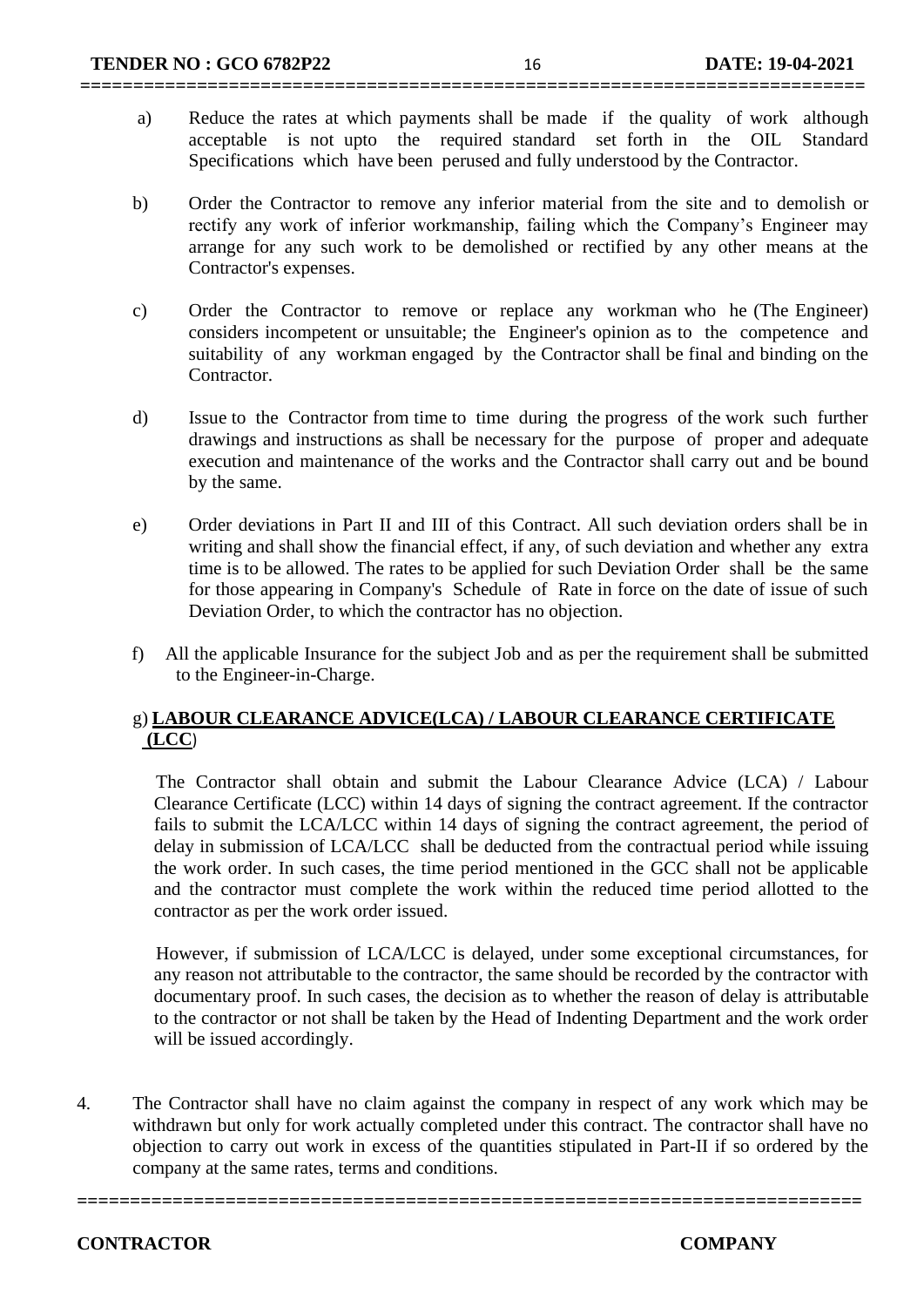5. The Company reserves the right to cancel this Contract at any time upon full payment of work done and the value of the materials collected by the contractor for permanent incorporation in the work under this contract particularly for execution of this contract upto the date of cancellation of the Contract. The valuation of the work done and the materials collected shall be estimated by the company's Engineer in presence of the contractor. The Contractor shall have no claim to any further payment whatsoever. The valuation would be carried out exparte if Contractor fails to turn up despite reasonable notice which will be binding on the Contractor.

**==========================================================================**

- 6. The Contractor hereby undertakes to indemnify the Company against all claims which may arise under the under noted Acts:
	- i) The Factory Act.
	- ii) The Minimum Wages Act, 1948.
	- iii) The Workman's Compensation Act, 1923.
	- iv) The Payment of wages Act, 1963.
	- v) The Payment of Bonus Act, 1965.
	- vi) The Contract Labour (Regulation & Abolition) Act, 1970 and the rules framed thereunder.
	- vii) Employees Pension Scheme, 1995.
	- viii) Inter-State Migrant (Regulation of Employment and Condition of Service) Act. 1979.
	- ix) The Employees Provident Fund and Miscellaneous Provisions Act, 1952. x) AGST Act.
	- xi) GST Act.

or any other Acts or Statute not here in above specifically mentioned having bearing over engagement of workers directly or indirectly for execution of work. The Contractor shall not make the Company liable to reimburse the Contractor for the statutory increase in the wage rates of the Contract Labour appointed by the Contractor. Such Statutory increase in the wage rates of Contract Labour shall be borne by the contractor.

- 7. The Contractor shall clear away all rubbish and surplus material from the site on completion of work and shall leave the site clean and tidy.
- 8. The Contractor must complete the work within 18**( EIGHTEEN) Months** of the written order to commence the work. During the currency of the job, the work progress must be commensurate with the time elapsed. In the event of any delay on the contractor's part, he/she will be liable to pay to the company liquidated damages at the rate of 1/2% (Half p.c ) per week of the contract price of the item(s) delayed in completion and the maximum value of the liquidated damage will be 7.5% of the contract price of the item(s) delayed provided the item(s) delayed are not critical for commissioning and final utilization of the work. If, however, the item(s) delayed in completion are critical for commissioning and final utilisation of the work then the contractor will be liable to pay liquidated damages by way of penalty at the rate of **1/2% (Half percent)** per week of delay of the total contract cost subject to a maximum of **7.5%** of total contract cost. The Chief Engineer's certificate as to the criticality or otherwise of an item shall be final.

The payment of liquidated damages/penalty may be reduced or waived at the sole discretion of the Company whose decision in this regard will be final.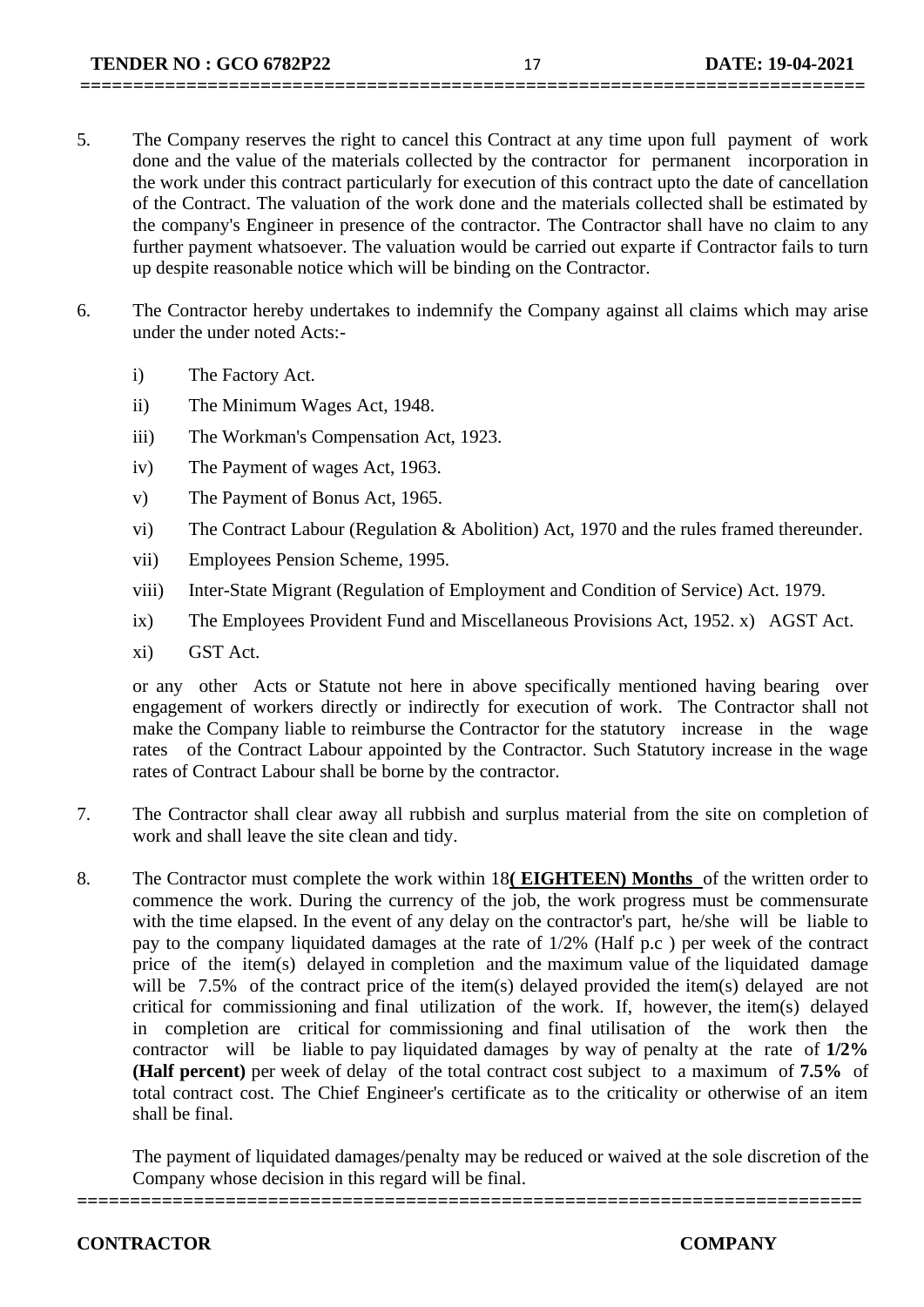In the event of there being undue delay in execution of the Contract, the Company reserves the right to cancel the Contract and / or levy such additional damages as it deems fit based on the actual loss suffered by the company attributable to such delay. The company's decision in this regard shall be final.

9. In order to promote, safeguard and facilitate the general operational economic in the interest of the Company during the continuance of this contract the Contractor hereby agrees and undertakes not to take any direct or indirect interest and or support, assist, maintain or help any person or persons engaged in antisocial activities, demonstration, riots , or in any agitation prejudicial to the Company's interest and any such event taking shape or form at any place of the Company's works or and its neighbourhood.

**==========================================================================**

10. The tendered all-inclusive Price **exclusive of GST** (i.e. the Contract price) is Rs. Contraction (Rupees

 $\text{only.}$  but the Company shall pay the Contractor only for actual work done at the all inclusive rates set down in the Schedule of work part II of this Contract. On account payment may be made, not oftener than monthly, upto the amount of **100%** of the value of work done. Final payment will be made only after satisfactory completion of the work. Such final payment shall be based on the work actually done allowing for deviations and any deductions and the measurement shall be checked and certified correct by the Company's Engineer before any such final payment is made.

- 11. The contractor employing 20 (twenty ) or more workmen on any day preceding 12 months shall be required to obtain requisite licence at his cost from the appropriate Licensing Officer before undertaking any Contract work. The Contractor shall also observe the rules & regulations framed under the Contract Labour (Regulation & Abolition) Act.
- 12. Wages shall be paid by the Contractor to the workmen directly without any intervention of any Jamadars or Thekaders and that the Contractor shall ensure that no amount by way of commission or otherwise be deducted/ recovered by the Jamadar from the wages of the workmen.
- 13. The Company for any reason whatsoever and of which the company shall be sole judge may terminate this Contract with a 24 hours notice in writing to the Contractor and in the event of Company's so doing the **clause 5** here of shall prevail and the accounts between the parties will be in accordance therewith finalised.
- 14. The Contractor will not be allowed to construct any structure (for storage / housing purpose) with thatch, bamboo or any other inflammable materials within any company's fenced area.
- 15. The Contractor shall ensure that all men engaged by him/her are provided with appropriate protective clothing and safety wear in accordance with regulation Factory Act and Rules. The Company's representative shall not allow/accept those men who are not provided with the same.
- 16. All Statutory taxes levied by the Central and State Government or any other competent authority from time to time will be borne by Contractor and the amount of the contract specified in the contract is inclusive of all tax liabilities.

**==========================================================================**

17. The Contractor shall deploy local persons in all works.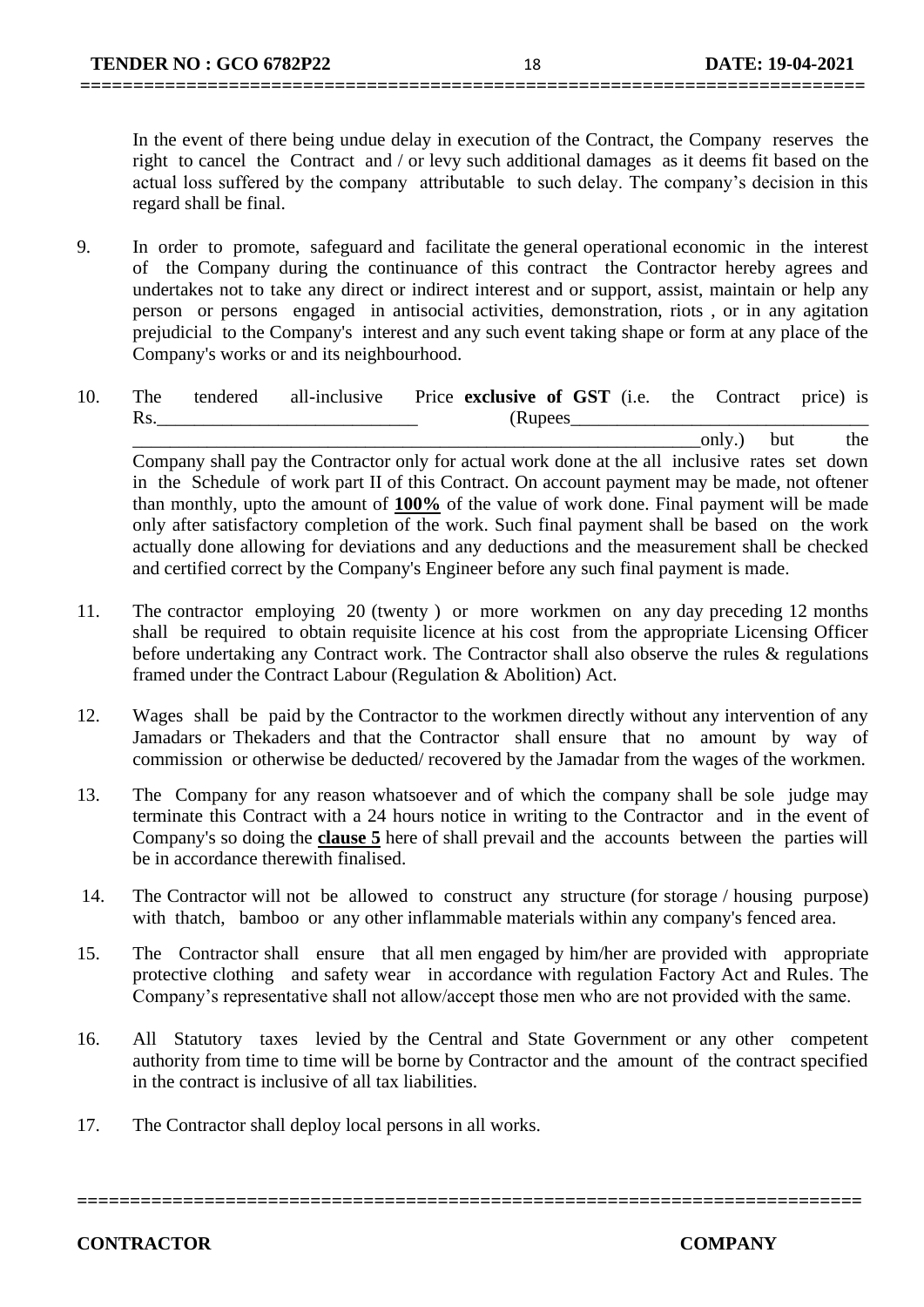- 18. The Contractor shall not engage minor labour below 18(eighteen) years of age under any circumstances.
- 19. The Contractor and his/her workmen shall strictly observe the rules and regulations as per Factory Act and Rules

#### **20. SPECIAL CONDITIONS:**

#### **PERFORMANCE SECURITY DEPOSIT : 3% OF CONTRACT VALUE .**

- 1 Successful bidder shall be required to furnish an amount equivalent to **3%** of the estimated contract value as Performance Security Deposit within two weeks of issue of Letter of acceptance and before signing of the formal contract. The Performance Security Deposit may be in the form of a Bank Guarantee (in the prescribed format enclosed herewith) issued by a Nationalized Bank, and shall remain valid for **3 (Three) more months** beyond validity of the contract. In case the contract is extended the Performance Bank Guarantee will accordingly be extended suitably.
	- 2 The Bank Guarantee will be discharged after successful completion of the contract and subsequent extensions if any. In the event of default in the execution of the contract by the contractor as per the terms and conditions of the contract the Bank Guarantee will be invoked either in part or in full.
- 3 The proceeds of the Performance security shall be payable to Oil India Limited as compensation for any loss resulting from the contractors failure to complete his obligations under the contract.
- 4 The Performance Security will not accrue any interest.

#### **NOTE :**

A Bank Guarantee in the prescribed format vides **Annexure-B** or in another form acceptable to the Company issued by any of the following Banks.:

i)Any schedule Indian Bank or Any Branch of an International bank situated in India and registered with Reserve Bank of India as scheduled foreign bank in case of domestic bidder

#### **OR**

ii) Any foreign Bank which is not a Scheduled Bank in India, provided the Bank Guarantee issued by such Bank is counter-guaranteed by any Branch situated in India of any Scheduled Bank incorporated in India.

**Bank Guarantee issued by a scheduled Bank in India at the request of some other Non-Scheduled Bank of India shall not be acceptable.**

*The bank guarantee issued by the bank must be routed through SFMS platform as per the following details:*

*a) (i) "MT760/ MT760 COV for issuance of bank guarantee" (ii) "MT767/ MT767 COV for issuance of bank guarantee"*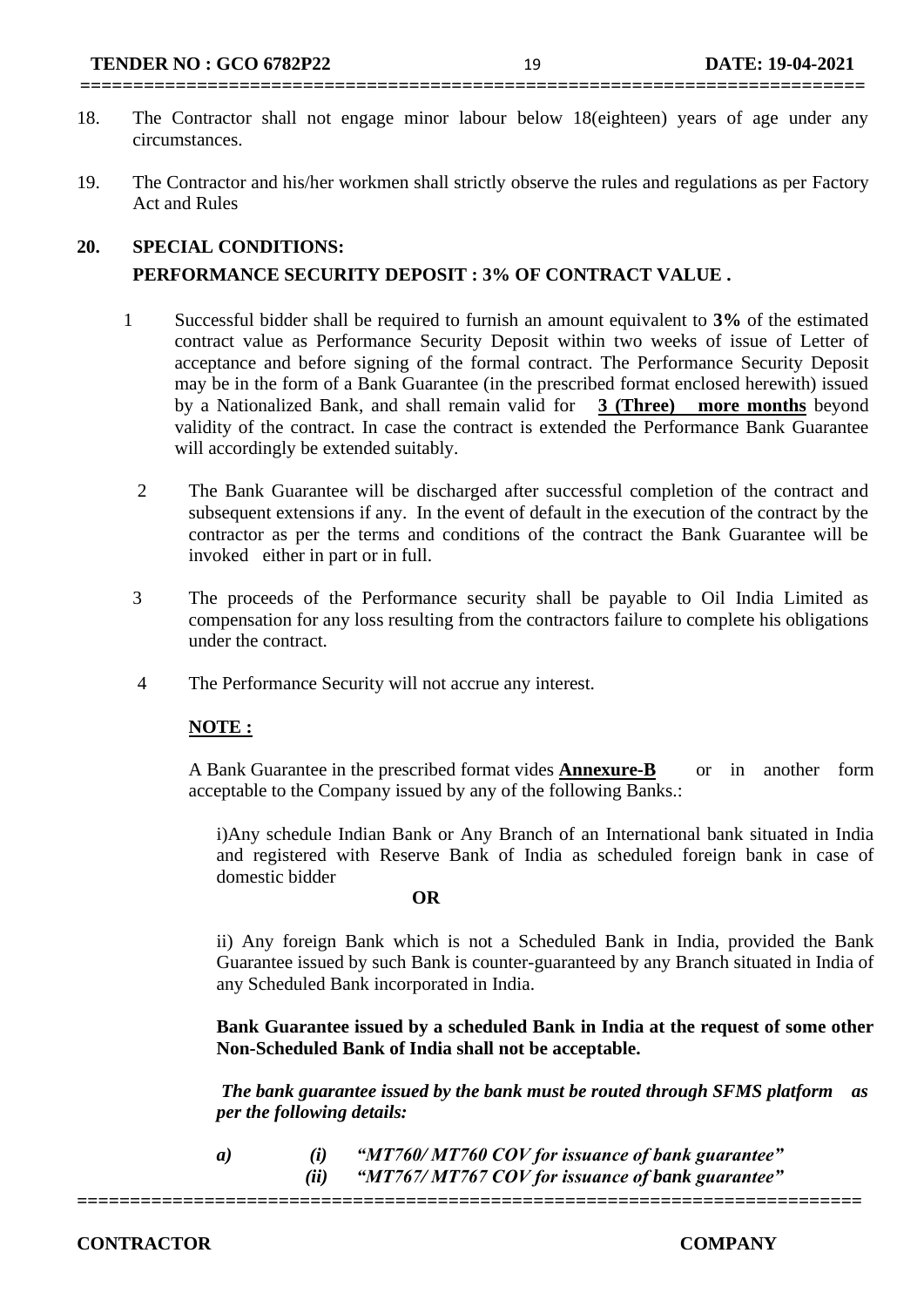*The above message/ intimation shall be sent through SFMS by the BG issuing bank branch to Axis Bank, Guwahati Branch, IFS Code- UTIB0000140, Branch Address – Axis Bank Ltd, Guwahati Branch, chibber House , G S Road, dispur,Assam , PIN-781005."*

- *b) The vendor shall submit to OIL the copy of SFMS message as sent by the issuing bank branch along with the original bank guarantee*
- 5 The performance security money shall be payable to Company as compensation for any loss resulting from Contractor's failure to fulfill its obligations under the Contract.
- 6 **In addition to Performance Security Deposit, a retention money equivalent to 5% of each running account bill shall be deducted till final completion of the work.**
- 7 The performance security as specified above must be valid for **3 months** (plus 3 months to lodge claim, if any) after the date of expiry of the tenure of the contract to cover the warranty obligations. The same will be discharged by company not later than 30 days following its expiry.
- 8 Failure of the successful Bidder shall constitute sufficient grounds for annulment of the award and forfeiture of the Bid Security. In such an event the Company may award the contract to the next evaluated Bidder or call for new bid or negotiate with the next lowest bidder as then case may be.
- 9 The amount of retention money shall be released after expiry of Contractor's performance obligation under this contract.
- 10 The work shall have to be started within 10 **Days** from the date of issue of work order.
- 11 Time will be regarded as the essence of the Contract and the failure on the part of the Contractor to complete the work within the stipulated time shall entitle the Company to recover liquidate damages and / or penalty from the Contractor as per terms of the tender /contract.
- 12 The contractor will be required to allow OIL officials to inspect the work site and documents in respect of the workers payment.
- 13 Contractor(s) whosoever is liable to be covered under the P.F. Act and contract cost is inclusive of P.F., must ensure strict compliance of provisions of Provident Fund and Miscellaneous Provisions Act, 1952 in addition to the various Acts mentioned elsewhere in this contract. Any contractor found violating these provisions will render themselves disqualified from any future tendering. As per terms of the contract, if applicable, the Contractor must deposit Provident Fund Contribution (covering Employee's & Employer's share) with the competent authority monthly under their direct code. The Contractor shall be required to submit documentary evidence of deposit of P.F. Contribution to the Company. In case of failure to provide such documentary evidence, the Company reserves the right to withhold the amount equivalent to 12% P.F. Contribution on wage component.

#### 21. **ARBITRATION:**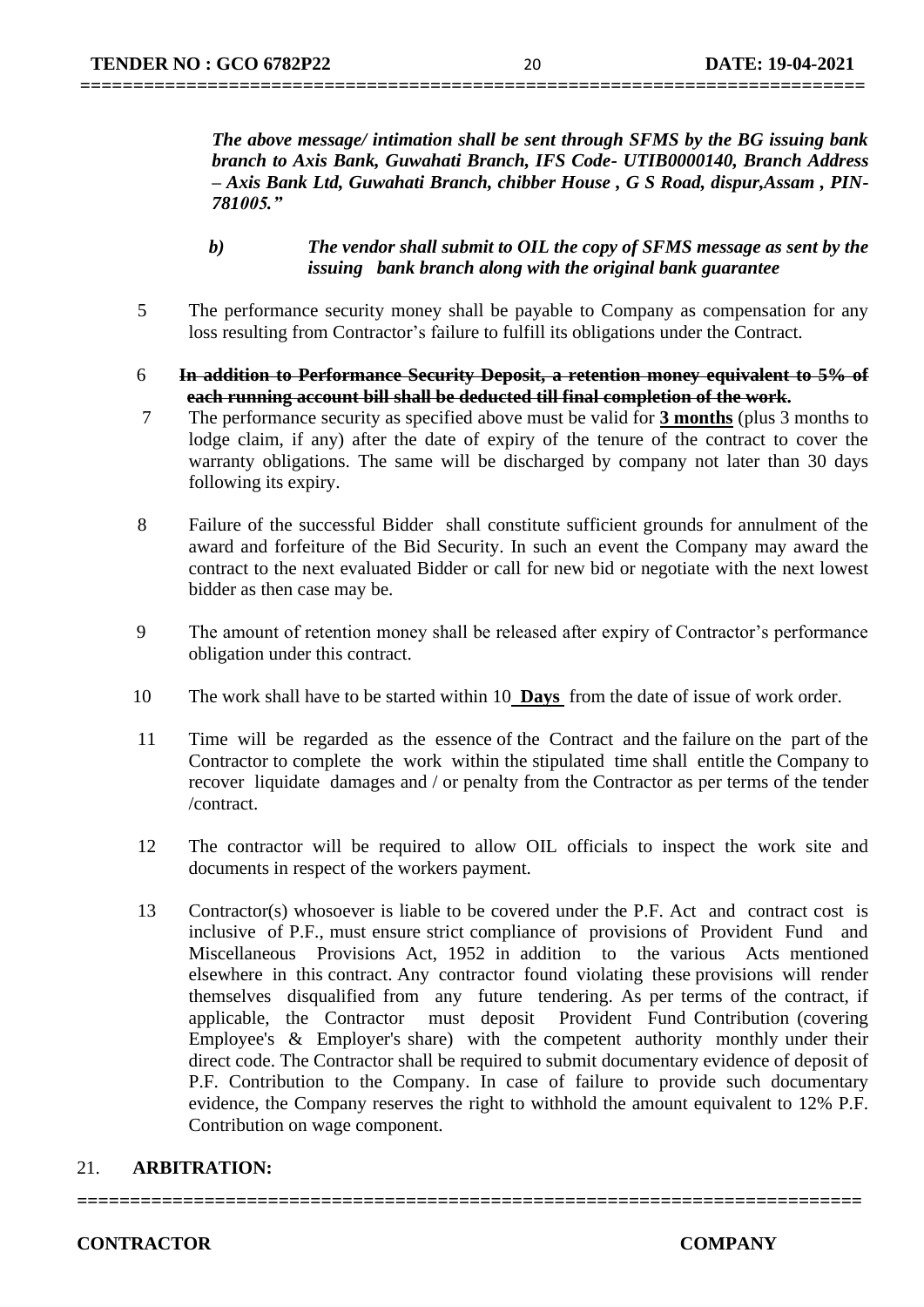Any dispute under this contract will be settled through Arbitration as per Indian Arbitration and Conciliation Act, 1996.

Place of Arbitration: **GUWAHTI, PHQ**.

#### 22. **FORCE MAJUERE:**

- 22.1 In the event of either party being rendered unable by `Force Majeure' to perform any obligation required to be performed by them under the contract, the relative obligation of the party affected by such `Force Majeure' will stand suspended as provided herein. The word `Force Majeure' as employed herein shall mean acts of God, war, revolt, agitation, strikes, riot, fire, flood, sabotage, civil commotion, road barricade (but not due to interference of employment problem of the Contractor) and any other cause, whether of kind herein enumerated or otherwise which are not within the control of the party to the contract and which renders performance of the contract by the said party impossible.
- 22.2 Upon occurrence of such cause and upon its termination, the party alleging that it has been rendered unable as aforesaid thereby, shall notify the other party in writing within Seventy Two (72) hours of the alleged beginning and ending thereof, giving full particulars and satisfactory evidence in support of its claim.
- 22.3 Should `force majeure' condition as stated above occurs and should the same be notified within seventy two (72) hours after its occurrence the 'force majeure' rate shall apply for a maximum cumulative period of fifteen days. Either party will have the right to terminate the Contract if such `force majeure' condition continues beyond fifteen (15) days with prior written notice. Should either party decide not to terminate the Contract even under such condition, no payment would apply after expiry of fifteen (15) days force majeure period unless otherwise agreed to.

#### 23. I.B. VERIFICATION REPORT AND SECURITY REVIEW:

Contractor will be required to submit the verification report to ascertain character and antecedents from the Civil Administration towards the persons engaged under this contract to the Head of the user Department before engagement.

24. In case of any doubt or dispute as to the interpretation of any clause herein contained, the decision of the Company's Engineer shall be final and binding on the contractor.

#### 25. **SET OFF CLAUSE:-**

"Any sum of money due and payable to the contractor (including Security Deposit refundable to them) under this or any other contract may be appropriated by Oil India Limited and set off against any claim of Oil India Limited (or such other person or persons contracting through Oil India Limited) for payment of a sum of money arising out of this contract or under any other contract made by the contractor with Oil India Limited (or such other person or persons contracting through Oil India Limited)."

#### 26.0 **FURNISHING FRAUDULENT INFORMATION/DOCUMENT:**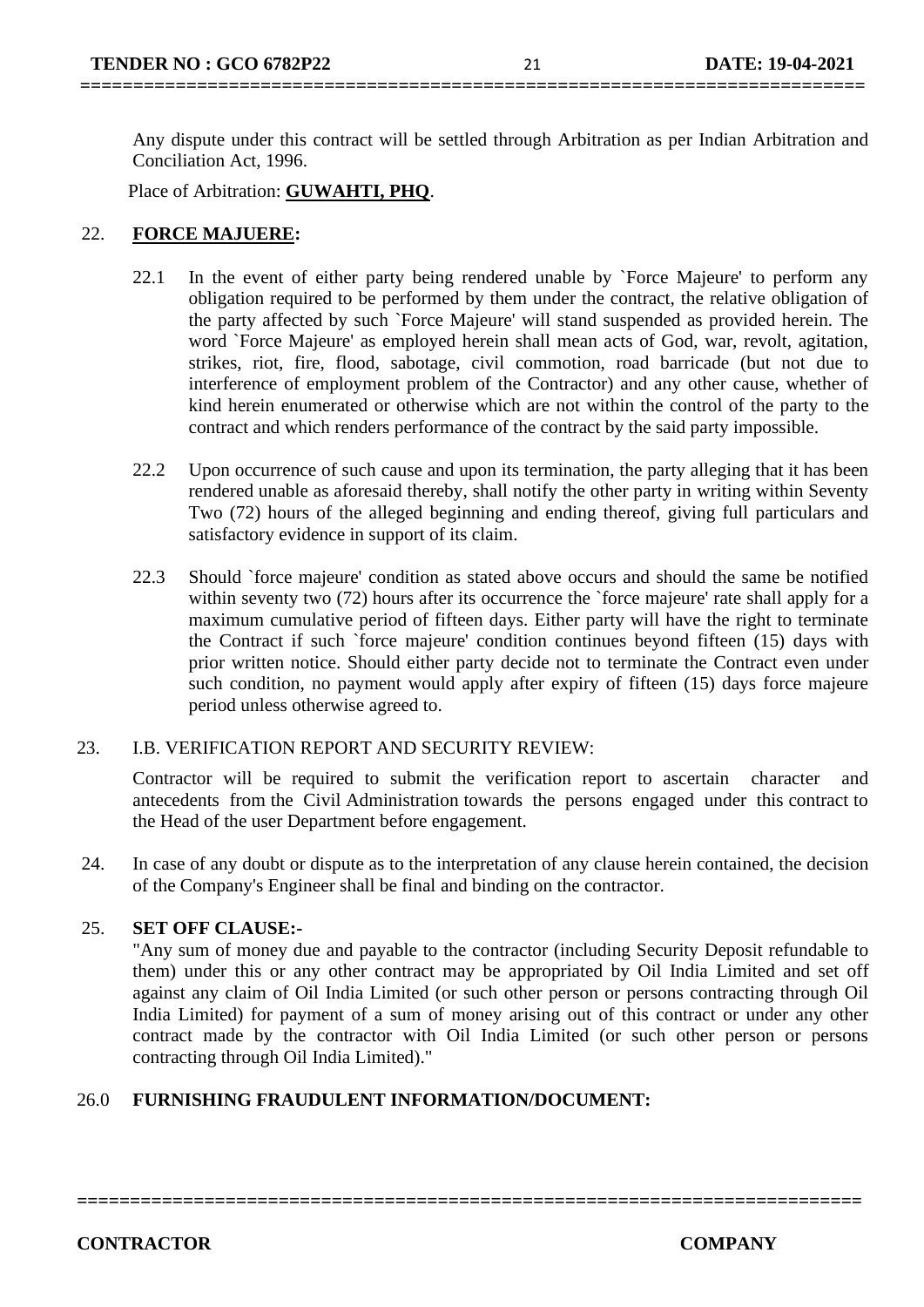If it is found that a Bidder/Contractor has furnished fraudulent document/information, the Bid Security/Performance Security shall be forfeited and the party shall be debarred for period of 3(three) years from date of detection of such fraudulent act, besides the legal action.

#### 27.0 **LIQUIDATED DAMAGES FOR DELAY IN MOBILISATION AND/ OR COMPLETION OF WORKS AND SERVICES**

**==========================================================================**

27.1 In normal case of works /service contracts, liquidated damages will be applicable @ 0.5% of the contract value per week or part thereof, for delay in contract mobilization /completion date subject to a maximum ceiling of 7.5% of contract value .

#### 28.0 **PAYMENT TERMS:**

28.1 The company shall make payment, subject to adjustment/deduction of TDS as necessary for the service, rendered as and when required, on the basis of rates finalized by OIL and as mentioned in SOQ of this service agreement, provided bills which are to be submitted by the service provider are received not later that end day of subsequent calendar month.

#### 29.0 **TERMINATION:**

#### 29.1 **TERMINATION ON EXPIRY OF THE TERMS (DURATION):**

The contract shall be deemed to have been automatically terminated on the expiry of duration of the Contract or extension, if any, thereof.

#### 29.2 **TERMINATION ON ACCOUNT OF FORCE MAJEURE:**

Either party shall have the right to terminate the Contract on account of Force Majeure as set forth in clause 22.0 above.

#### 29.3 **TERMINATION ON ACCOUNT OF INSOLVENCY:**

In the event that the Contractor at any time during the term of the Contract, becomes insolvent or makes a voluntary assignment of its assets for the benefit of creditors or is adjudged bankrupt, then the Company shall, by a notice in writing have the right to terminate the Contract and all the Contractor's rights and privileges hereunder, shall stand terminated forthwith.

#### 29.4 **TERMINATION FOR UNSATISFACTORY PERFORMANCE:**

If the Company considers that, the performance of the Contractor is unsatisfactory, or not upto the expected standard, the Company shall notify the Contractor in writing and specify in details the cause of the dissatisfaction. The Company shall have the option to terminate the Contract by giving 15 days notice in writing to the Contractor, if Contractor fails to comply with the requisitions contained in the said written notice issued by the Company,

#### 29.5 **TERMINATION DUE TO CHANGE OF OWNERSHIP & ASSIGNMENT:**

In case the Contractor's rights and / or obligations under the Contract and/or the Contractor's rights, title and interest to the equipment/material, are transferred or assigned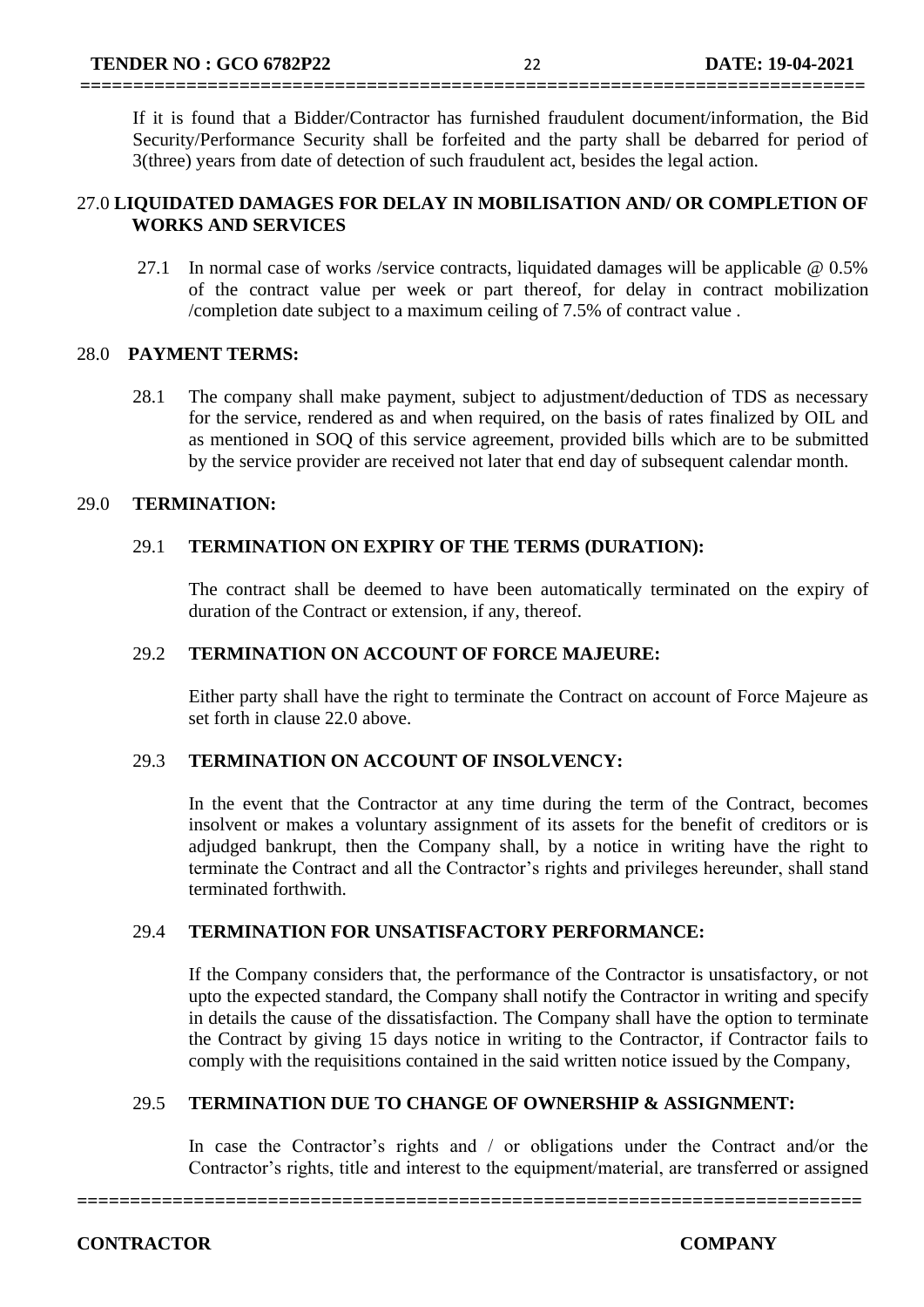without the Company's consent, the Company may at its absolute discretion, terminate the Contract.

- 29.6 If at any time during the term of the Contract, breakdown of Contractor's equipment results in Contractor being unable to perform their obligations hereunder for a period of 15 successive days, Company at its option may terminate this Contract in its entirely without any further right or obligation on the part of the Company except for the payment of money then due. No notice shall be served by the Company under the condition stated above.
- 29.7 Notwithstanding any provisions herein to the contrary, the Contract may be terminated at any time by the company on giving 30 (thirty) days written notice to the Contractor due to any other reason not covered under the above clause from 12.1 to 12.6 and in the event of such termination the Company shall not be liable to pay any cost or damage to the Contractor except for payment for services as per the Contract upto the date of termination.

#### 29.8 **CONSEQUENCES OF TERMINATION:**

In all cases of termination herein set forth, the obligation of the Company to pay for Services as per the Contract shall be limited to the period upto the date of termination. Notwithstanding the termination of the Contract, the parties shall continue to be bound by the provisions of the Contract that reasonably require some action or forbearance after such termination.

- 29.8.1 Upon termination of the Contract, Contractor shall return to Company all of Company's items, which are at the time in Contractor's possession.
- 29.8.2 In the event of termination of contract, Company will issue Notice of termination of the contract with date or event after which the contract will be terminated. The contract shall then stand terminated and the Contractor shall demobilize their personnel & materials.

#### **31.0 GOODS AND SERVICES TAX**

#### **31.1 GENERAL REMARKS ON TAXES & DUTIES:**

In view of **GST** Implementation from 1st July 2017, all taxes and duties including Excise Duty, CST/VAT, Service tax, Entry Tax and other indirect taxes and duties have been submerged in **GST**. **Accordingly reference of Excise Duty, Service Tax, VAT, Sales Tax, Entry Tax or any other form of indirect tax except of GST mentioned in the bidding document shall be ignored.** 

#### **31.2 Bidders are required to submit copy of the GST Registration Certificate while submitting the bids wherever GST (CGST & SGST/UTGST or IGST) is applicable.**

**31.3** "**GST**" shall mean Goods and Services Tax charged on the supply of material(s) and services. The term "**GST**" shall be construed to include the Integrated Goods and Services Tax (hereinafter referred to as "IGST") or Central Goods and Services Tax (hereinafter referred to as "CGST") or State Goods and Services Tax (hereinafter referred to as "SGST") or Union Territory Goods and Services Tax (hereinafter referred to as "UTGST") depending upon the import / interstate or intrastate supplies, as the case may be. It shall also mean GST compensation Cess, if applicable.

**==========================================================================**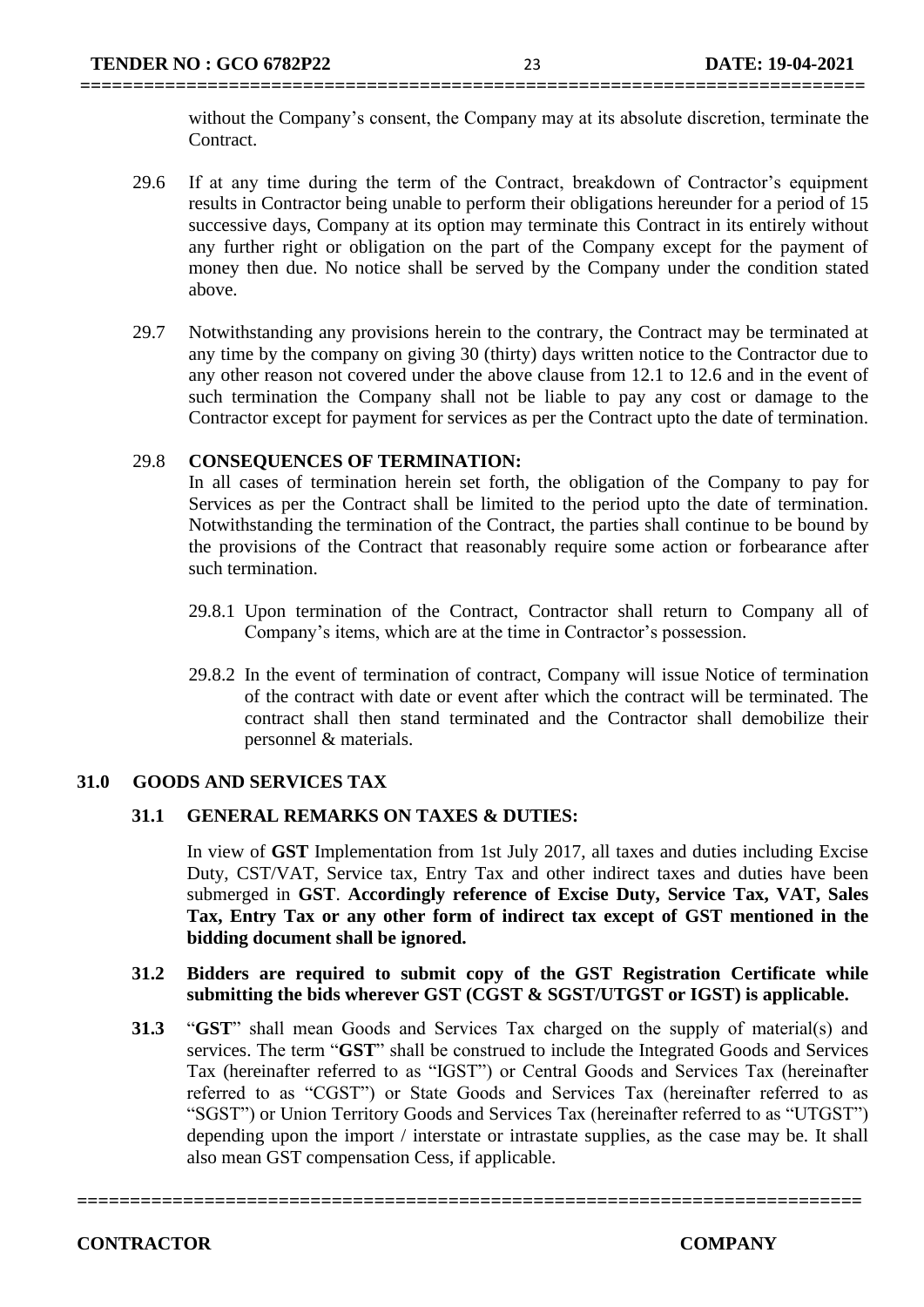**31.4** Quoted price/rate(s) should be inclusive of all taxes and duties, except **GST(i.e. IGST or CGST and SGST/UTGST applicable in case of interstate supply or intra state supply respectively and cess on GST if applicable) on the final service**. However, GST rate (including cess) to be provided in the respective places in the Price Bid. Please note that the responsibility of payment of GST (CGST & SGST or IGST or UTGST) lies with the Supplier of Goods /Services (Service Provider) only. Supplier of Goods / Services (Service Provider) providing taxable service shall issue an Invoice/ Bill, as the case may be as per rules/ regulation of **GST**. Further, returns and details required to be filled under GST laws & rules should be timely filed by Supplier of Goods / Services (Service Provider) with requisite details.

**==========================================================================**

**31.4.1** Bidder should also mention the **Harmonised System of Nomenclature** (HSN) and **Service Accounting Codes (SAC)** at the designated place in **SOR.**

#### **31.5 Where the OIL is entitled to avail the input tax credit of GST**:

- **31.5.1** OIL will reimburse the **GST** to the Supplier of Goods / Services (Service Provider) at actuals against submission of Invoices as per format specified in rules/ regulation of GST to enable OIL to claim input tax credit of **GST** paid. In case of any variation in the executed quantities, the amount on which the **GST** is applicable shall be modified in same proportion. Returns and details required to be filled under GST laws & rules should be timely filed by supplier with requisite details.
- **31.5.2** The input tax credit of **GST** quoted shall be considered for evaluation of bids, as per evaluation criteria of tender document.

#### **31.6 Where the OIL is not entitled to avail/take the full input tax credit of GST**:

- **31.6.1** OIL will reimburse **GST** to the Supplier of Goods / Services (Service Provider) at actuals against submission of Invoices as per format specified in rules/ regulation of **GST** subject to the ceiling amount of **GST** as quoted by the bidder. In case of any variation in the executed quantities (If directed and/or certified by the In-Charge) the ceiling amount on which **GST** is applicable will be modified on prorata basis.
- **31.6.2** The bids will be evaluated based on total price including **GST**.
- **31.7** Payments to Service Provider for claiming **GST** amount will be made provided the above formalities are fulfilled. Further, OIL may seek copies of challan and certificate from Chartered Accountant for deposit of **GST** collected from OIL.
- **31.8 Contractor/vendor shall be required to issue tax invoice in accordance with GST Act and/or Rules so that input credit can be availed by OIL.** In the event that the contractor / vendor fails to provide the invoice in the form and manner prescribed under the **GST Act read with GST Invoicing Rules** thereunder, OIL shall not be liable to make any payment on account of **GST** against such invoice.
- **31.9 GST** shall be paid against receipt of tax invoice and proof of payment of **GST** to government. In case of non-receipt of tax invoice or non-payment of **GST** by the contractor/vendor, OIL shall withhold the payment of **GST**.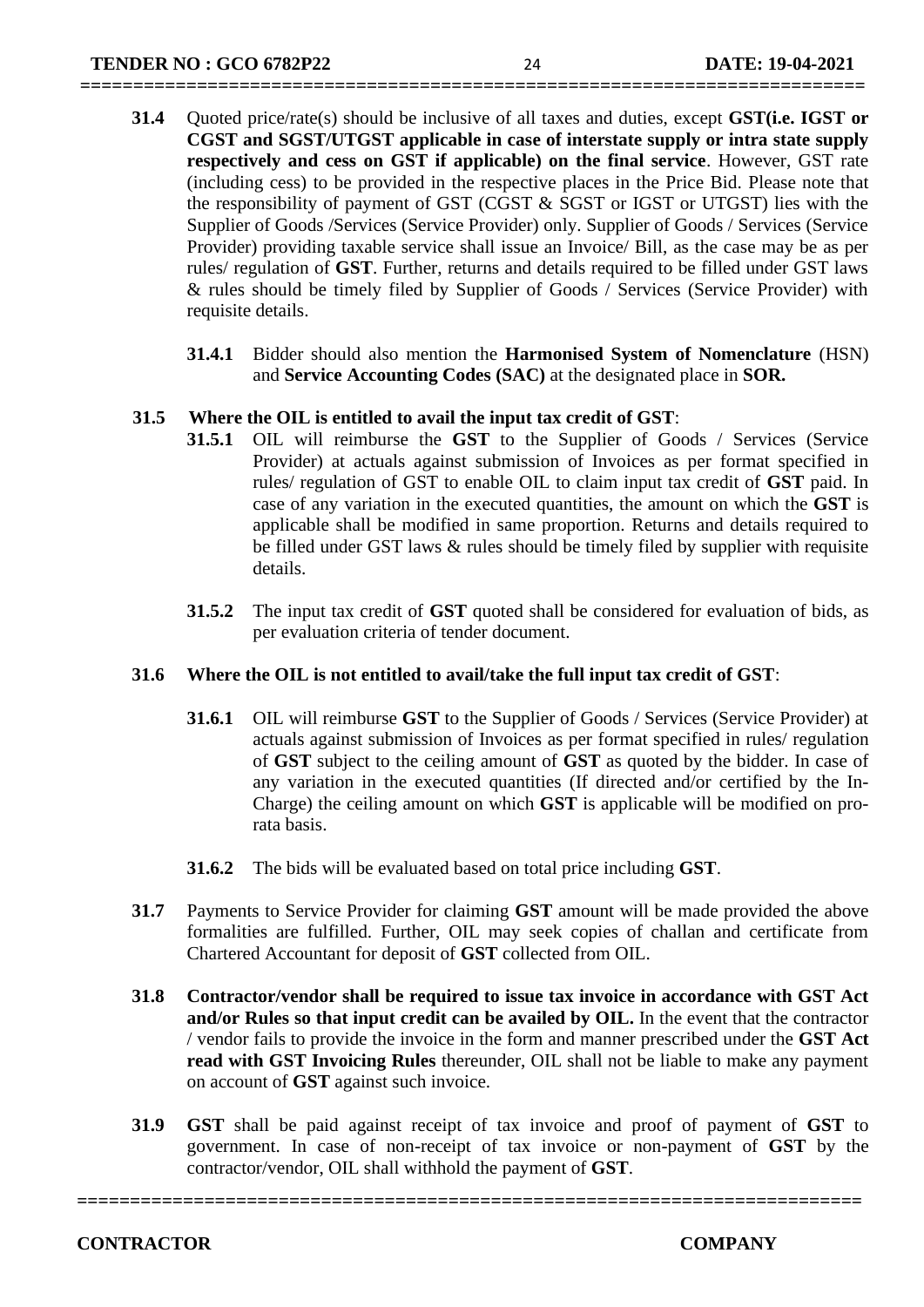- **31.10 GST payable under reverse charge mechanism for specified services or goods under GST act or rules, if any, shall not be paid to the contractor/vendor but will be directly deposited to the government by OIL.**
- **31.11** Where OIL has the obligation to discharge **GST** liability under reverse charge mechanism and OIL has paid or is /liable to pay **GST** to the Government on which interest or penalties becomes payable as per GST laws for any reason which is not attributable to OIL or ITC with respect to such payments is not available to OIL for any reason which is not attributable to OIL, then OIL shall be entitled to deduct/ setoff / recover such amounts against any amounts paid or payable by OIL to Contractor / Supplier.
- **31.12** Notwithstanding anything contained anywhere in the Agreement, in the event that the input tax credit of the **GST** charged by the Contractor / Vendor is denied by the tax authorities to OIL for reasons attributable to Contractor / Vendor, OIL shall be entitled to recover such amount from the Contractor / Vendor by way of adjustment from the next invoice. In addition to the amount of **GST**, OIL shall also be entitled to recover interest at the rate prescribed under GST Act and penalty, in case any penalty is imposed by the tax authorities on OIL.
- **31.13** TDS under GST, if applicable, shall be deducted from contractor's/vendor's bill at applicable rate and a certificate as per rules for tax so deducted shall be provided to the contractor/vendor.
- **31.14** The Contractor will be under obligation for charging correct rate of tax as prescribed under the respective tax laws. Further the Contractor shall avail and pass on benefits of all exemptions/concessions available under tax laws. Any error of interpretation of applicability of taxes/ duties by the contractor shall be to contractor's account.
- **31.15 It is the responsibility of the bidder to quote the correct GST rate. The classification of goods/services as per GST (Goods & Service Tax) Act should be correctly done by the contractor to ensure that input tax credit on GST (Goods & mine ) is not lost to the OIL on account of any error on the part of the contractor.**
- **31.16** In case, the quoted information related to various taxes, duties & levies subsequently proves wrong, incorrect or misleading, OIL will have no liability to reimburse the difference in the duty/ tax, if the finally assessed amount is on the higher side and OIL will have to right to recover the difference and in case the rate of duty/ taxes finally assessed is on the lower side.
- **31.17** Notwithstanding anything mentioned elsewhere in the Bidding Document the aggregate liability of OIL towards Payment of GST shall be limited to the volume of GST declared by the bidder in its bid & nothing shall be payable extra except for the statutory variation in GST.
- **31.18** Further, it is the responsibility of the bidders to make all possible efforts to make their accounting / IT system GST compliant in order to ensure availability of Input Tax Credit (ITC) to Oil India Ltd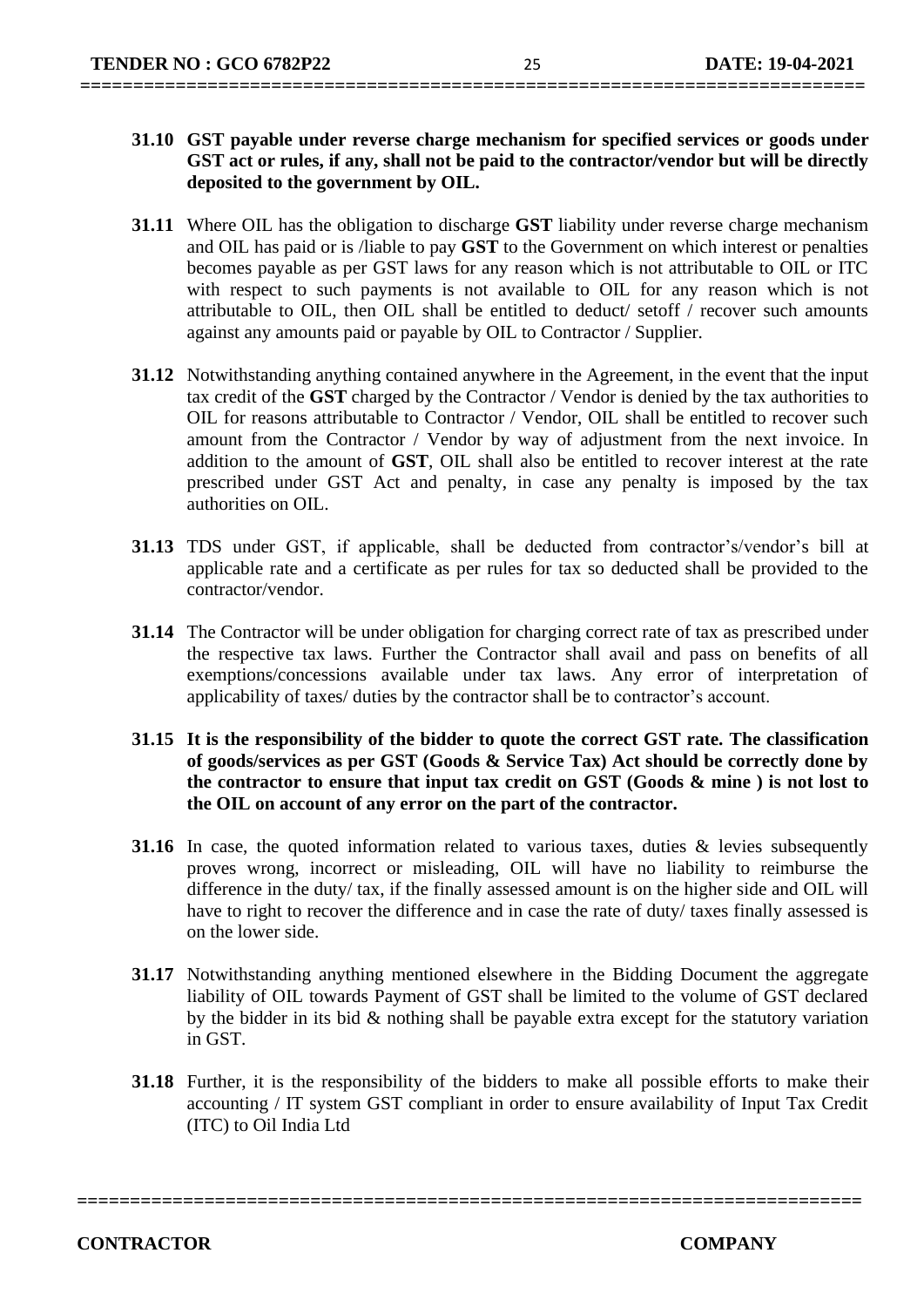- **31.19** GST liability, if any on account of supply of free samples against any tender shall be to bidder's account.
- **31.20** In case of statutory variation in **GST,** other than due to change in turnover, payable on the contract value during contract period, the Supplier of Goods / Services (Service Provider) shall submit a copy of the 'Government Notification' to substantiate the rate as applicable on the Bid due date and on the date of revision.

Beyond the contract period, in case OIL is not entitled for input tax credit of **GST**, then any increase in the rate of **GST** beyond the contractual delivery period shall be to Service provider's account whereas any decrease in the rate **GST** shall be passed on to the OIL.

Beyond the contract period, in case OIL is entitled for input tax credit of **GST**, then statutory variation in applicable **GST** on supply and on incidental services, shall be to OIL's account.

Claim for payment of **GST**/ Statutory variation, should be raised within two [02] months from the date of issue of 'Government Notification' for payment of differential (in %) **GST**, otherwise claim in respect of above shall not be entertained for payment of arrears. **The base date for the purpose of applying statutory variation shall be the Bid Opening Date.**

- **31.21** The contractor will be liable to ensure to have registered with the respective tax authorities, wherever applicable and to submit self-attested copy of such registration certificate(s) and the Contractor will be responsible for procurement of material in its own registration (GSTIN) and also to issue its own Road Permit/ E-way Bill, if applicable etc.
- **31.22 In case the bidder is covered under Composition Scheme under GST laws, then bidder should quote the price inclusive of the GST (CGST & SGST/UTGST or IGST). Further, such bidder should mention "Cover under composition system" in column for GST (CGST & SGST/UTGST or IGST) of price schedule.**
- **31.23 OIL will prefer to deal with registered supplier of goods/ services under GST. Therefore, bidders are requested to get themselves registered under GST, if not registered yet. However, in case any unregistered bidder is submitting their bid, their prices will be loaded with applicable GST while evaluation of bid. Where OIL is entitled for input credit of GST, the same will be considered for evaluation of bid as per evaluation methodology of tender document.**
- **31.24** Procurement of Specific Goods: Earlier, there is no tax incidence in case of import of specified goods (i.e. the goods covered under List-34 of Customs Notification no. 12/2012- Cus dated. 17.03.2012 as amended). Customs duty is not payable as per the policy. However, under GST regime, IGST Plus GST compensation cess (if applicable) would be leyiable on such imports. Bidders should quote GST as inclusive considering IGST component for the imported Materials portion while quoting their prices on destination basis. However, GST rate to be specified in the price bid format.

**==========================================================================**

#### **31.25 Documentation requirement for GST**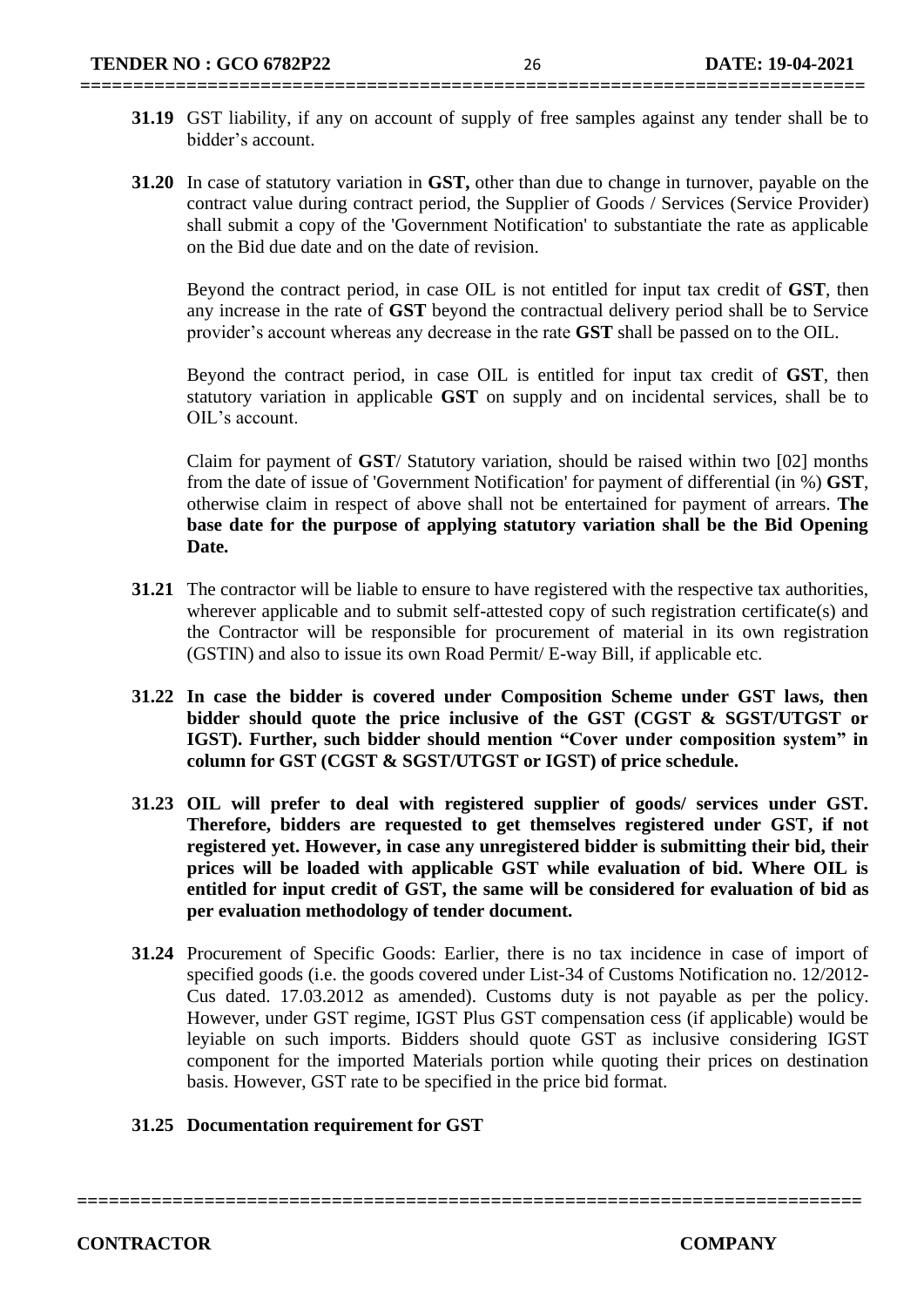**The vendor will be under the obligation for invoicing correct tax rate of tax/duties as prescribed under the GST law to OIL, and pass on the benefits, if any, after availing input tax credit.** 

Any invoice issued shall contain the following particulars :

- a) Name, address and GSTIN of the supplier;
- b) Serial number of the invoice;
- c) Date of issue;
- d) Name, address and GSTIN or UIN, if registered of the recipient;
- e) Name and address of the recipient and the address of the delivery, along with the State and its code,
- f) HSN code of goods or **Accounting Code of services[SAC];**
- g) Description of goods or services;
- h) Quantity in case of goods and unit or Unique Quantity Code thereof;
- i) Total value of supply of goods or services or both;
- j) Taxable value of supply of goods or services or both taking into discount or abatement if any;
- k) Rate of tax (IGST,CGST, SGST/ UTGST, cess);
- l) Amount of tax charged in respect of taxable goods or services (IGST,CGST, SGST/UTGST, cess);
- m) Place of supply along with the name of State, in case of supply in the course of interstate trade or commerce;
- n) Address of the delivery where the same is different from the place of supply and
- o) Signature or digital signature of the supplier or his authorised representative. GST invoice shall be prepared in triplicate, in case of supply of goods, in the following manner
- a) The original copy being marked as ORIGINAL FOR RECIPIENT;
- b) The duplicate copy being marked as DUPLICATE FOR TRANSPORTER and
- c) The triplicate copy being marked as TRIPLICATE FOR SUPPLIER.

In case of any advance given against any supplies contract, the supplier of the goods shall issue Receipt Voucher containing the details of details of advance taken along with particulars as mentioned in clause no. (a), (b), (c), (d), (g), (k), (l), (m) & (o) above.

IN WITNESS whereof the parties hereunto set their hands seals the day and year first written above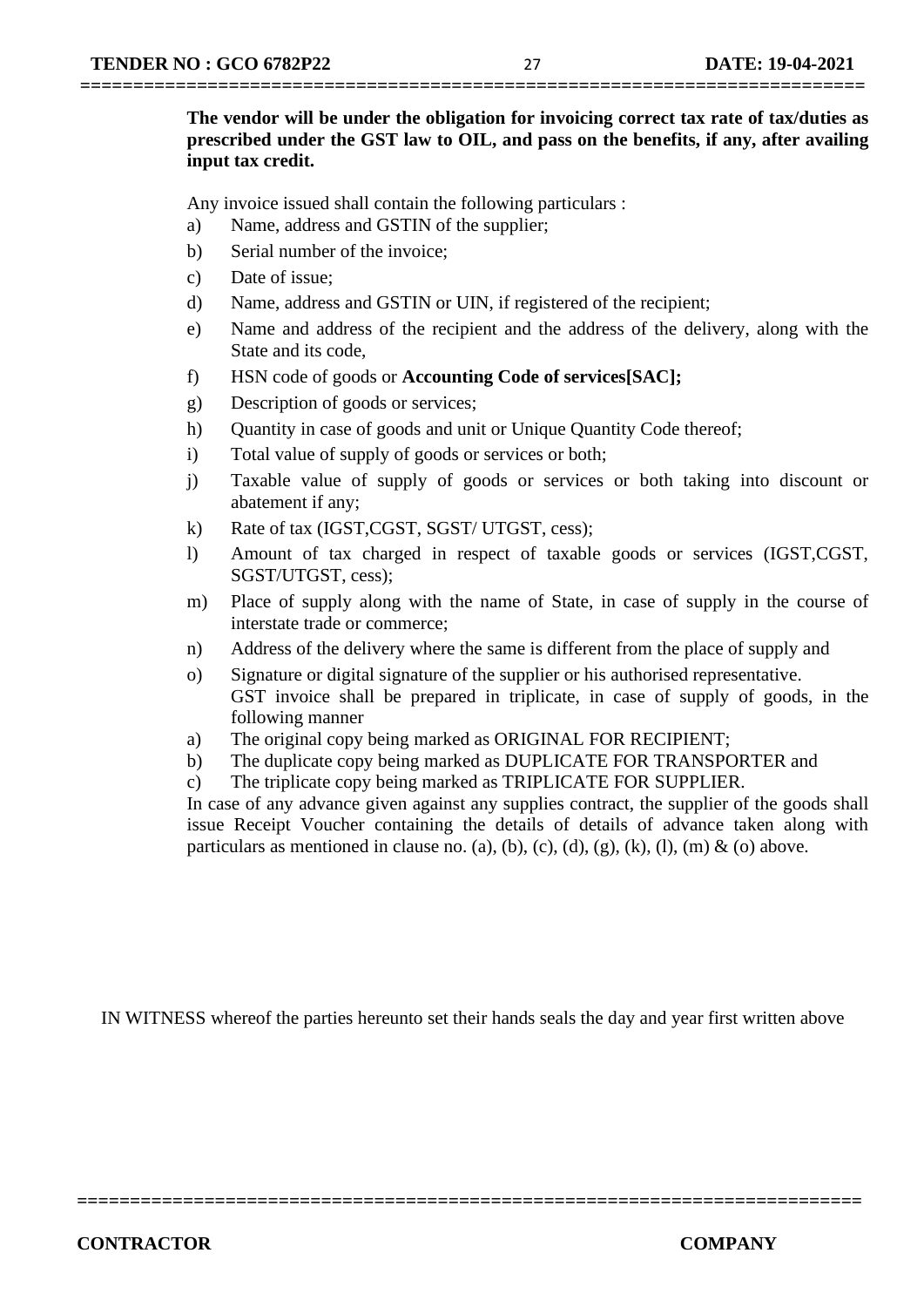#### SIGNED & DELIVERED FOR AND ON BEHALF OF CONTRACTOR

| the hand of            | its |  |
|------------------------|-----|--|
| Partner/Legal Attorney |     |  |

\_\_\_\_\_\_\_\_\_\_\_\_\_\_\_\_\_\_\_\_\_\_\_\_\_\_\_\_\_\_\_\_\_\_\_\_\_

SIGNED & DELIVERED FOR & ON BEHALF OF OIL INDIA LIMITED

 $\frac{1}{\sqrt{2\pi}}$  by

And in presence of

Date:

Date : \_\_\_\_\_\_\_\_\_\_\_\_\_\_\_\_\_\_

(Signature of Contractor or his legal Attorney)

\_\_\_\_\_\_\_\_\_\_\_\_\_\_\_\_\_\_\_\_\_\_\_\_\_\_\_\_\_\_\_\_\_\_\_\_\_

(Full Name of Signatory)

\_\_\_\_\_\_\_\_\_\_\_\_\_\_\_\_\_\_\_\_\_\_\_\_\_\_\_\_\_\_\_\_\_\_\_ (Seal of Contractor's Firm)

(Signature of witness)

\_\_\_\_\_\_\_\_\_\_\_\_\_\_\_\_\_\_\_\_\_\_\_\_\_\_\_\_\_\_\_\_\_\_\_\_\_\_\_

(Full Name of Signatory)

\_\_\_\_\_\_\_\_\_\_\_\_\_\_\_\_\_\_\_\_\_\_\_\_\_\_\_\_\_\_\_\_\_\_\_\_\_\_\_

Address:

**==========================================================================**

(Signature of Acceptor)

\_\_\_\_\_\_\_\_\_\_\_\_\_\_\_\_\_\_\_\_\_\_\_\_\_\_\_\_\_\_\_\_\_\_\_\_\_\_\_

\_\_\_\_\_\_\_\_\_\_\_\_\_\_\_\_\_\_\_\_\_\_\_\_\_\_\_\_\_\_\_\_\_\_\_\_\_\_\_

Designation \_\_\_\_\_\_\_\_\_\_\_\_\_\_\_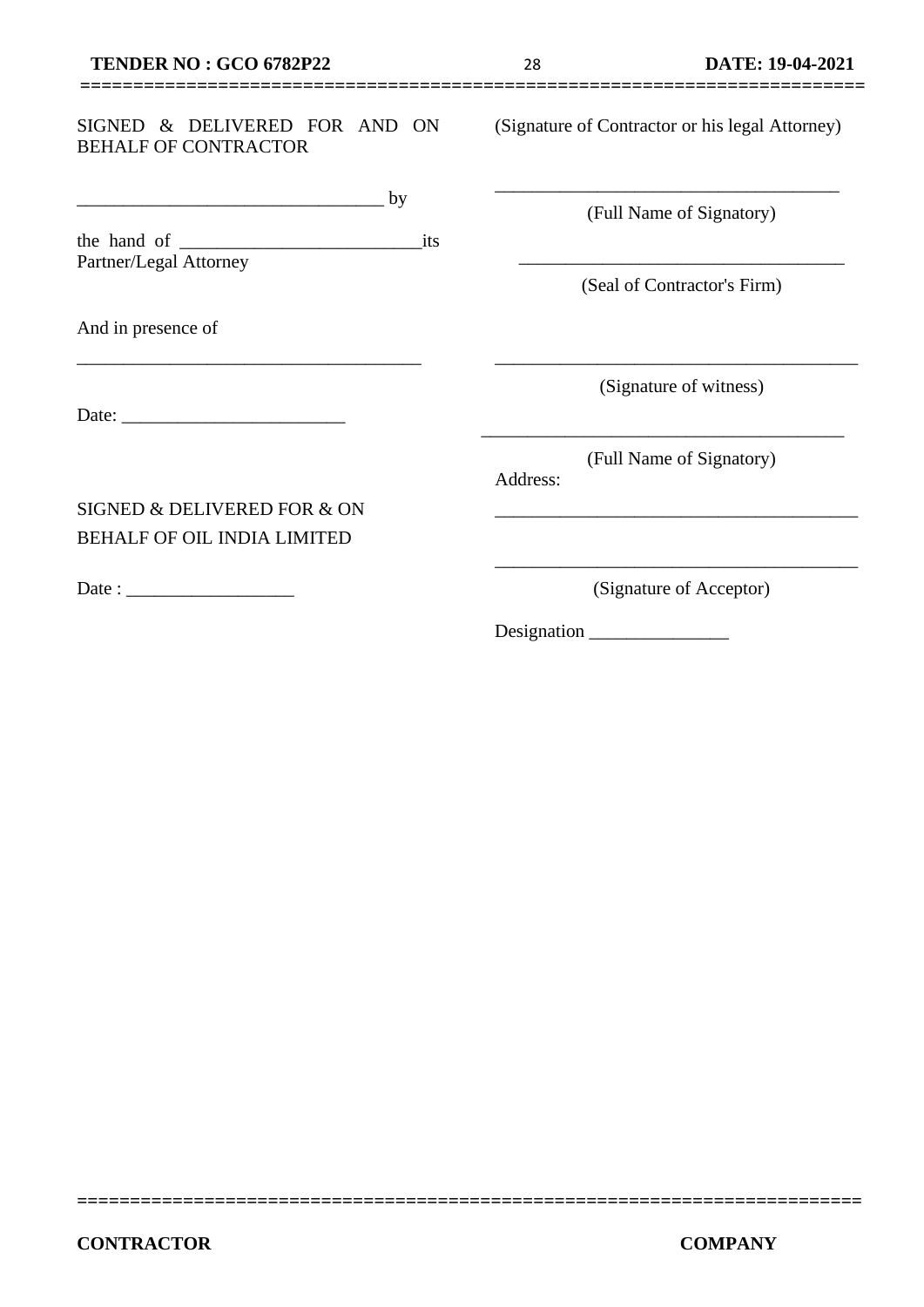**TENDER NO : GCO 6782P22** 29 **DATE: 19-04-2021**

## **==========================================================================**

#### **SECTION-II PROFORMA-A PRICE BID FORMAT PART II – SOQ**

"**Support Service for IPS survey for 406.4 mm OD Pipeline of OIL.from PLKM 172 (Badulipar) to PLKM 401 (Noonmati).***"*

**==========================================================================**

#### **SCHEDULE OF QUANTITIES (SOQ), SERVICE/WORK AND RATES**

| SL.<br>NO. | DESCRIPTION OF WORK                                                                                                                                                                                                                                                                                                                                                                                                                        | <b>QTY</b><br>(A) | <b>UNIT</b> | RATE PER UNIT<br>(B)<br>(Rs.) |             | TOTAL<br><b>AMOUNT</b><br>$(C) = (AXB)$<br>(Rs.) | <b>SERV</b><br>ICE<br><b>ACC</b><br><b>OUN</b><br><b>TING</b><br><b>COD</b><br>E<br>(SAC) | <b>SPECIF</b><br>$Y\%$ OF<br>GST<br>ON $(C)$ | <b>TOTAL</b><br><b>AMOUNT</b><br>(D)<br>$=(C) + GST$<br>ON(C)<br>(Rs.) |
|------------|--------------------------------------------------------------------------------------------------------------------------------------------------------------------------------------------------------------------------------------------------------------------------------------------------------------------------------------------------------------------------------------------------------------------------------------------|-------------------|-------------|-------------------------------|-------------|--------------------------------------------------|-------------------------------------------------------------------------------------------|----------------------------------------------|------------------------------------------------------------------------|
|            |                                                                                                                                                                                                                                                                                                                                                                                                                                            |                   |             | <b>FIG</b>                    | <b>WORD</b> |                                                  |                                                                                           |                                              |                                                                        |
| 10         | Setting up marker station<br>& Measurement:<br>Providing assistance for<br>locating the pipeline<br>and taking measurement<br>for<br>approach<br>road,<br>drawing<br>. manual<br>measurement by tape or<br>chain<br>from<br>Marker<br>station to marker<br>station along the RoW<br>for establishment of the<br>distance including<br>supply of rope, peg etc.<br>&Providing assistance<br>for manual measurement<br>by tape or chain from | 229               | <b>NO</b>   |                               |             |                                                  |                                                                                           |                                              |                                                                        |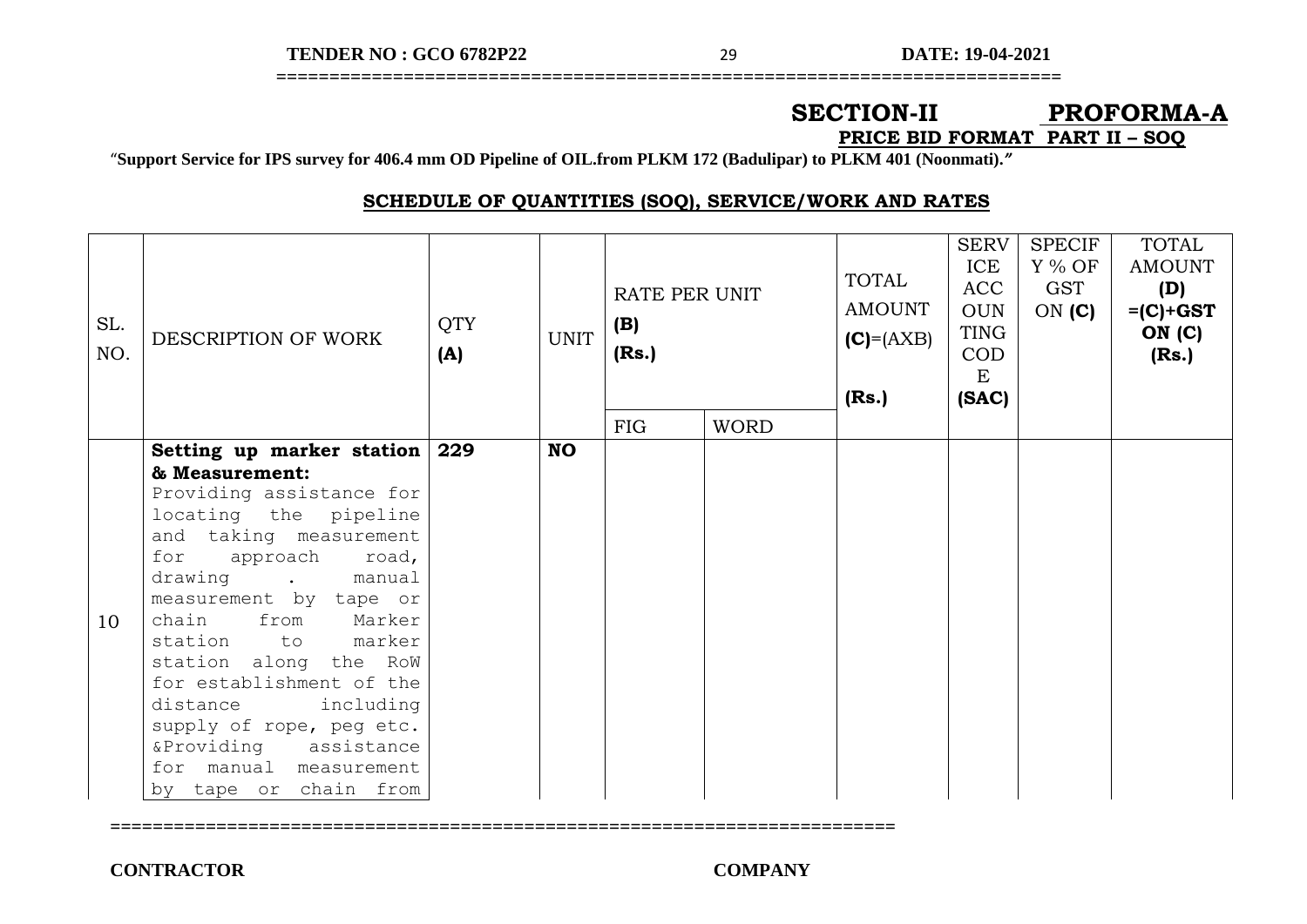|                | (Product id: 5116877-<br>68945034893)<br><b>Assistance During Cleaning</b>                                                                                                                                                                                                                                                                                                                                                                                                                                                                                                                | 600 | <b>MD</b> |  |  |  |  |
|----------------|-------------------------------------------------------------------------------------------------------------------------------------------------------------------------------------------------------------------------------------------------------------------------------------------------------------------------------------------------------------------------------------------------------------------------------------------------------------------------------------------------------------------------------------------------------------------------------------------|-----|-----------|--|--|--|--|
| to<br>20<br>of | <b>Supply of Marker:</b><br>Supply of<br>Marker<br>plastiic (traffic cone)<br>placed<br>be<br>over<br>Magnets for future ease<br>identification.GeM                                                                                                                                                                                                                                                                                                                                                                                                                                       |     |           |  |  |  |  |
|                | Marker station to marker<br>station along the RoW<br>for establishment of the<br>distance<br>including<br>supply of rope, peg<br>etc. The job involves<br>placing magnetic marker<br>on the pipe surface at a<br>distance<br>of<br>one<br>kilometre.<br>The<br>job<br>requires cross-trenching<br>and loacating the pipe.<br>Excavate the pipe upto<br>its top surface (average<br>depth<br>$1.5 - 1.7$<br>meter).Take measurement<br>of the marker from the<br>marker<br>and<br>nearest<br>nearest fixed structres<br>of building/ electric<br>post/<br>boundary<br>marher/TLP post etc. | 229 | <b>NO</b> |  |  |  |  |

**==========================================================================**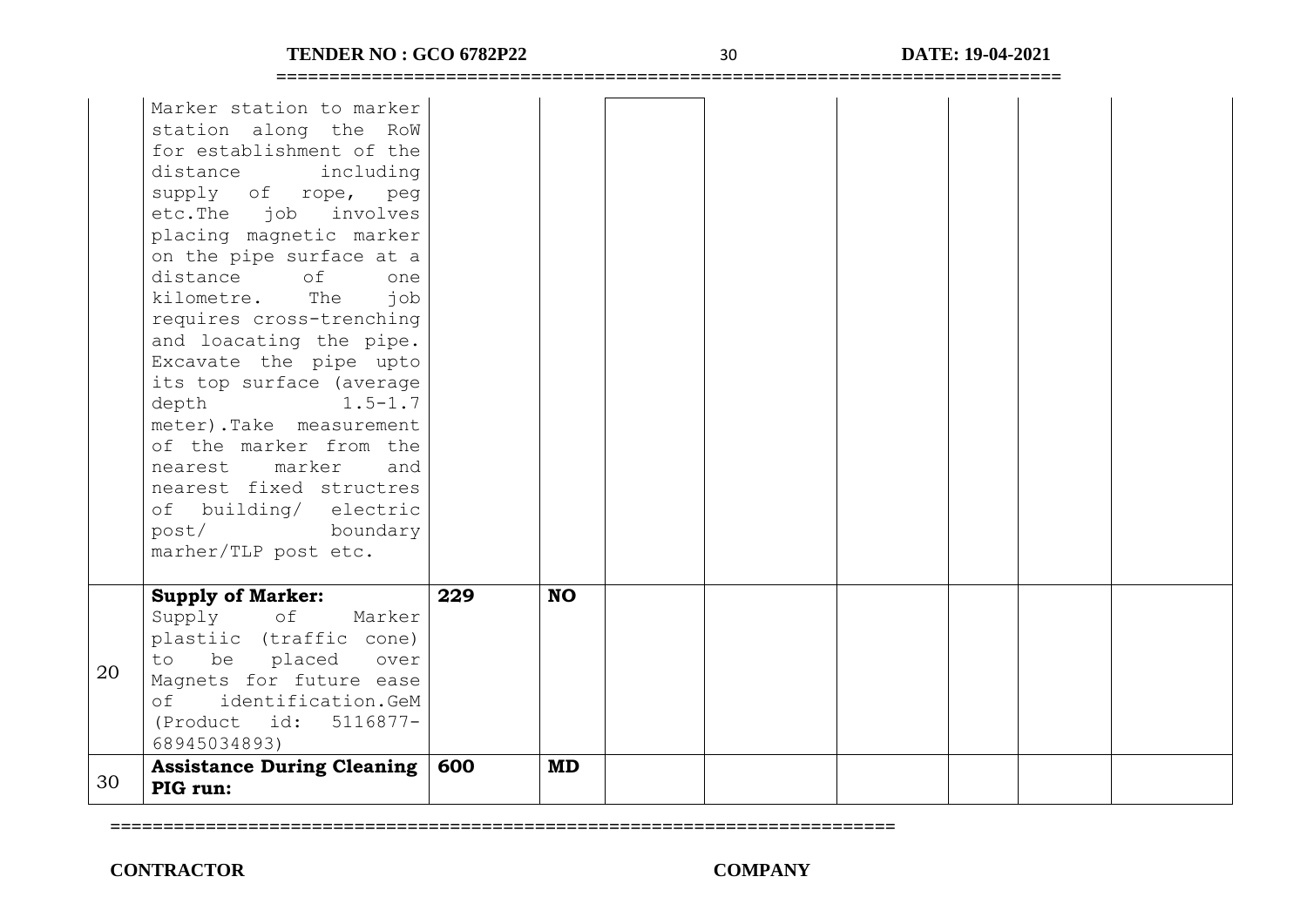**TENDER NO : GCO 6782P22** 31 **DATE: 19-04-2021**

**==========================================================================**

|    | Assistence during             |    |           |  |  |  |
|----|-------------------------------|----|-----------|--|--|--|
|    | Cleaning pig run:             |    |           |  |  |  |
|    | Providing assistance          |    |           |  |  |  |
|    | during gauge pig &            |    |           |  |  |  |
|    | cleaning pig run, oil         |    |           |  |  |  |
|    | handling, cleaning and        |    |           |  |  |  |
|    | other misc job in             |    |           |  |  |  |
|    | connection with               |    |           |  |  |  |
|    | I.P.Survey.Job involves       |    |           |  |  |  |
|    | assistance during             |    |           |  |  |  |
|    | cleaning Pig Run.             |    |           |  |  |  |
|    | Requirement is lifting        |    |           |  |  |  |
|    | the crude oil from pit        |    |           |  |  |  |
|    | during each                   |    |           |  |  |  |
|    | Run.Assistance during         |    |           |  |  |  |
|    | insersion of PIG into         |    |           |  |  |  |
|    | barrel. Claning of the        |    |           |  |  |  |
|    | site. In the receiving        |    |           |  |  |  |
|    | side the job involves         |    |           |  |  |  |
|    | cleaning the PIG, store       |    |           |  |  |  |
|    | the sludge at designated      |    |           |  |  |  |
|    | location. loading of          |    |           |  |  |  |
|    | oil/sludge drums at           |    |           |  |  |  |
|    | launching station and         |    |           |  |  |  |
|    | unloading at receiving        |    |           |  |  |  |
|    | stations.                     |    |           |  |  |  |
|    | <b>Assistance during I LI</b> | 24 | <b>MD</b> |  |  |  |
|    | (MFL) tool run:               |    |           |  |  |  |
|    | Providing assistance for      |    |           |  |  |  |
| 40 | crane operation,              |    |           |  |  |  |
|    | material handling,            |    |           |  |  |  |
|    | removal & refitting of        |    |           |  |  |  |
|    | strainer. Providing           |    |           |  |  |  |

**==========================================================================**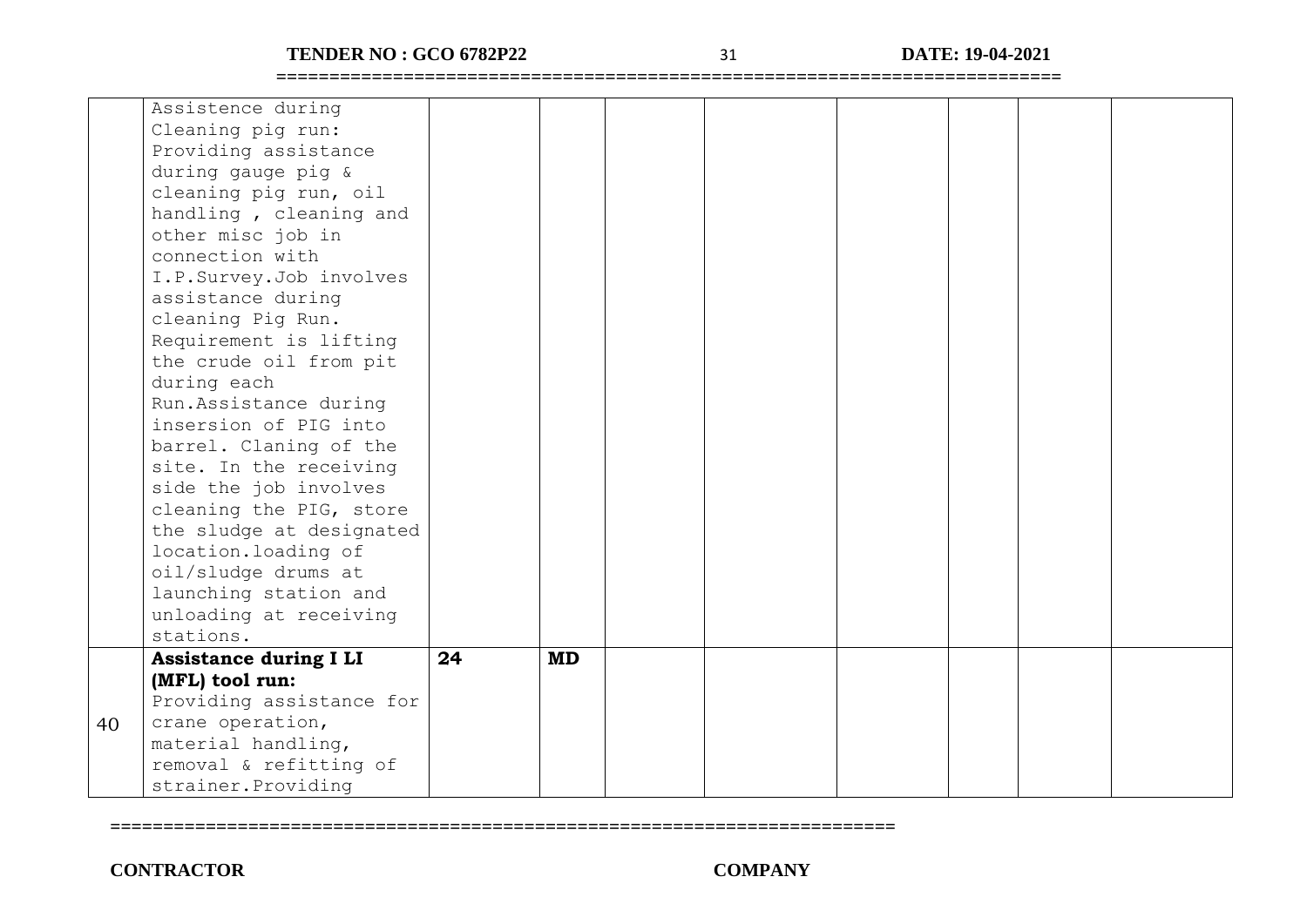#### **TENDER NO : GCO 6782P22** 32 **DATE: 19-04-2021**

**==========================================================================**

|    | assistance for crane        |     |           |  |  |  |
|----|-----------------------------|-----|-----------|--|--|--|
|    |                             |     |           |  |  |  |
|    | operation, material         |     |           |  |  |  |
|    | handling, removal &         |     |           |  |  |  |
|    | refitting of strainer at    |     |           |  |  |  |
|    | Scrapper trap.              |     |           |  |  |  |
|    | Filling & placing the earth | 420 | <b>NO</b> |  |  |  |
|    | filled bag:                 |     |           |  |  |  |
|    | Providing services of       |     |           |  |  |  |
|    | filling, stiching and       |     |           |  |  |  |
|    | placing the sand /earth     |     |           |  |  |  |
|    | filled cement bags for      |     |           |  |  |  |
|    | facilitating crane          |     |           |  |  |  |
|    |                             |     |           |  |  |  |
|    | movement and other          |     |           |  |  |  |
|    | related services as         |     |           |  |  |  |
| 50 | directed. Providing         |     |           |  |  |  |
|    | services of filling,        |     |           |  |  |  |
|    | stiching and placing        |     |           |  |  |  |
|    | the sand /earth filled      |     |           |  |  |  |
|    | cement bags for             |     |           |  |  |  |
|    | facilitating crane          |     |           |  |  |  |
|    | movement and other          |     |           |  |  |  |
|    | related services as         |     |           |  |  |  |
|    |                             |     |           |  |  |  |
|    | directed. The job involes   |     |           |  |  |  |
|    | sullpy of cement bags       |     |           |  |  |  |
|    | filled with earth.          |     |           |  |  |  |
|    | <b>Material handling:</b>   | 54  | <b>MD</b> |  |  |  |
|    | Providing assistance for    |     |           |  |  |  |
| 60 | loading and unloading,      |     |           |  |  |  |
|    | transportation              |     |           |  |  |  |
|    | assistance.                 |     |           |  |  |  |
|    | <b>Camp Assistance:</b>     | 60  | <b>MD</b> |  |  |  |
| 70 | Proving Assistance for 2    |     |           |  |  |  |
|    | no. of camp set up at       |     |           |  |  |  |

**==========================================================================**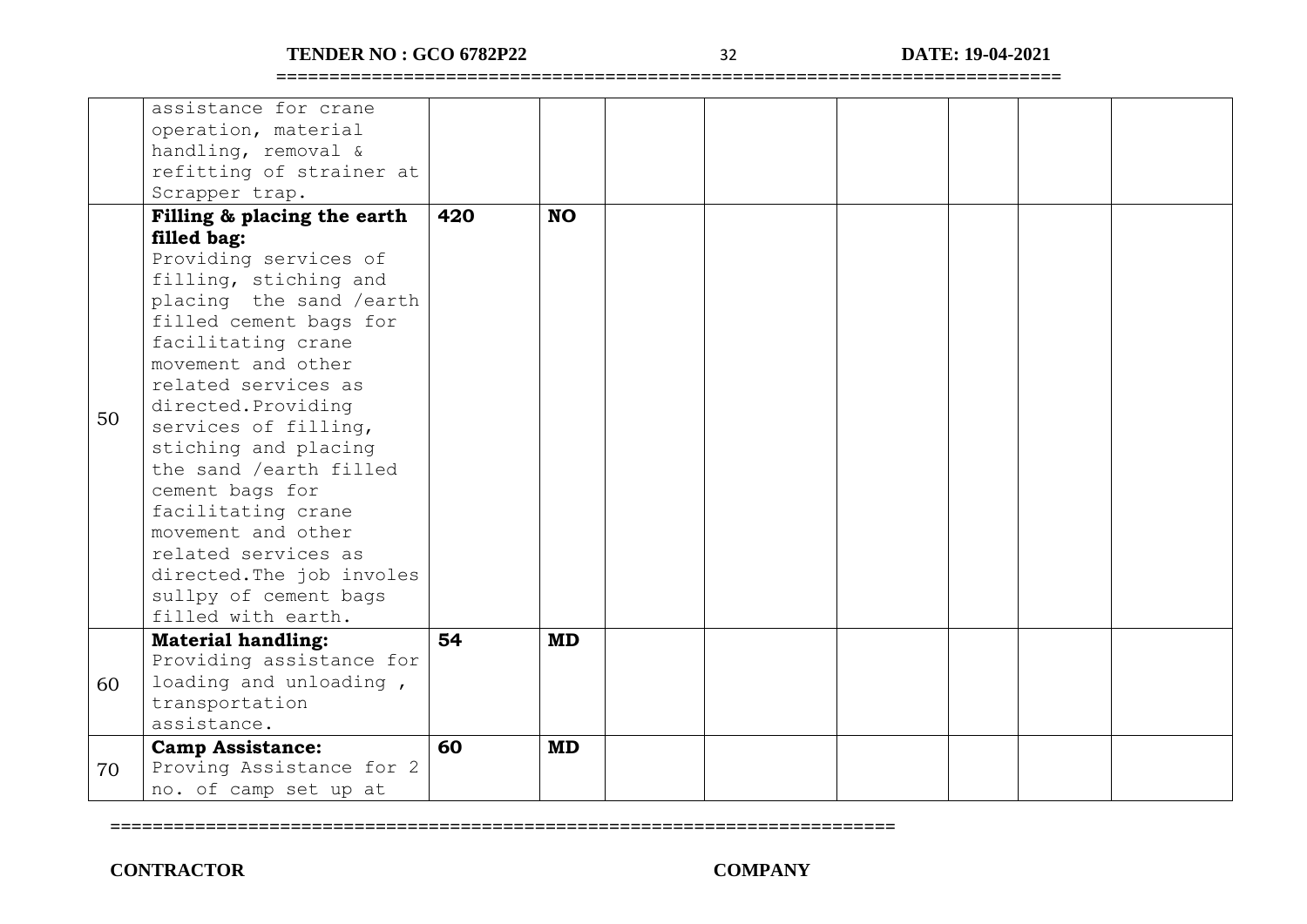**TENDER NO : GCO 6782P22** 33 **DATE: 19-04-2021**

**==========================================================================**

|     | Repeater stations.                                                                                                                                                                                               |       |            |                          |            |           |  |  |
|-----|------------------------------------------------------------------------------------------------------------------------------------------------------------------------------------------------------------------|-------|------------|--------------------------|------------|-----------|--|--|
| 80  | <b>Cleaning of Basket Filter:</b><br>Job involves opening of<br>basket filter strainer,<br>cleaning the strainer,<br>Re fitting the same,<br>Transportation of the<br>Sludge collected to the<br>designated Pit. | 50    | <b>NO</b>  |                          |            |           |  |  |
| 90  | <b>SUPPLY OF PPE.</b><br>Helmet, safety shoe,<br>overall & hand gloves.<br>(Payment on actuals on<br>submission of documentary<br>evidence.)                                                                     | 30387 | <b>LSM</b> | <b>BIDDERS</b><br>QUOTE. | <b>NOT</b> | <b>TO</b> |  |  |
| 100 | Group Insurance.<br>(Payment on actuals on<br>submission of documentary<br>evidence.)                                                                                                                            | 40000 | <b>LSM</b> | <b>BIDDERS</b><br>QUOTE. | <b>NOT</b> | <b>TO</b> |  |  |
|     |                                                                                                                                                                                                                  |       |            | <b>TOTAL</b>             |            |           |  |  |

Total Price with GST(D) (In words)

Total Price excluding GST(C ) (In words)

#### **Notes:**

**==========================================================================** 1. The price/rate(s) quoted by the Bidders will be inclusive of all taxes except **GST** (i.e. IGST or CGST and SGST/UTGST as applicable in case of interstate supply or intra state supply respectively and Cess on GST , if applicable) on the final services.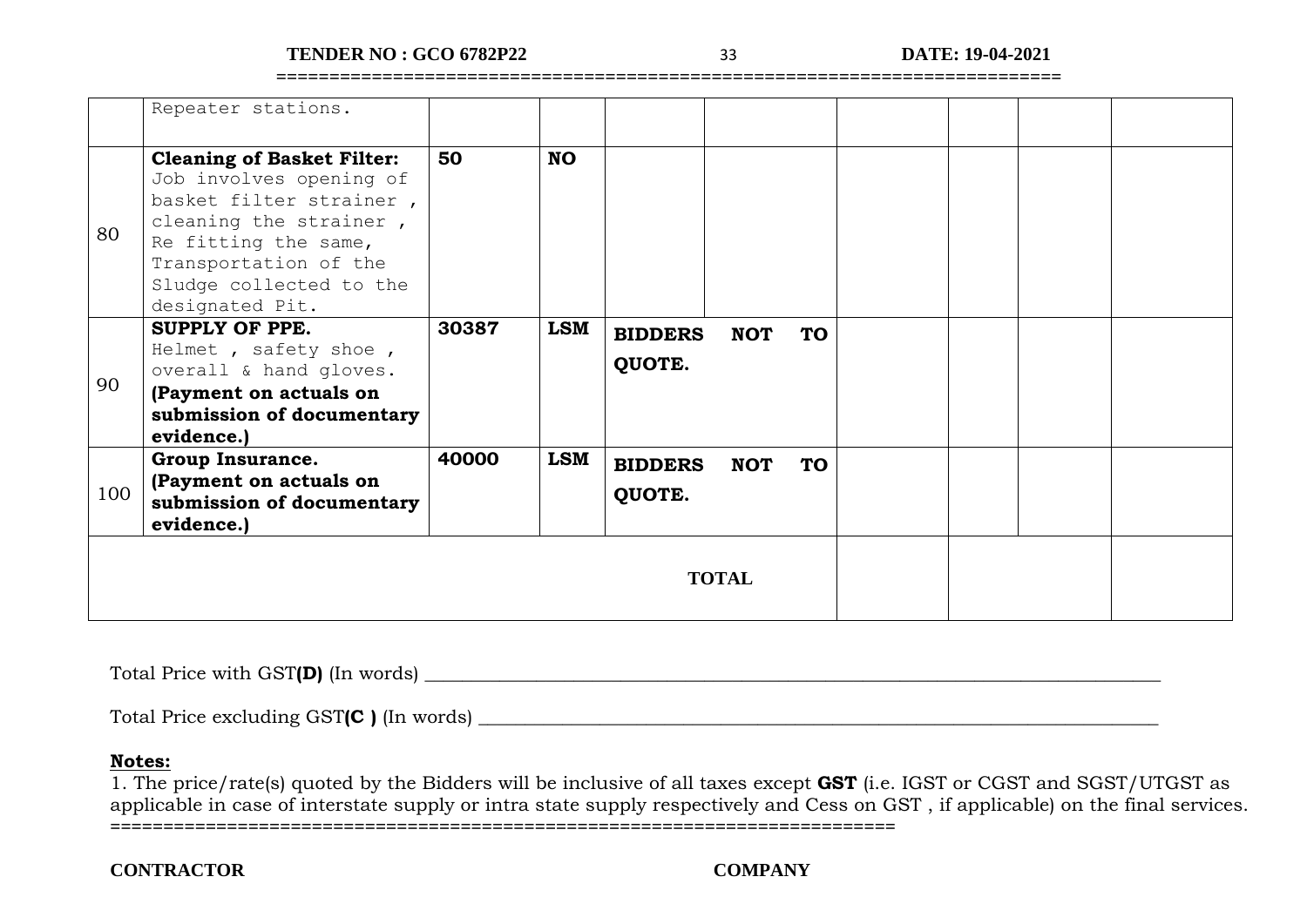**TENDER NO : GCO 6782P22** 34 **DATE: 19-04-2021**

However, GST rate (including cess) to be provided in the respective places in the Price Bid.

2. OIL will prefer to deal with registered bidder under GST. Therefore, bidders are requested to get themselves registered under GST, if not registered yet.

**==========================================================================**

However, in case any unregistered bidder is submitting their bid, their prices will be loaded with applicable GST while evaluation of bid. Where OIL is entitled for input credit of GST, the same will be considered for evaluation of bid as per evaluation methodology of tender document."

3. Price Bid uploaded without giving any of the details of the taxes (Including rates and amounts) will be considered as inclusive of all taxes including GST.

When a bidder mentions taxes as extra without specifying the rates & amount, the offer will be loaded with maximum value towards taxes received against the tender for comparison purposes. If the bidder emerges as lowest bidder after such loading, in the event of order on that bidder, taxes mentioned by OIL on the Purchase Order/ Contracts will be binding on the bidder."

4. Refer GST Clauses**(Clause no. 45 of GCC).**

5. Bidders are required to quote for all the items as per Price Bid Format; otherwise the offer of the bidder will be straightway rejected.

6. Bidders are also requested to refer the Taxes and Duties clause during GST regime attached vide *Annexure-I* for compliance *7. Bidders are also requested to sign & seal on their Price bid..*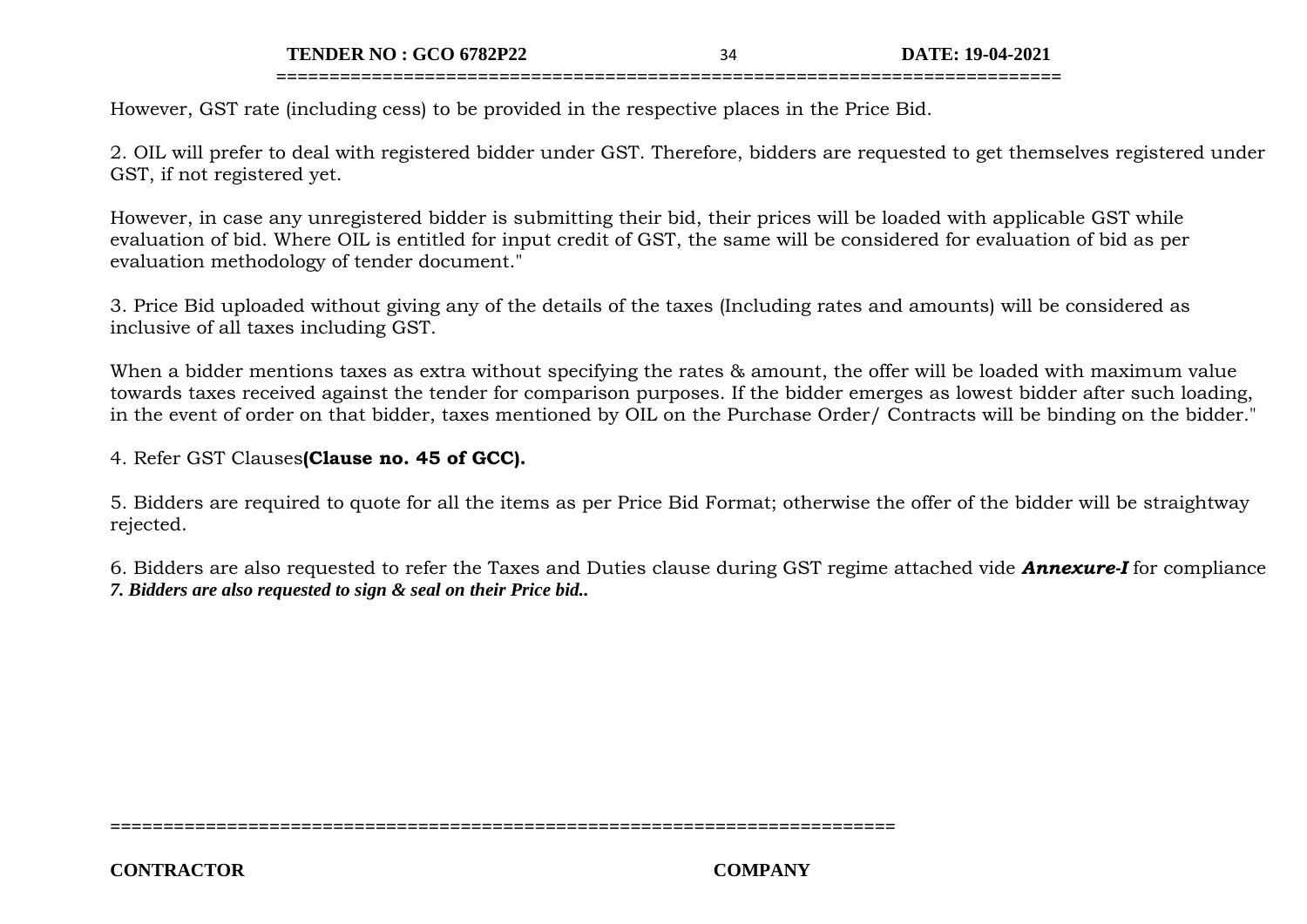**Annexure –I**

#### **TAXES AND DUTIES CLAUSE - FOR VENDOR/SUPPLIER/CONTRACTOR (For Supplies/ Services during GST Regime i.e., New Tender)**

**======================================================================**

#### **INDIRECT TAXES/ GST**

- 1. For the purposes of levy and imposition of GST, the expressions shall have the following meanings:
	- (a) GST means any tax imposed on the supply of goods and/or services under GST Law.
	- (b) Cess means any applicable cess, existing or future on the supply of Goods and Services as per Goods and Services Tax (Compensation to States) Act, 2017.
	- (c) GST Law means IGST Act 2017, CGST Act 2017, UTGST Act, 2017 and SGST Act, 2017and all related ancillary Rules and Notifications issued in this regard from time to time.
- 2. **The rates quoted by the bidders shall be inclusive of all taxes, duties and levies.** However, bidders are required to provide separately the rate and amount of all types of taxes, duties and levies. In case, the quoted information related to various taxes, duties & levies subsequently proves wrong, incorrect or misleading, OIL will have no liability to reimburse the difference in the duty/ tax, if the finally assessed amount is on the higher side and OIL will have to right to recover the difference in case the rate of duty/ taxes finally assessed is on the lower side. Further, for the purpose of this contract, it is agreed between the parties that if Goods and Services Tax introduced during the tenure of this contract/agreement then the bidders have to clearly show the amount of GST separately in the Tax Invoices. Further, it is the responsibility of the bidders to make all possible efforts to make their accounting / IT system GST compliant in order to ensure availability of Input Tax Credit (ITC) to Oil India Ltd.
- 3. **Offers without giving any of the details of the taxes (Including rates and amounts) as specified above will be considered as inclusive of all taxes including GST.** When a bidder mentions taxes as extra without specifying the rates &amount, the offer will be loaded with maximum value towards taxes received against the tender for comparison purposes. If the bidder emerges as lowest bidder after such loading, in the event of order on that bidder, taxes mentioned by OIL on the Purchase Order/ Contracts will be binding on the bidder.
- **4. Bidders are required to pass on the benefit arising out of introduction of GST, including seamless flow of Input Tax Credit, reduction in Tax Rate on inputs as well as final goods by way of reduction of price as contemplated in the provision relating to Anti-Profiteering Measure vide Section 171 of the CGST Act, 2017. Accordingly, for supplies made under GST, the bidders should confirm that benefit of lower costs has been passed on to OIL by way of lower prices/taxes and also provide details of the same as applicable. OIL reserves the right to examine such details about costs of inputs/input services of the bidders to ensure that the intended benefits of GST have been passed on to OIL.**
- 5. Oil India Ltd. shall declare the value of free issue of materials and services, if any, involved in the execution of the contract. The Contractor should consider the same while working out the GST liability, if any. Further in cases where GST is leviable on any facilities provided by OIL and used by bidders and the consideration for which is recovered by OIL in the form of reduction

**======================================================================**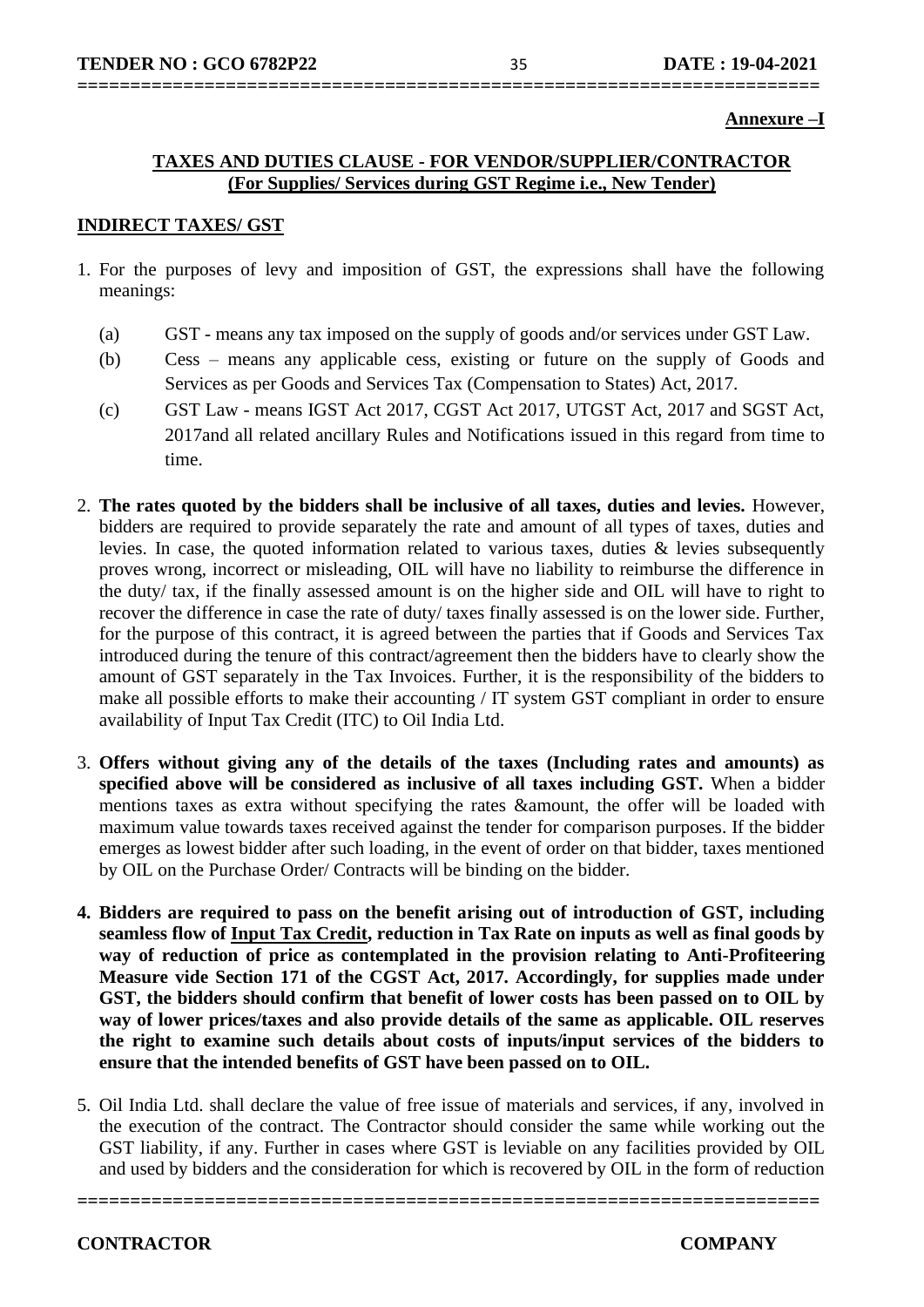in the invoice raised by bidders then OIL will raise GST invoices on such transactions and the same will be reimbursed by bidders.

**======================================================================**

#### **6. When Input tax credit is available for Set Off as per the end use certification given by User Department at the time of raising Purchase Requisition (P.R.)**

Evaluation of L-1 prices shall be done based on Quoted price after deduction of Input Tax Credit (ITC) of GST, if available to OIL.OIL shall evaluate the offers on the basis of the quoted rates only and any claim subsequently by the bidders for additional payment/liability shall not be admitted and has to be borne by the bidders

#### **When Input tax credit is NOT available for Set Off**

Evaluation of L-1 prices shall be done based on Quoted price only.OIL shall evaluate the offers on the basis of the quoted rates only and any claim subsequently by the bidders for additional payment/liability shall not be admitted and has to be borne by the bidders

- 7. In a situation where Purchase Orders (POs)/ Contracts have been placed prior to GST Regime and supplies are effected during GST Regime, it is made clear that any statutory variation (increase/decrease) due to introduction of GST, as the case may be, but within the contractual delivery/completion period will be to the account of OIL subject to documentary evidence. However, any increase in statutory levy after the expiry of the scheduled date of delivery shall be to the supplier's account.
- 8. Bidders agree to do all things not limited to providing GST compliant Tax Invoices or other documentation as per GST law relating to the supply of goods and/or services covered in the instant contract like raising of and /or acceptance or rejection of credit notes / debit notes as the case may be, payment of taxes, timely filing of valid statutory Returns for the tax period on the **Goods and Service Tax Network (GSTN),** submission of general information as and when called for by OIL in the customized format shared by OIL in order to enable OIL to update its database etc. that may be necessary to match the invoices on GSTN common portal and enable OIL to claim input tax credit in relation to any GST payable under this Contract or in respect of any supply under this Contract.
- **9. In case Input Tax Credit of GST is denied or demand is recovered from OIL by the Central / State Authorities on account of any non-compliance by bidders, including nonpayment of GST charged and recovered, the Vendor/Supplier/Contractor shall indemnify OIL in respect of all claims of tax, penalty and/or interest, loss, damages, costs, expenses and liability that may arise due to such non-compliance. OIL, at its discretion, may also withhold/recover such disputed amount from the pending payments of the bidders.**

**======================================================================** 

10.GST liability, if any on account of supply of free samples against any tender shall be to bidder's account.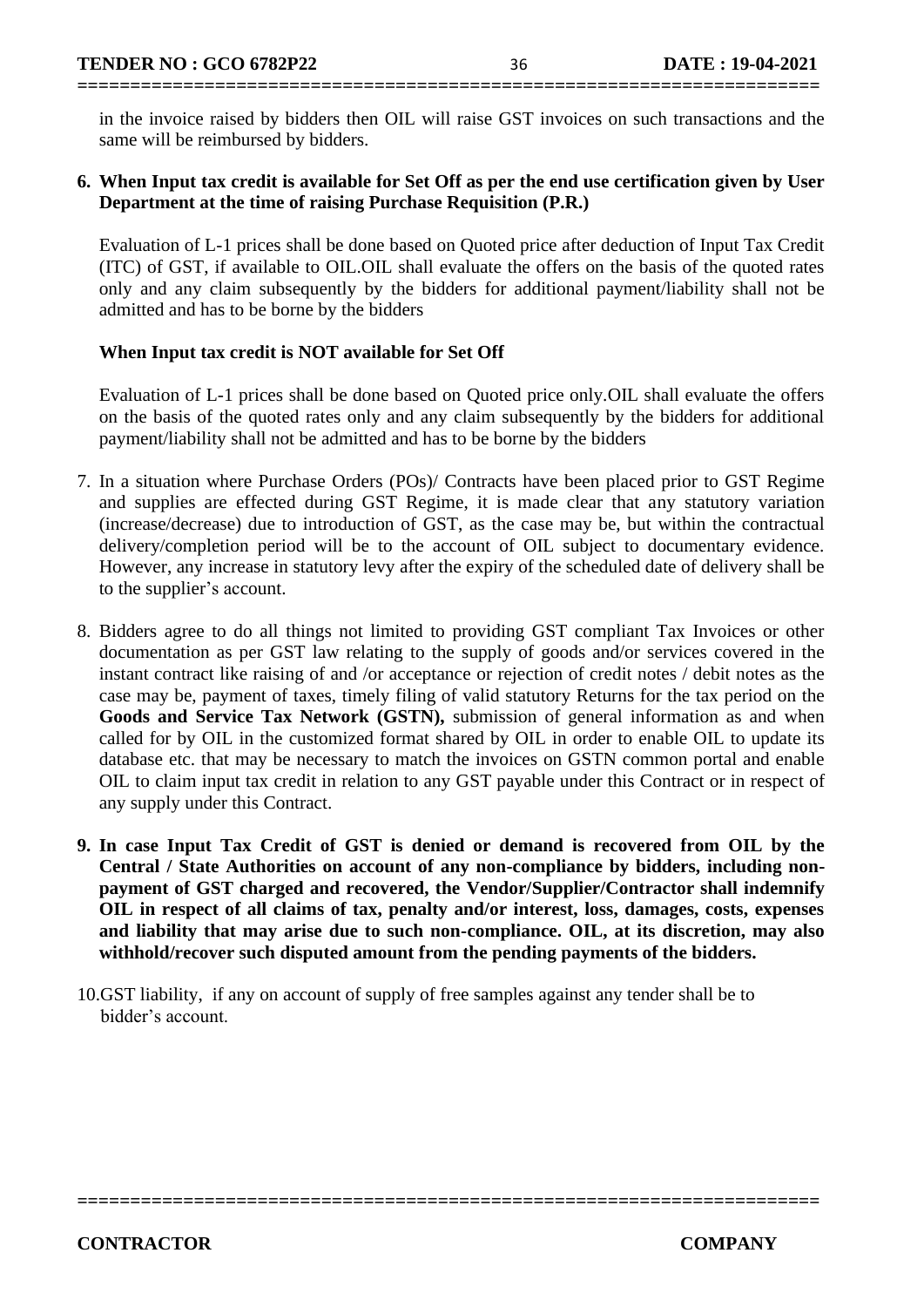#### OIL INDIA LIMITED (A Govt. of India Enterprise) Udyan Vihar, Narengi, Guwahati, Assam **WORKS CONTRACT**

**======================================================================**

#### **SPECIAL TERMS AND CONDITIONS** SECTION-III

a)The contractor shall pay the workers engaged as per prevailing RLC rates.

**b) The Contractor shall abide by Statutory Regulations & Safety norms as applicable to carry out the job.**

**c) No worker under this contract shall operate any machinery without the permission of OIL officials.**

**d) Contractor shall make necessary arrangement for safe storage of his materials, tools etc. at working site.**

**e) Contractor has to get necessary work permit from the Factory Manager of OIL before start of work at site and he must comply all required safety measures.**

**f)The Rates of the contract shall remain FIRM throughout the period of execution of the order up to the period of contract.**

**g)Schedule of Quantities in the contract is provisional and work will be carried out as per actual requirement at site.**

**h). For any HSE matters not specified in the contract document, the contractor will abide by the relevant and prevailing Acts/rules/regulations/ pertaining to Health, Safety and Environment.**

> \_\_\_\_\_\_\_\_\_\_ \*\*\*\*\*\*\*\*\*\*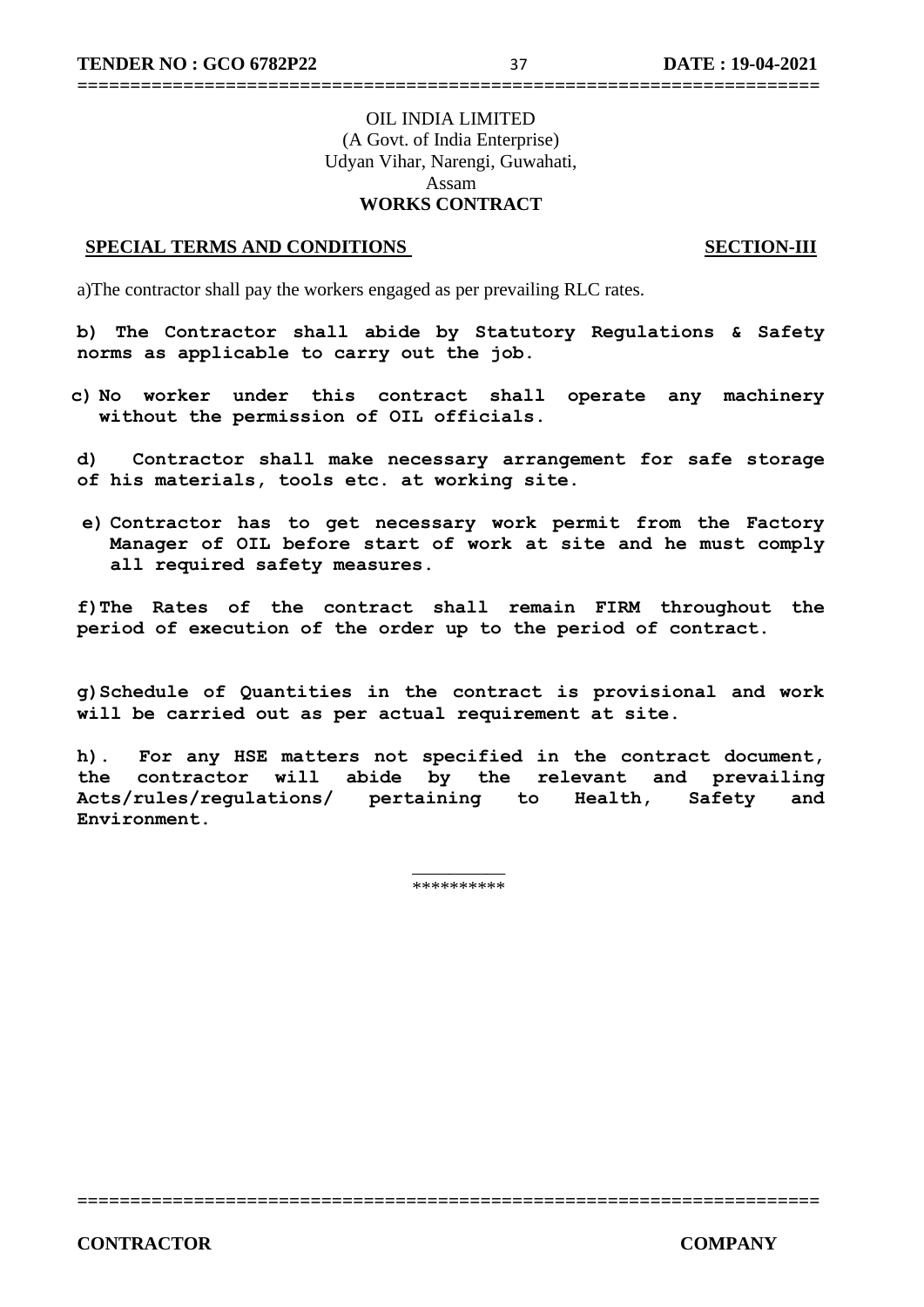#### OIL INDIA LIMITED (A Govt. of India Enterprise) Udyan Vihar, Narengi, Guwahati, Assam

**======================================================================**

#### **WORKS CONTRACT**

Schedule of company's Plants, Materials and Equipment (SCPME)

\_\_\_\_\_\_\_\_\_\_\_\_\_\_\_\_\_\_\_\_\_\_\_\_\_\_\_\_\_\_\_\_\_\_\_\_\_\_\_\_\_\_\_\_\_\_\_\_\_\_\_\_\_\_\_\_\_\_\_\_\_\_\_\_\_\_\_\_\_\_\_\_\_\_\_\_\_\_\_\_

**NIL**

\_\_\_\_\_\_\_\_\_\_ \*\*\*\*\*\*\*\*\*\*

**======================================================================**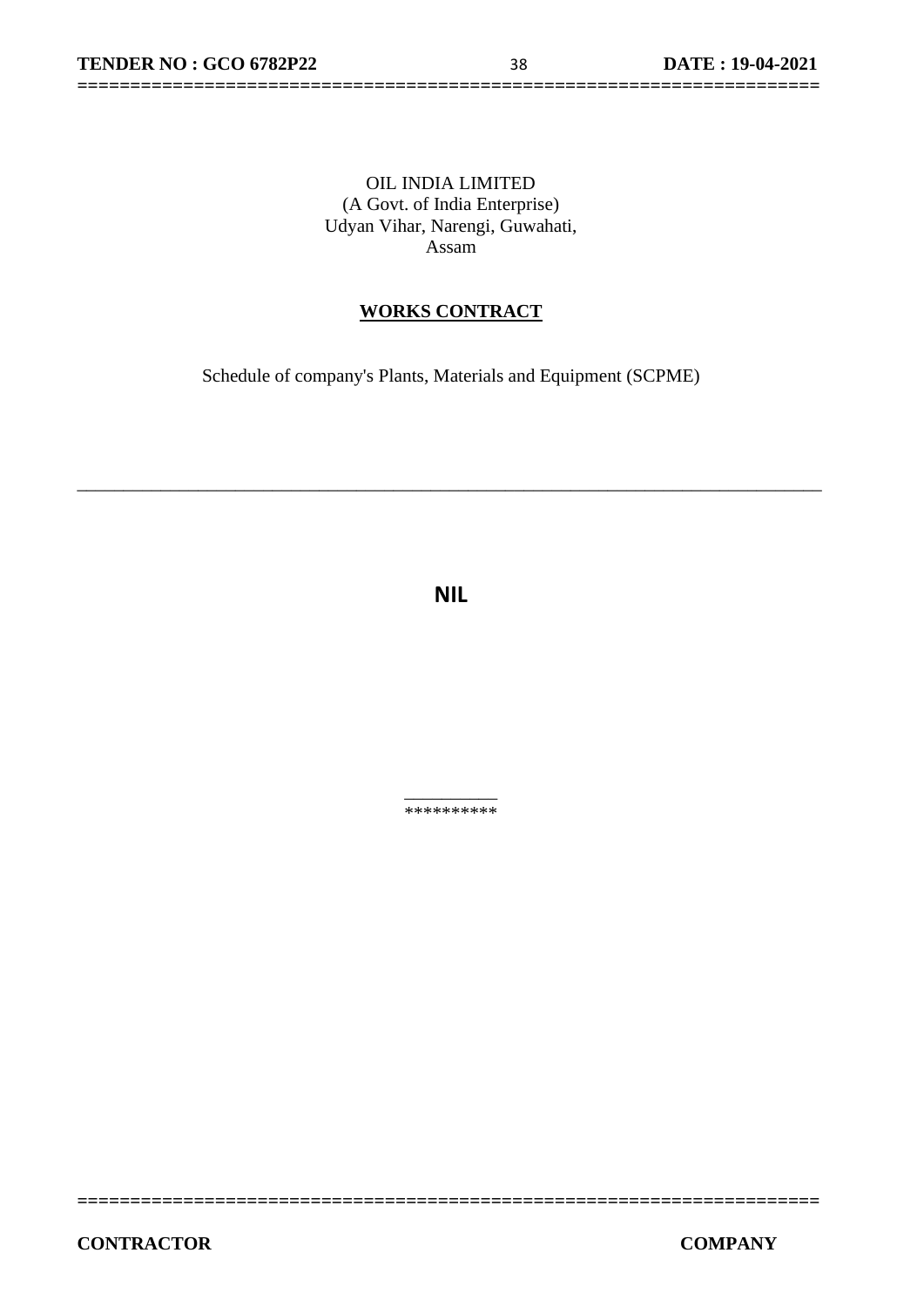To

#### GENERAL MANAGER (CONTRACTS), PHQ Oil India Limited GUWAHTI, PHQ

#### **SUB: SAFETY MEASURES(SEC-1V)**

**======================================================================**

#### **Tender No. GCO 6782 P22**

#### Description of work/service:"**Support Service for IPS survey for 406.4 mm OD Pipeline of OIL.from PLKM 172 (Badulipar) to PLKM 401 (Noonmati).***"*

Sir,

 We hereby confirm that we have fully understood the safety measures to be adopted during execution of the above contract and that the same have been explained to us by the concerned authorities. We also give the following assurances.

- a) Only experienced and competent persons shall be engaged by us for carrying out work under the said contract.
- b) The names of the authorised persons who would be supervising the jobs on day to day basis from our end are the following
	- $i)$   $\overline{\phantom{a}}$  $ii)$  $\overline{\text{iii}}$ )

The above personnel are fully familiar with the nature of jobs assigned and safety precautions required.

- c) Due notice would be given for any change of personnel under item(b) above.
- d) We hereby accept the responsibility for the safety of all the personnel engaged by us and for the safety of the Company's personnel and property involved during the course of our working under this contract. We would ensure that all the provisions under the Factory Act & Rules and other safety rules related to execution of our work would be strictly followed by our personnel. Any violation pointed out by the Company's Engineers would be rectified forthwith or the work suspended till such time the rectification is completed by us and all expenditure towards this would be on our account.
- e) We confirm that all persons engaged by us would be provided with the necessary Safety Gears at our cost.
- f) All losses caused due to inadequate safety measures or lack of supervision on our part would be fully compensated by us and the Company will not be responsible for any lapses on our part in this regard.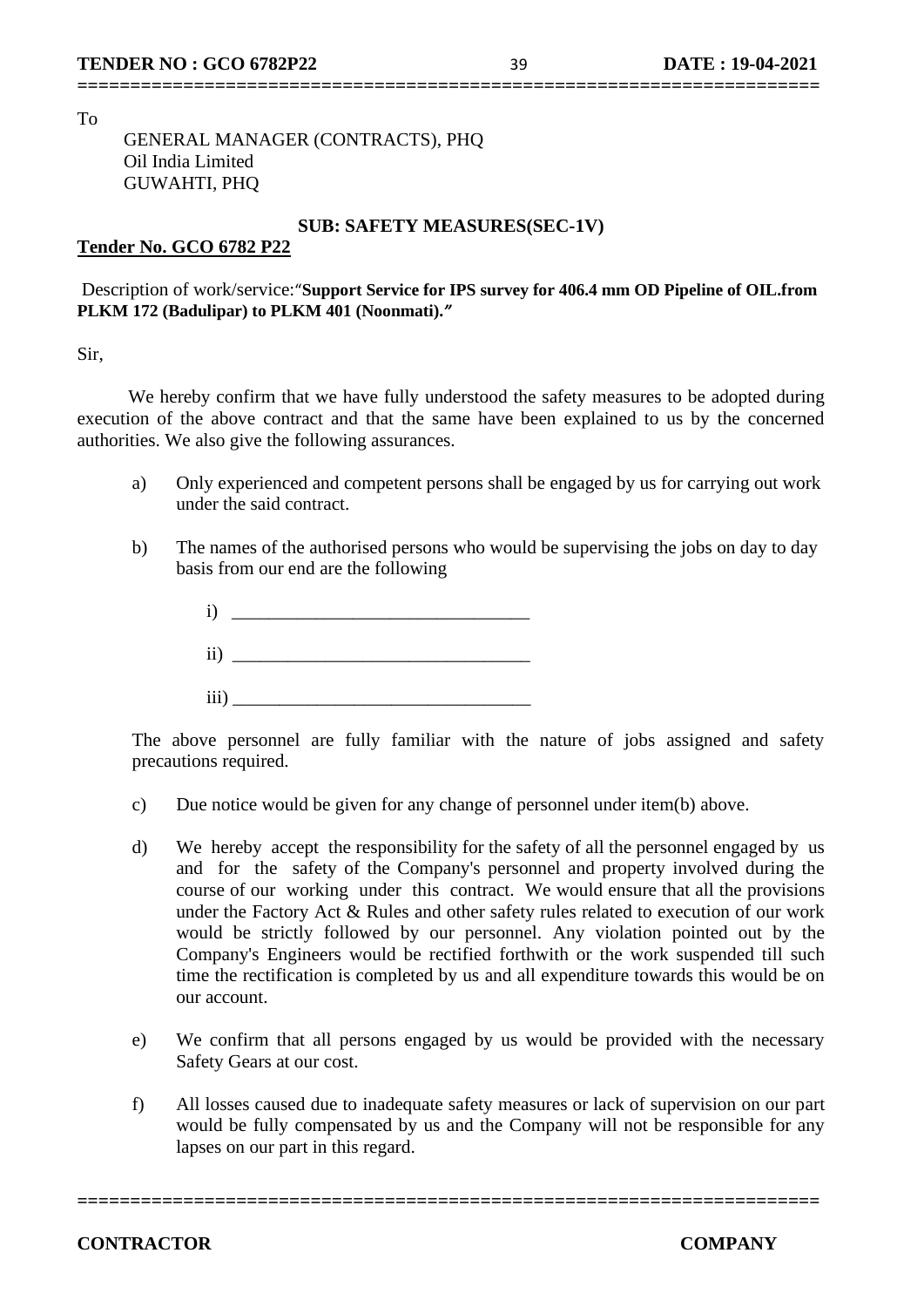**======================================================================**

(Seal) Yours Faithfully

Date  $M/s$ 

CONTRACTOR FOR & ON BEHALF OF

\_\_\_\_\_\_\_\_\_\_ \*\*\*\*\*\*\*\*\*\*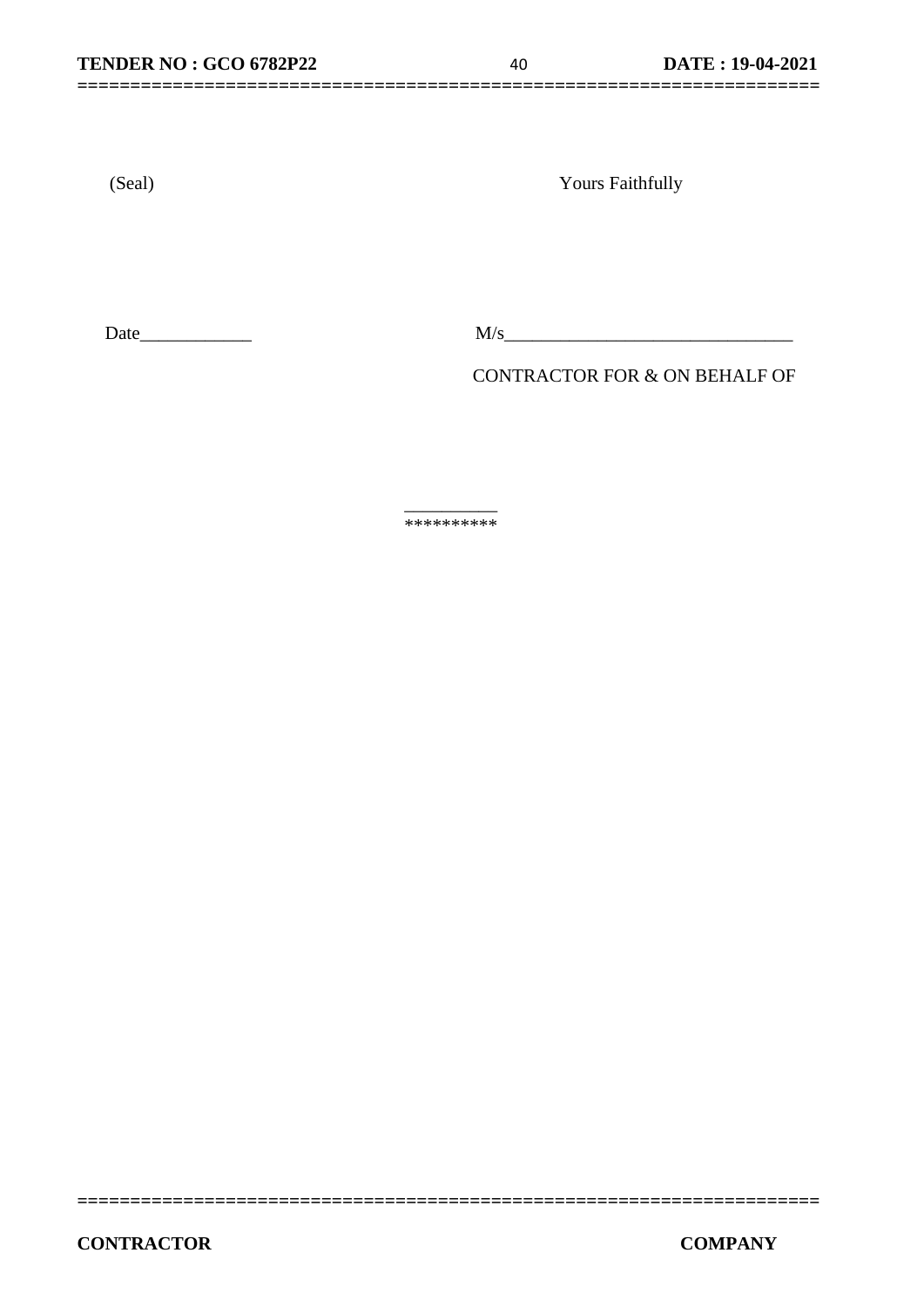### **DECLARATION FOR BID SECURITY PROFORMA-C**

| To,                    |
|------------------------|
| M/s. Oil India Limited |
|                        |
|                        |
|                        |
|                        |

Dear Madam/Sir,

After examining / reviewing provisions of above referred tender documents (including all corrigendum/ Addenda), we M/s. …………… (Name of Bidder) have submitted our offer / bid no…………

**======================================================================**

We, M/s. ………………….(Name of Bidder) hereby understand that, according to your conditions, we are submitting this Declaration for Bid Security.

We understand that we will be put on watch list/holiday/banning list (as per policies of OIL INDIA in this regard), if we are in breach of our obligation(s) as per following:

- (e) have withdrawn/modified/amended, impairs or derogates from the tender, my/our Bid during the period of bid validity specified in the form of Bid; or
- (f) having been notified of the acceptance of our Bid by the OIL INDIALIMITED during the period of bid validity:
	- (iv) fail or refuse to execute the Contract, if required, or
	- (v) fail or refuse to furnish the Contract Performance Security, in accordance provisions of tender document.
	- (vi) Fail or refuse to accept 'arithmetical corrections' as per provision of tender document.
- (g) having indulged in corrupt/fraudulent/collusive/coercive practice as per procedure.

| Place: | [Signature of Authorized Signatory of |
|--------|---------------------------------------|
| Bidder |                                       |
| Date:  | Name:                                 |
|        | Designation:                          |
|        | Seal:                                 |

**======================================================================**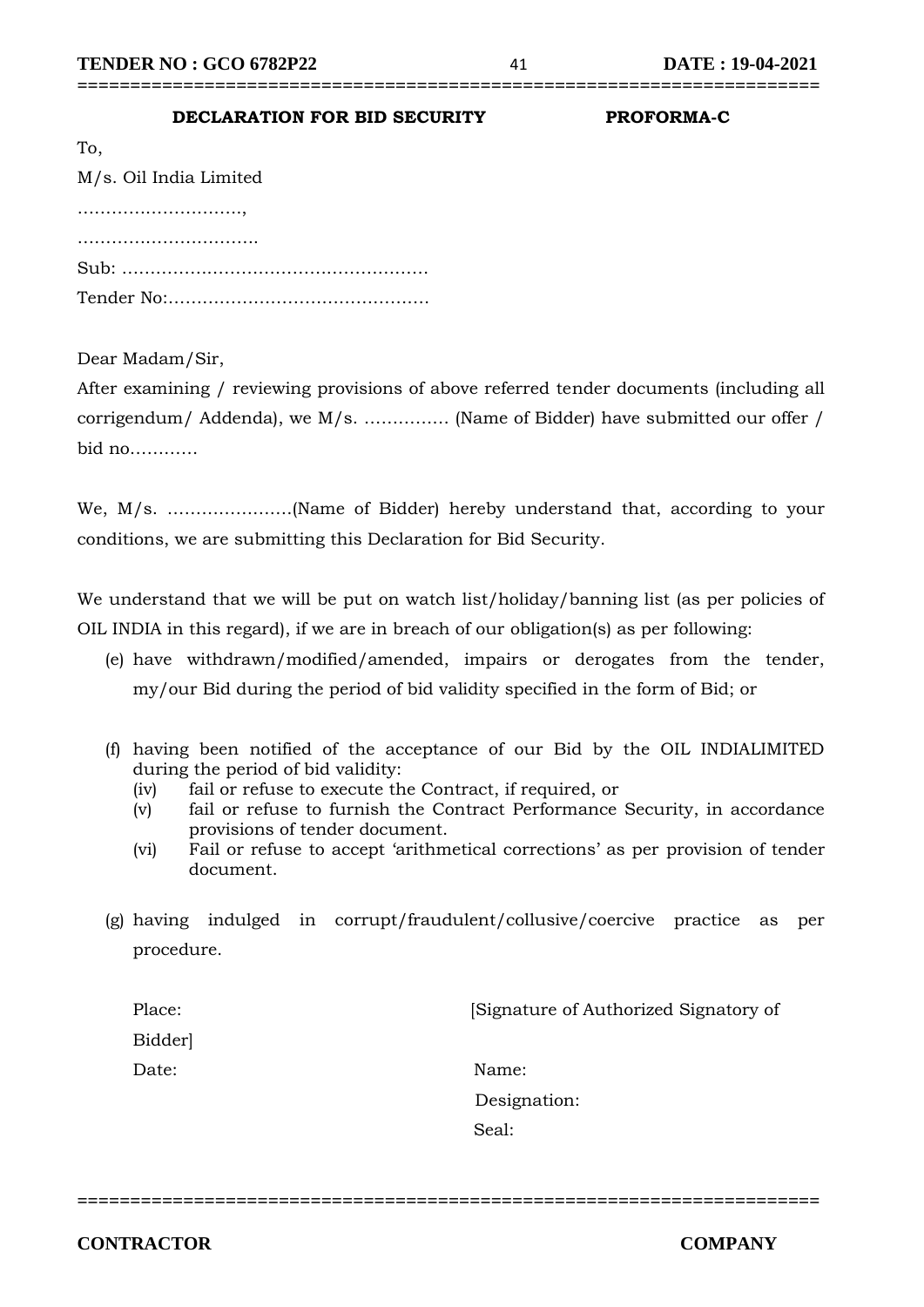#### **PROFORMA-D**

#### **FORM OF PERFORMANCE BANK GUARANTEE (PROFORMA-D)**

 $To^{\dagger}$ M/s. OIL INDIA LIMITED, (**GENERAL MANAGER -CONTRACTS**) Guwahati, Assam, India, Pin – 781171

WHEREAS **EXECUTE:** (Name and address of Contractor) (hereinafter called "Contractor") had undertaken, in pursuance of Contract No. \_\_\_\_\_\_\_\_\_\_\_\_\_\_\_\_\_\_\_\_\_\_\_ to execute (Name of Contract and Brief Description of the Work) \_\_\_\_\_\_\_\_\_\_\_\_\_\_\_\_\_\_\_ (hereinafter called "the Contract").

AND WHEREAS it has been stipulated by you in the said Contract that the Contractor shall furnish you with a Bank Guarantee as security for compliance with Contractor's obligations in accordance with the Contract.

**======================================================================**

AND WHEREAS we have agreed to give the Contractor such a Bank Guarantee; NOW THEREFORE we hereby affirm that we are Guarantors on behalf of the Contractor, up to a total of (Amount of Guarantee in figures) \_\_\_\_\_\_\_\_\_\_\_\_\_ (in words \_\_\_\_\_\_\_\_\_\_\_\_\_\_\_\_\_\_\_), such amount being payable in the types and proportions of currencies in which the Contract price is payable, and we undertake to pay you, upon your first written demand and without cavil or argument, any sum or sums within the limits of guarantee sum as aforesaid without your needing to prove or to show grounds or reasons for your demand for the sum specified therein. We hereby waive the necessity of your demanding the said debt from the Contractor before presenting us with the demand.

We further agree that no change or addition to or other modification of the terms of the Contract or the work to be performed thereunder or of any of the Contract documents which may be made between you and the Contractor shall in any way cease us from any liability under this guarantee, and we hereby waive notice of such change, addition or modification.

This guarantee is valid until the date \_\_\_\_\_\_\_\_\_ (calculated at 3 **months** after Contract completion date).

SIGNATURE AND SEAL OF THE GUARANTORS \_\_\_\_\_\_\_\_\_\_\_\_\_\_\_\_\_\_\_\_\_

| Designation  |              |
|--------------|--------------|
| Name of Bank |              |
| Address      |              |
| Witness      |              |
| Address      |              |
| Date         |              |
| Place        |              |
|              |              |
|              | ************ |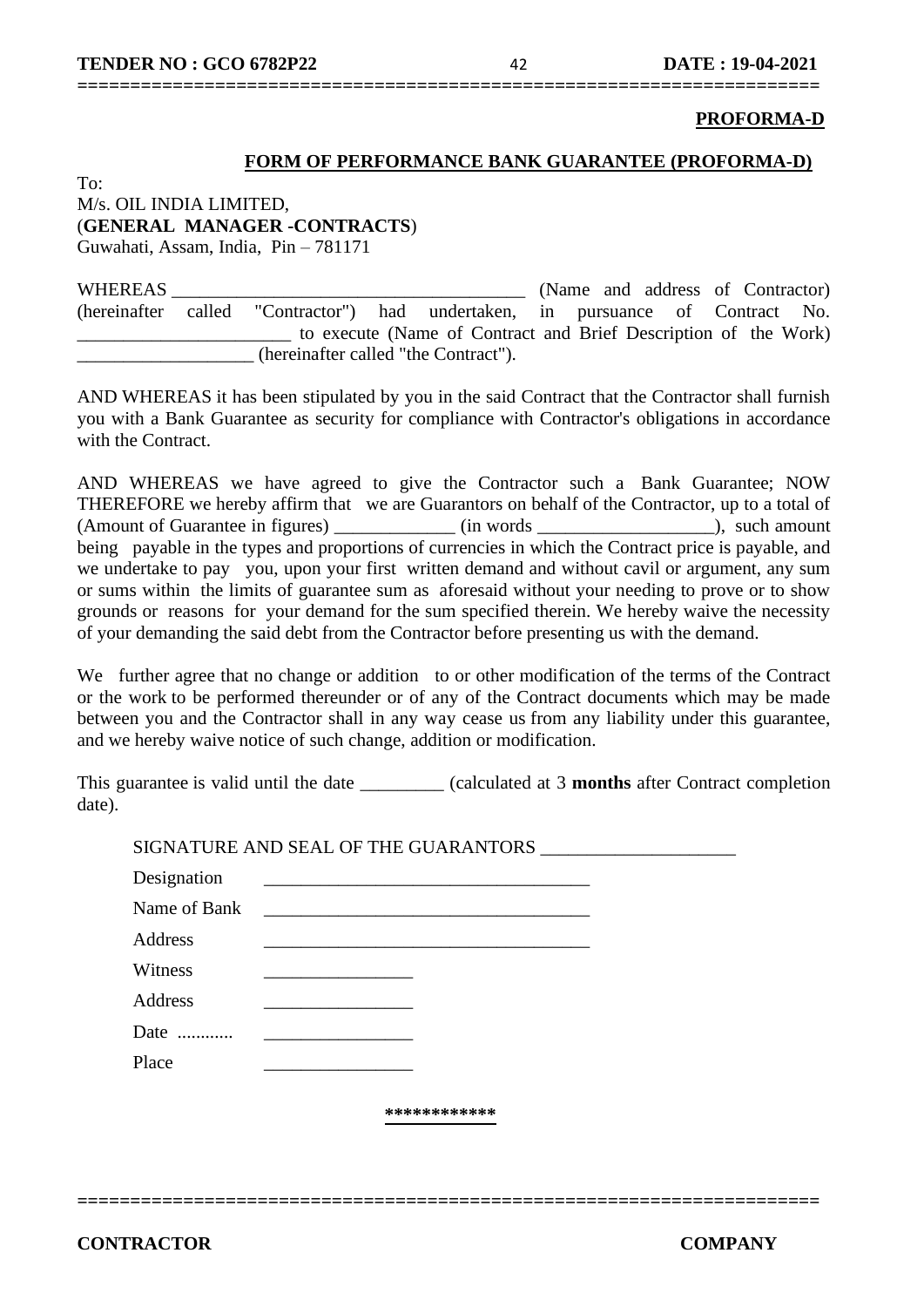#### **PROFORMA-E**

#### FORMAT FOR UNDERTAKING

**======================================================================**

#### **(IN TERMS OF TENDER NO. GCO 6782P22 )**

(On Non-Judicial Stamp Paper of Rs. 100/-) TO BE NOTORISED

To THE GENERAL MANAGER (CONTRACTS) PL OIL INDIA LIMITED GUWAHATI

Dear Sirs,

#### UNDERTAKING/DECLARATION BY THE BIDDER IN RESPECT OF TENDER NO **GCO 6782P22**

This is in connection with the Bid submitted by me/us, ……………... (Name of Bidder), against Tender No. **GCO 6782P22** for "**Support Service for IPS survey for 406.4 mm OD Pipeline of OIL.from PLKM 172 (Badulipar) to PLKM 401 (Noonmati).***"*

I/We, the afore mentioned Bidder against the subject tender, hereby declare that my/our quoted rates include the following -

(a) Labour wages as per Minimum Wages Act and notifications issued by the Central Govt. from time to time, including P.F, insurance and Bonus.

- (b) Material and Equipment (if any) cost.
- (c) PPE cost.
- (d) IME (Initial Medical Examination) cost.
- (e) Other charges / cost including overheads, profit, insurance and handling charge..

I/We, the afore mentioned Bidder against the subject tender take note that minimum wages may increase from time to time as notified by statutory authority and Central Govt. and undertake that I/We shall not make Company (i.e. OIL) liable to reimburse me/us for such statutory increase in wage rates of the labours/workers engaged by me/us during the entire period of the contract, including extension if any. Currently, such increase in the wage rates is twice in a year. I/We have bid after considering this increase in wage rates for the entire period of Contract including extension provision.

I/We, the afore mentioned Bidder against the subject tender, further undertake that I/We will pay my/our workers the existing Daily wages as notified under the Minimum Wages Act from time to time by the Central Govt. and such statutory or any other increase in the wages rates including consequent increase in statutory contributions like provident fund etc. of contract labours engaged by me/us shall be borne solely by me/us during the entire period of the contract, including extension if any, without any cost implication whatsoever upon the Company.

I/We further agree and undertake that in case of any violation of the above undertaking, Oil India Limited (OIL) shall be at liberty to take appropriate action against me/us in terms of the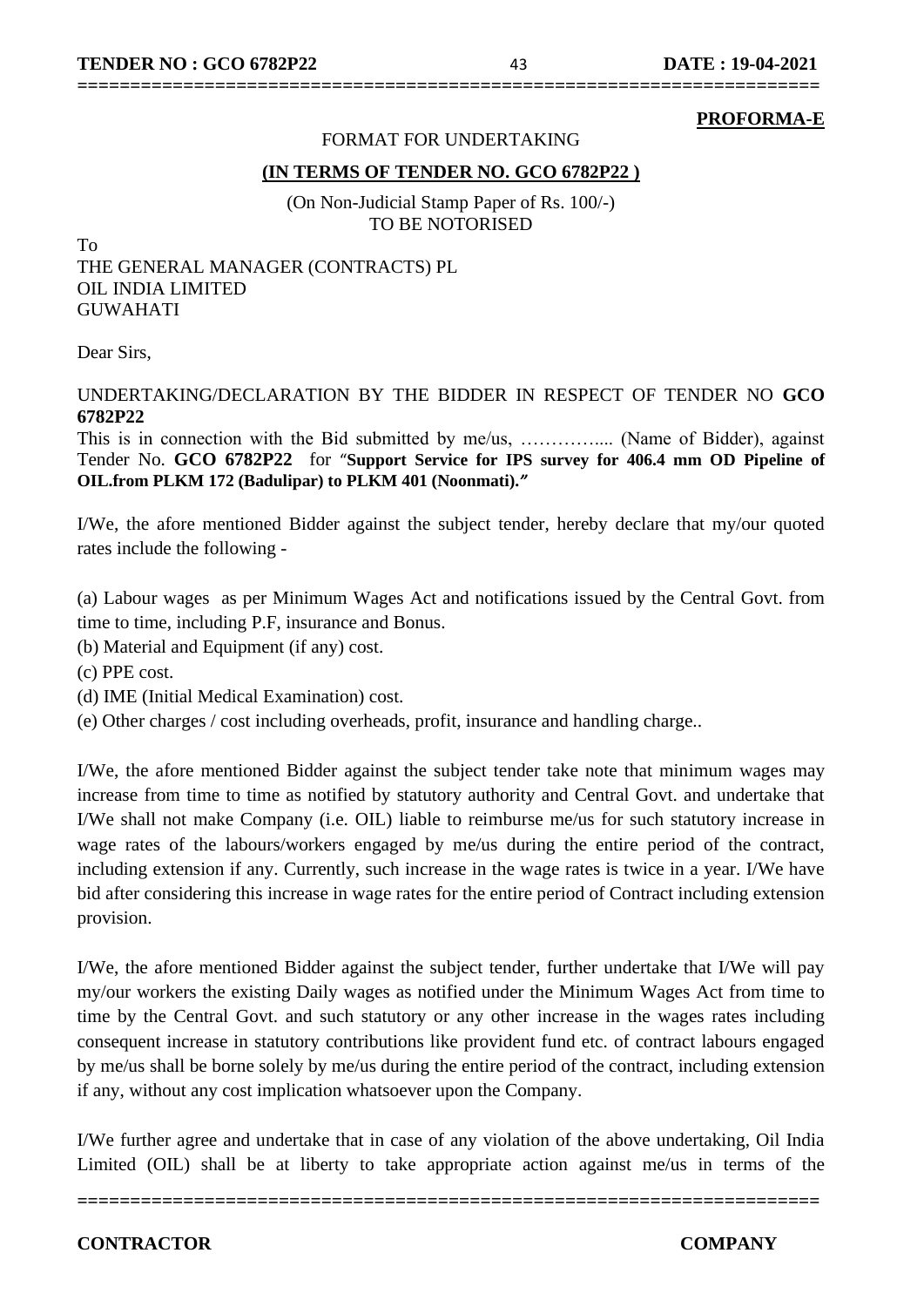Tender/Contract including but not limited to termination of contract and debarment from future business with OIL. I shall duly comply with all the statutory obligations, more particularly under applicable labour laws. I further agree and undertake that in case of any dispute or claims arise out of my non-compliance of statutory obligations under the Contract, by the Labourers engaged by me or by any statutory authorities, I shall only be responsible for the same and hold the Company harmless against such dispute or claims. I further authorize the Company, in the event of my default or non-compliance of any statutory obligations, to deduct/recover and adjust such amount or claim against my Bills due under the Contract or against any other existing or future Contracts with the Company including performance security.

**======================================================================**

I/We declare that the information given above is true and any misstatement, misrepresentation, or suppression of facts in connection with the above undertaking may entail rejection of the bid and cancellation of contract, if awarded.

Yours faithfully,

1.Authorized Signatory with Seal

(Bidder)

\_\_\_\_\_\_\_\_\_\_\_\_\_\_\_\_\_\_\_\_\_\_\_\_\_\_\_\_\_\_\_\_\_\_

Place:-

Date:-

\*\*\*\*\*\*\*\*\*\*\*\*\*\*\*\*\*

**======================================================================**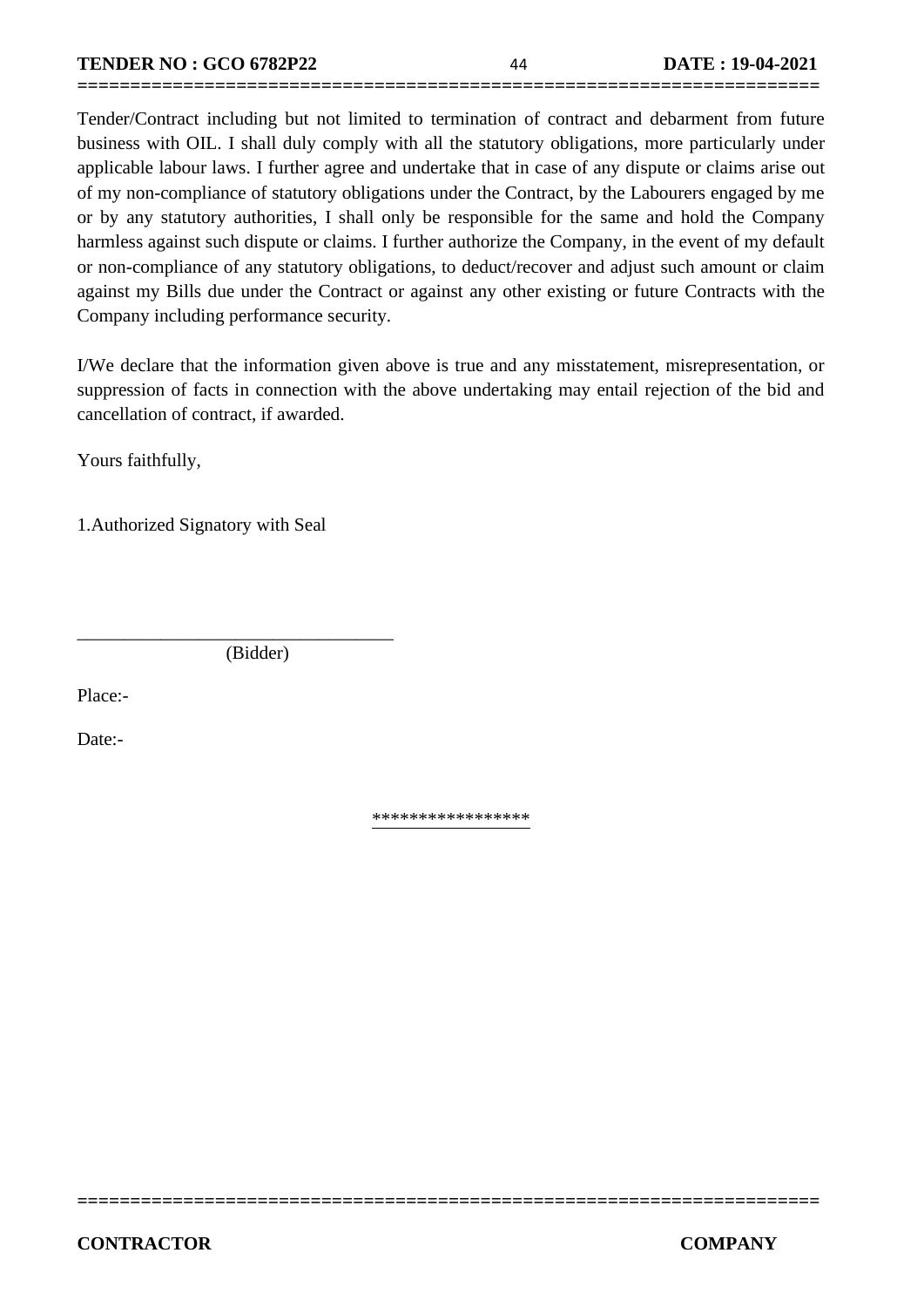#### **ANNEXURE -F**

#### **CERTIFICATE OF ANNUAL TURNOVER & NET WORTH**

**======================================================================**

#### **(**TO BE ISSUED BY **PRACTISING CHARTERED ACCOUNTANTS' FIRM** ON THEIR LETTER HEAD **)**

#### **TO WHOM IT MAY CONCERN**

This is to certify that the following financial positions extracted from the audited financial statements of M/s.......................................... (Name of the Bidder) for the last three (3) completed accounting years up to ……………..**(as the case may be)** are correct.

| <b>YEAR</b> | <b>TURN OVER</b> | <b>NET WORTH</b> |
|-------------|------------------|------------------|
|             | In $INR(Rs.)$    | In $INR(Rs.)$    |
|             |                  |                  |
|             |                  |                  |
|             |                  |                  |
|             |                  |                  |
|             |                  |                  |
|             |                  |                  |
|             |                  |                  |
|             |                  |                  |
|             |                  |                  |

**======================================================================** 

*Place:*

*Date:*

*Seal:*

*Membership Code & Registration No. :*

*Signature*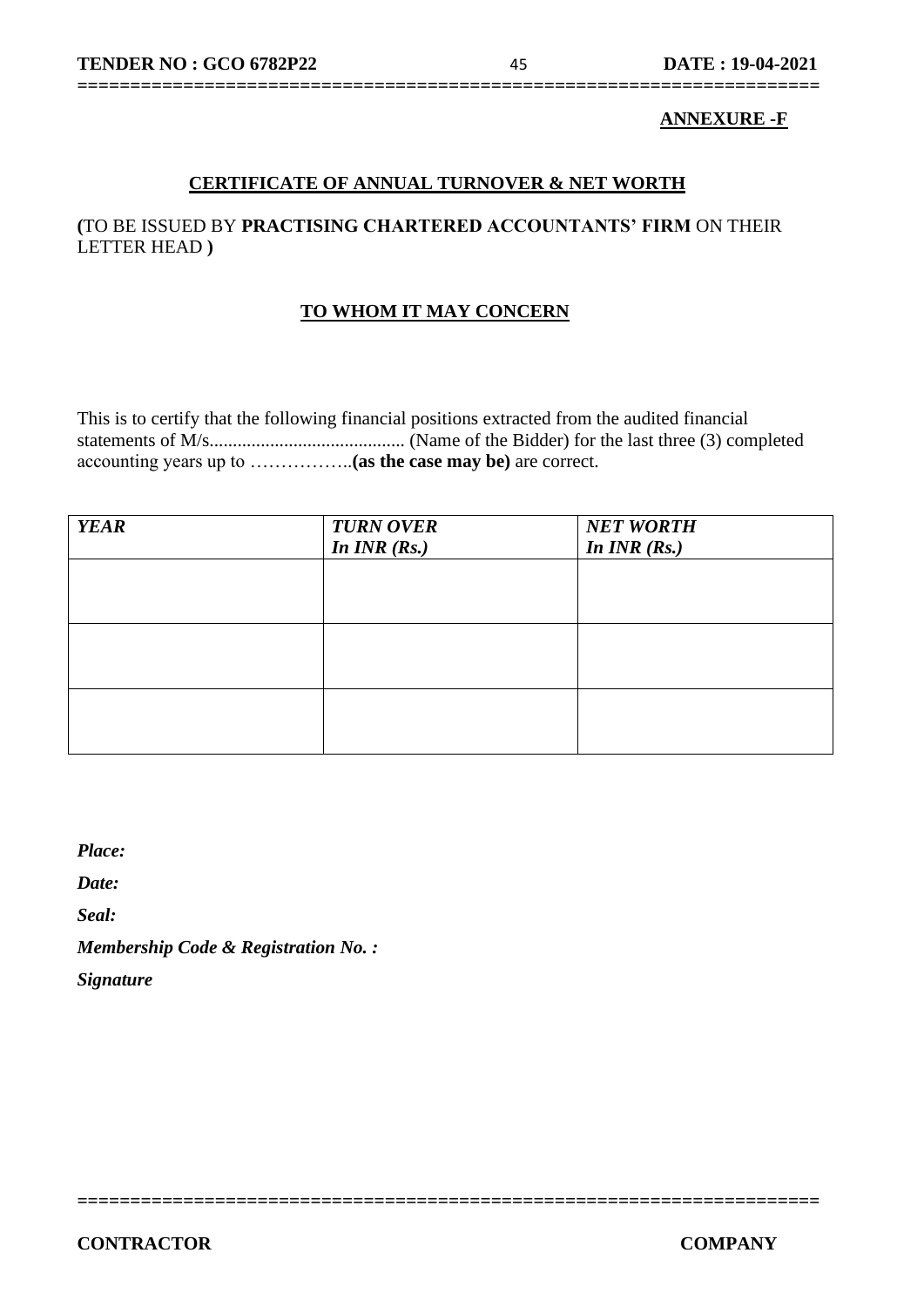#### **ANNEXURE - G**

To, General Manager (F&A) PL Oil India Limited Pipeline HQ, Narangi , Guwahati ,Assam-781171

Dear Sir,

Sub: E–Payments vide RTGS/NEFT

I/We request and hereby authorise you to execute E-Payment vide RTGS/NEFT modes to My /Our Bank account as per the details given below:

**======================================================================**

#### (A) BANK DETAILS

- 1. Bank A/c No. ( Must Enclose Cancelled Cheque)
- 2. Account Type Saving Bank/ Current Account
- 3. Bank Branch
- 4. Bank Address
- 5. IFSC Code
- 6. MICR No.

#### (B) VENDOR DETAILS :

- 1. Vendor Code ( See the vendor code given in the PO/Contract)
- 2. Name
- 3. PAN No. (Must enclosed self-attested photo copy of PAN Card )
- 4. Address with Mobile/Telephone No.
- 5. VAT TIN No.
- 6. CST Regn. No.
- 7. GST Regn. No.
- 8. Central Excise Regn.No.
- 9. Email ID

I/We hereby declare that the particulars given above are correct and complete. I/We confirm that I/we shall bear the charges, if any levied by my/our bank for the credit in our above account through NEFT. If the transaction is delayed or lost because of incomplete or incorrect information, we would not hold the company responsible.

Thanking you,

| Date:    | Authorised Signatory & Stamp |
|----------|------------------------------|
|          |                              |
| $\cdots$ |                              |

**======================================================================** 

#### Bank Certificate

We confirm that the details given above are correct as per our records.

Date: **Official** 

Place: Signature, Code & Stamp of Authorised Bank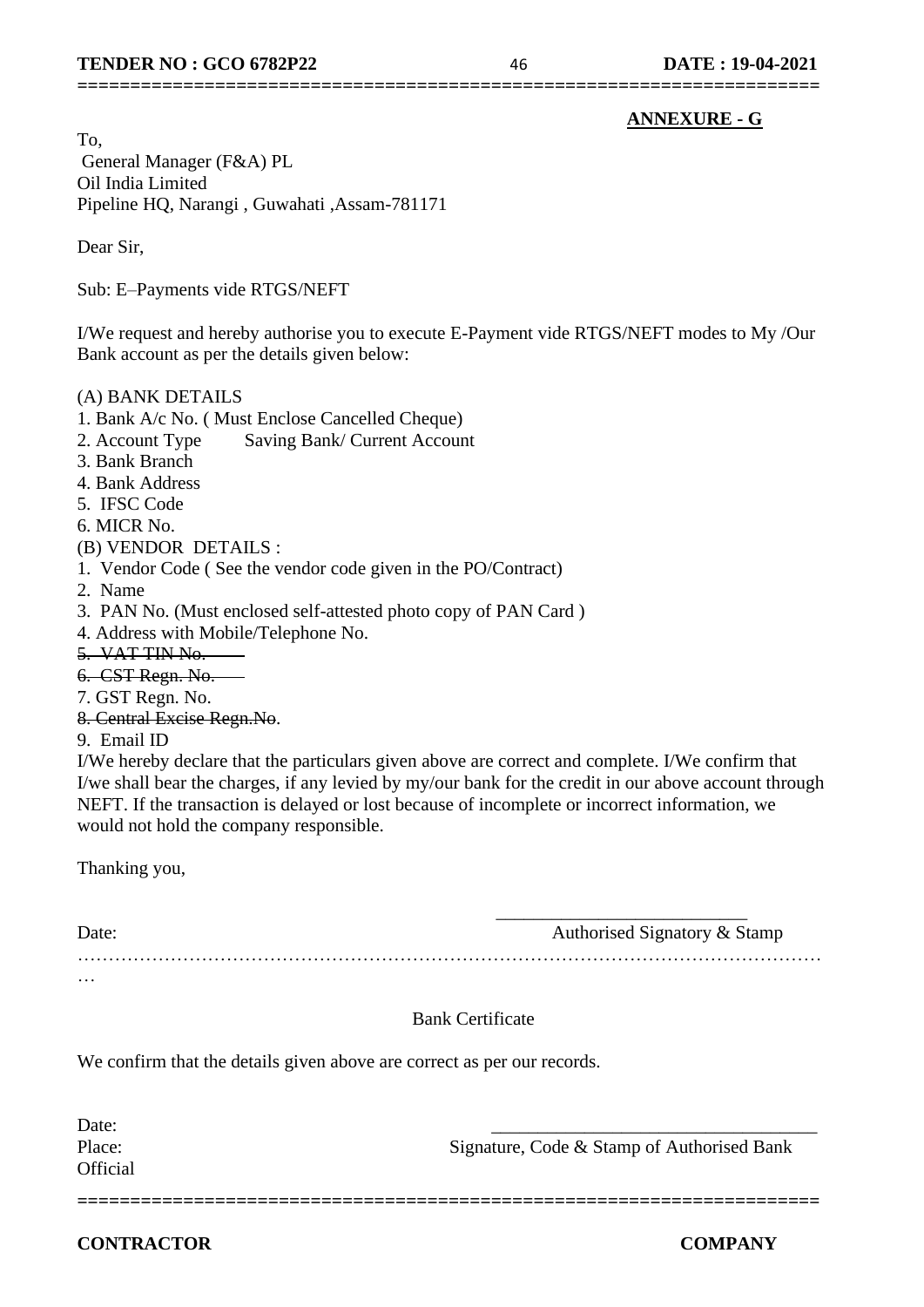## **======================================================================**

#### **ANNEXURE - H**

#### **Format of Undertaking by Bidders towards submission of authentic information/ documents**

*(To be typed on the letter head of the bidder)*

To, **General Manager (Contracts)-PL** Oil India Limited Pipeline HQ, Narangi , Guwahati ,Assam-781171

Subject: Undertaking of Authenticity of Information/documents submitted

Refer : Tender No…………………..Dated…………………

Sir/Madam

With reference to our quotation against your above-referred tender, we hereby undertake that no fraudulent information/documents have been submitted by us.

We take full responsibility for the submission of authentic information/documents against the above cited bid.

We also agree that, during any stage of the tender/contract agreement, in case any of the information/documents submitted by us are found to be false/forged/fraudulent , OIL has right to reject our bid at any stage including forfeiture of our EMD and/or PBG and/or cancel the award of contract and/or carry out other penal action on us, as deemed fit.

Yours faithfully,

For (type name of the firm here)

Signature of Authorised Signatory

Name:

Designation:

Phone No:

Place:

Date:

(Affix seal of the Organization here, if applicable)

\*\*\*\*\*\*\*\*\*\*\*\*\*\*\*\*\*